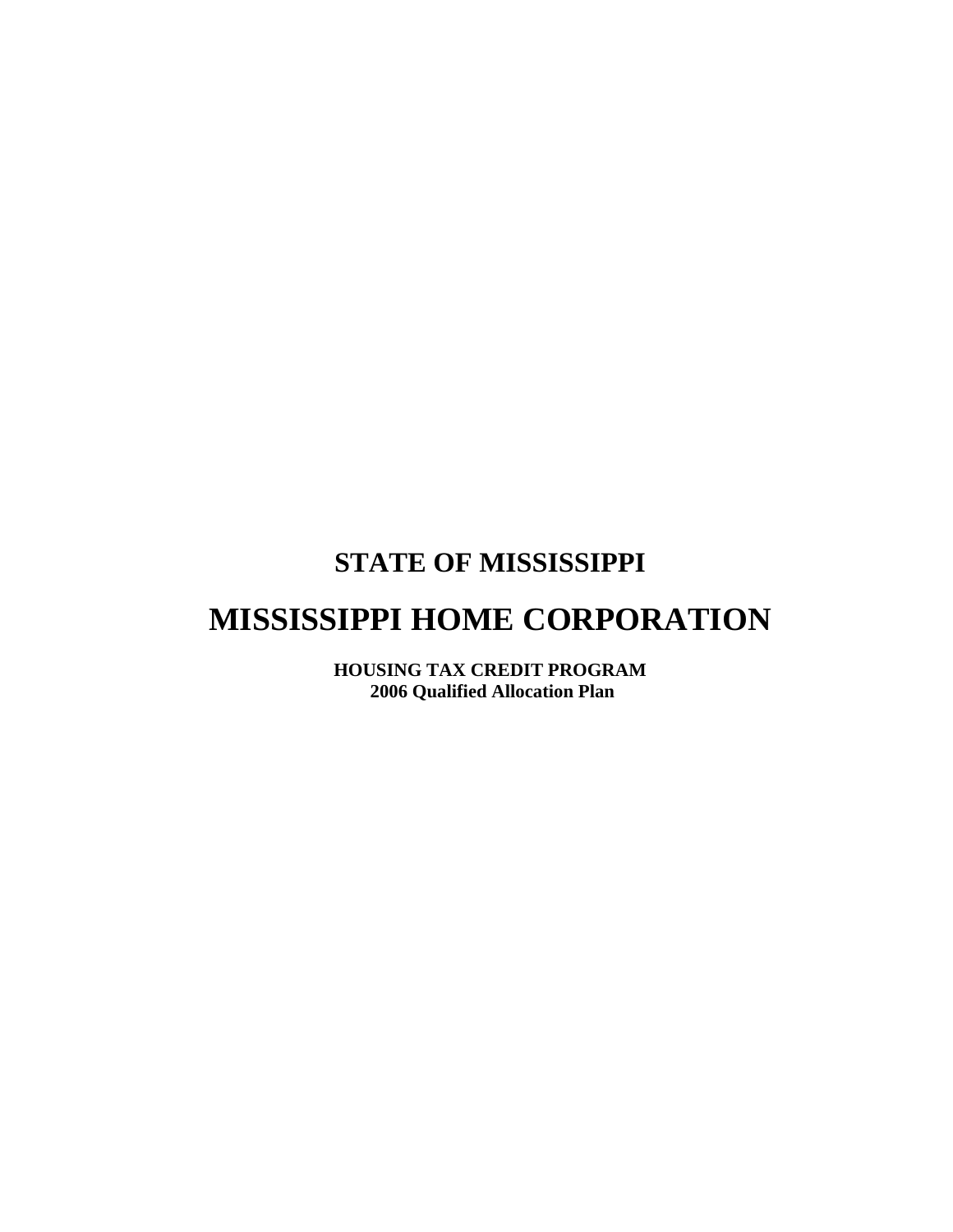1

### **INTRODUCTION**

The Mississippi Home Corporation (the "Corporation") is charged with the responsibility of administering the Housing Tax Credit Program (the "Tax Credits", "Housing Credit" or the "Tax Credit Program"), which was created by Congress in the Tax Reform Act of 1986, and which has been further amended by acts of Congress and amendments to Section 42, as amended, of the Internal Revenue Code.

The Code requires the Corporation to develop a qualified allocation plan (i) which shall set forth the selection criteria to be used to determine housing priorities of the State of Mississippi that are appropriate to local conditions; (ii) which also gives preference in allocating housing credit dollar amounts among selected developments that (a) serve the lowest income tenants, and (b) obligate to serve qualified tenants for the longest period; and (iii) which provide a procedure that the Corporation (or an agent or other private contractor of the Corporation) will follow in monitoring for noncompliance and in notifying the Internal Revenue Service of such noncompliance. The selection criteria set forth in a qualified allocation plan must include: (i) development location, (ii) housing need characteristics, (iii) development characteristics, (iv) sponsor characteristics, (v) tenant populations with special housing needs, and (vi) public housing waiting lists. The Code also requires that the qualified allocation plan be subject to public review in accordance with rules similar to those in Section 147(f)(2) of the Code.

The delegation of authority to the states to administer the Tax Credit Program, a tax incentive program, is unique and unprecedented. However, the delegation is limited. While recognizing the value of decentralized decision making, Congress also imposed a uniform set of procedures each state must follow in administrating the Tax Credit Program. These procedures are designed to ensure that the low-income renters, whom the program is intended to benefit, are those actually served. These procedures are also designed to make certain that the Tax Credit is rationed in the amount necessary to make each development feasible and viable, taking into account all sources of funding.

In December 1997, the National Council of State Housing Agencies ("NCSHA") established a Task Force of Executive Directors of agencies with the responsibility for the Tax Credit Program in twenty (20) states to develop Best Practice Standards for State Housing Credit administration which responds to the suggestions the General Accounting Office (GAO) and the Ways and Means Oversight Subcommittee as well as other participants in the Housing Credit Community have made.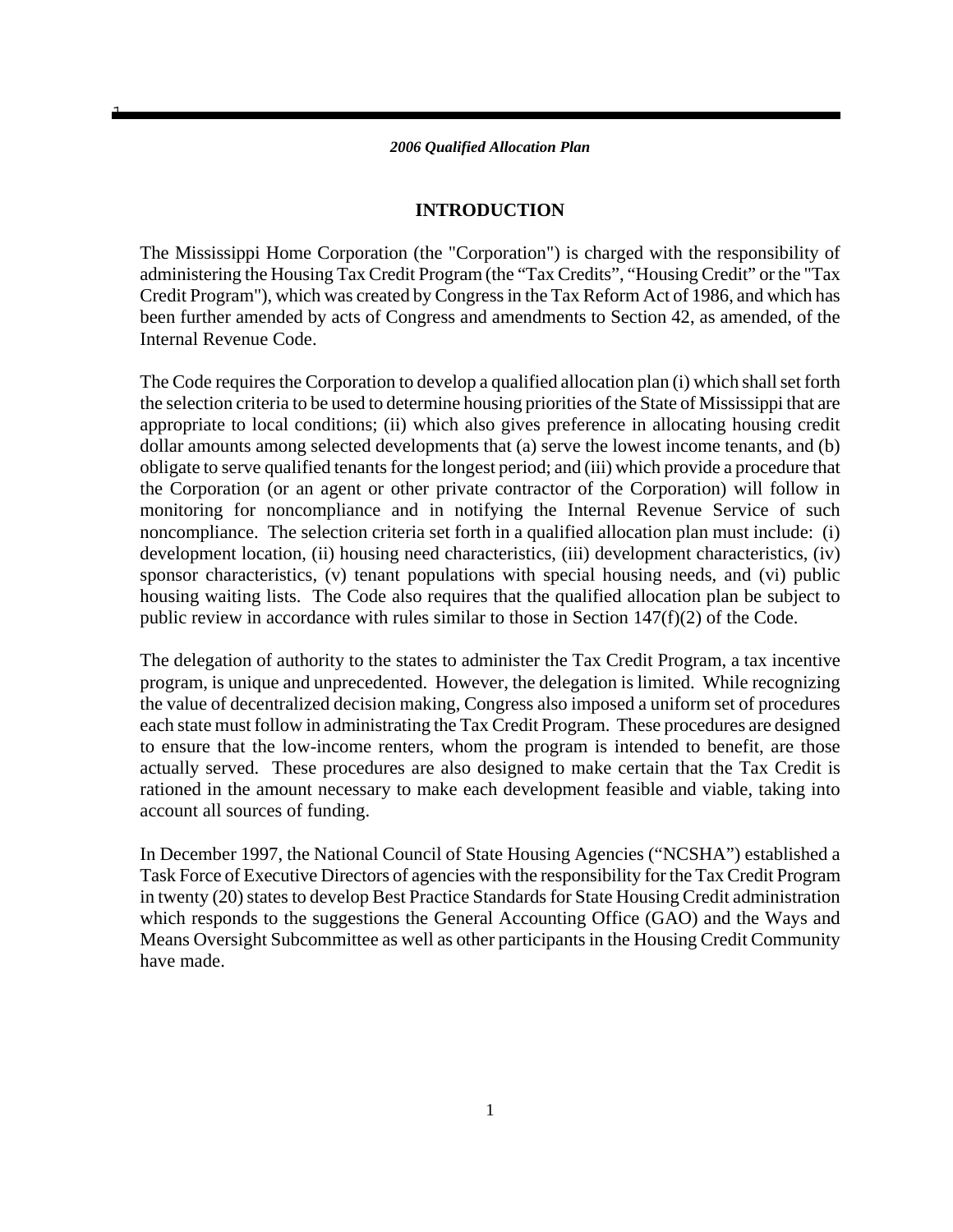The concerns include:

- The adequacy of housing needs assessments;
- The need for property market studies;
- Appropriate use of state agency discretion in allocating Credits;
- The need for independent, third party cost certifications;
- The adequacy of debt service ratios;
- Operating and replacement reserves;
- Operating expenses;
- Quality of management experience; and
- Adequacy of compliance safeguards.

On October 10, 1998, NCSHA adopted the Task Force's fifteen (15) recommended minimum standards for allocation and underwriting of housing credit agencies. If in the future Congress considers legislation in these areas, these standards will provide guidance.

State legislation requires the Corporation to develop an annual housing plan detailing the housing needs of the State. Based upon any such housing needs study and other available information and data, the Qualified Allocation Plan has been designed to address the most pressing housing needs of the State. To assess Mississippi's overall housing needs, the Corporation has relied on the work of the Mississippi Housing Task Force (the "Task Force"), data compiled for the Target Area Designation Statistical Analysis and Report, the State of Mississippi Consolidated Plan, and available census data.

On September 29, 2005, the Corporation, acting pursuant to statutory requirements, held a public hearing for the purpose of receiving comments on a draft of Mississippi's 2006 Qualified Allocation Plan (QAP). In addition to oral comments received at the hearing, the Corporation requested written comments from interested members of the public concerning the draft QAP. Both the oral and written comments received were considered and fully evaluated prior to the Corporation's approval of the 2006 Qualified Allocation Plan. The 2006 Qualified Allocation Plan was presented to the Governor of the State of Mississippi, who formally approved its terms by Resolution received by the Corporation on October 31, 2005.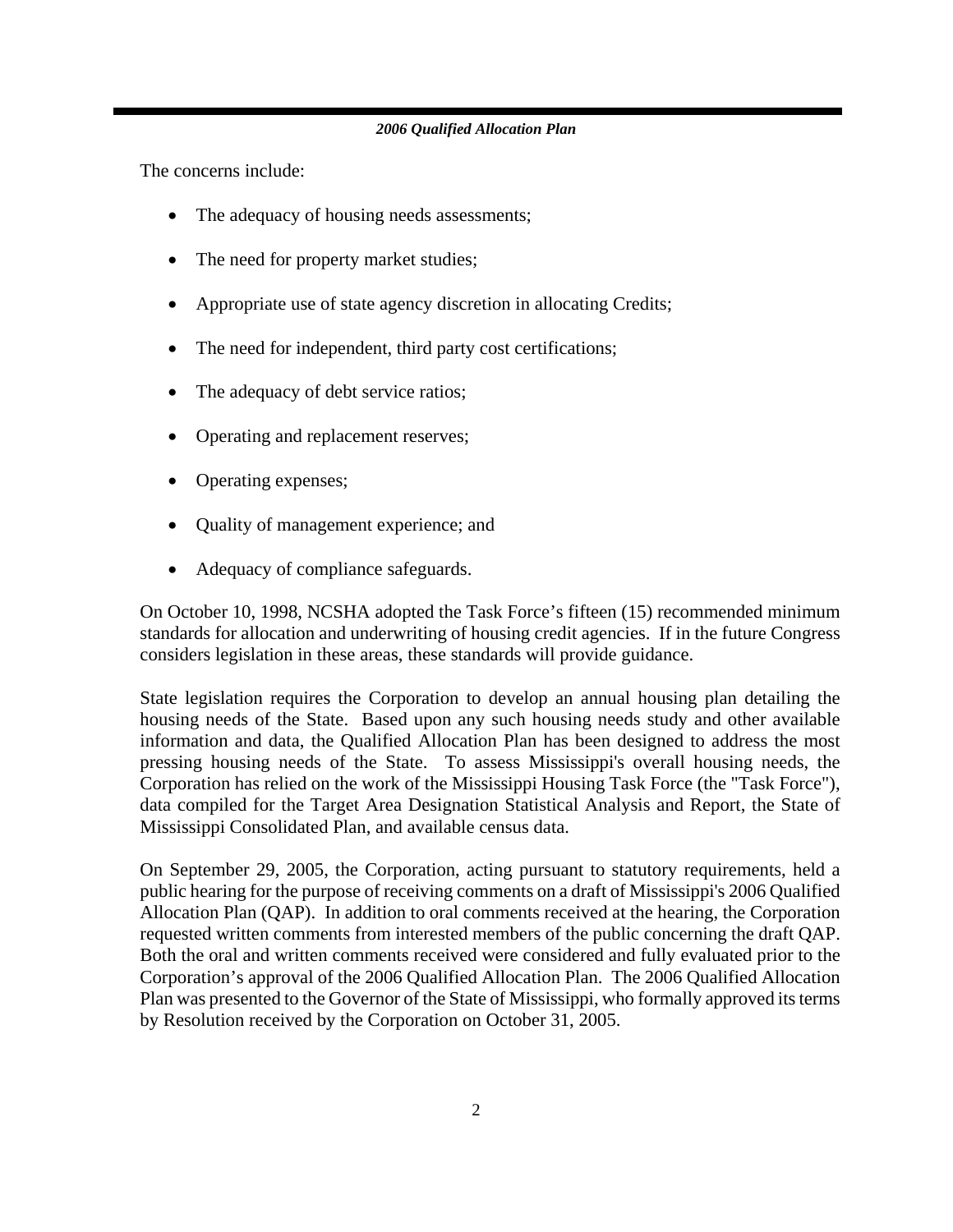### **GENERAL POLICIES AND GUIDELINES**

1. The 2006 Qualified Allocation Plan shall forward commit 2007's and 2008's credit authority and commit/allocate any remainder 2005 and 2006's credit authority.

**Due to the devastating effects of Hurricane Katrina, Mississippi Home Corporation has requested Congress and The United States Department of the Treasury for triple (at minimum) the amount of tax credits allocated to Mississippi annually in order to accelerate and encourage development in hurricane-affected areas. If in the event that such request is granted and Mississippi is awarded an amount of tax credits substantially greater than the amount applicable to its Qualified Allocation Plan, the Mississippi Home Corporation reserves the right to revise the 2006 Qualified Allocation Plan to forward commit 2007 credit authority only. Upon notification of an excess award for Mississippi, Mississippi Home Corporation shall publish on its website the revision of the 2006 Qualified Allocation Plan.**

2. Applicants may verify prior to submitting an application to the Corporation for tax credits that they are in compliance with any and all programs they are participating in offered or administered by the Corporation. A request for noncompliance verification must be received by the Corporation at least forty-five (45) working days before submission of a tax credit application. This request is not mandatory. The applicant's compliance status will be verified upon receipt of a tax credit application. If a request is submitted within the time frame mentioned above, applicable research fees will apply. A charge of \$55.00 per hour will be assessed to cover the cost of researching and processing an applicant's compliance status request. An applicant, including all parties associated therewith, must be in compliance with any and all Corporation programs to participate in the application process. Applications will be disqualified that are proposed by an entity with existing major noncompliance findings for any development in which they are associated. The application fee is non-refundable.

### **Examples of major noncompliance include, but are not limited to:**

- Rents charged to residents that exceed maximum limit;
- Failure to follow the next available unit rule:
- Numerous instances of administrative noncompliance (failing to execute the procedures and policies stated in the Mississippi Compliance Monitoring Manual and loan guidelines under the Mississippi Affordable Housing Development Fund);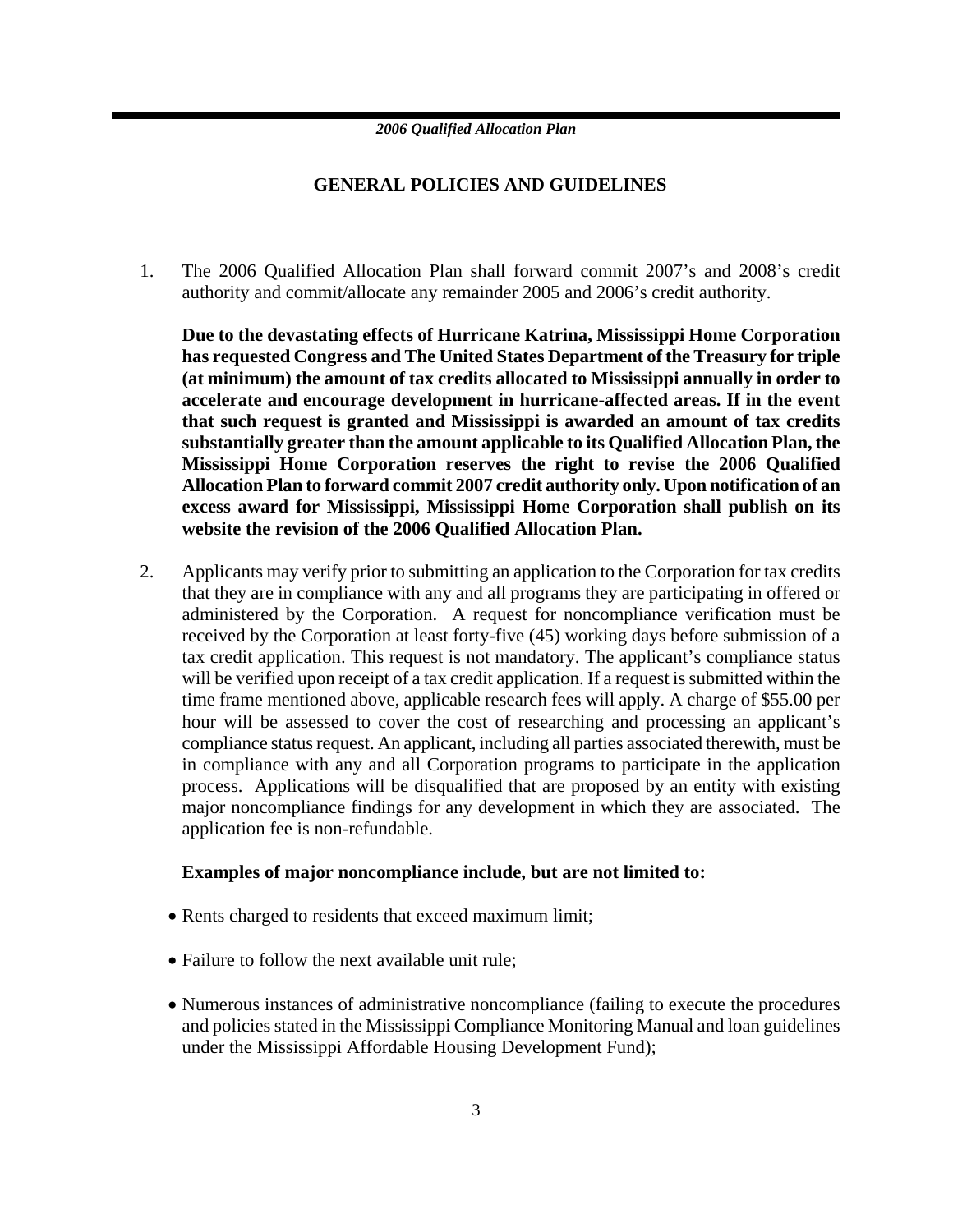- Severe health and safety violations generally affecting more than one (1) unit (structural problems, severe water damage, fire hazards, etc.);
- Down units (not suitable for occupancy for extended period of times generally more than ninety (90) days);
- Disposition/sale of property improperly; and
- Delinquent on loan payments to the Mississippi Affordable Housing Development Fund.
- Households whose member(s) total gross annual income exceed maximum limit at initial move-in date.

### **Examples of minor noncompliance include, but are not limited to:**

- Isolated instances of administrative noncompliance (failing to execute the policies and procedures stated in the Mississippi Housing Tax Credit Compliance Manual).
- Violations that require correction but do not impair essential services and safeguards for residents.
- 3. Applications will be disqualified that are proposed by principals (including consultants that have previously been a principal) who have participated with one or more of the Corporation's programs that has a major noncompliance issue and/or is in foreclosure or has been foreclosed. Applicants are required to disclose any and all members of the development team who receive fees for their services. All parties are subject to be listed on MHC's website.
- 4. Following submission of an application for tax credits, the Mississippi Home Corporation will not allow changes or corrections to be made to the application once the Corporation's deadline for receipt of the applications has passed. However, in its review of tax credit applications, the Corporation may request additional information to make a determination regarding the eligibility of the development for an allocation of tax credits. Such requests shall not be an indication of the worthiness of the particular development.
- 5. All documents required by the Corporation must be submitted with the application during that cycle. All information submitted for review must be current year information unless otherwise noted in QAP or approval has been received from the Corporation at least ten (10) working days prior to submission of the application. The Corporation staff's interpretation of the documentation submitted with the application is final. Therefore, it is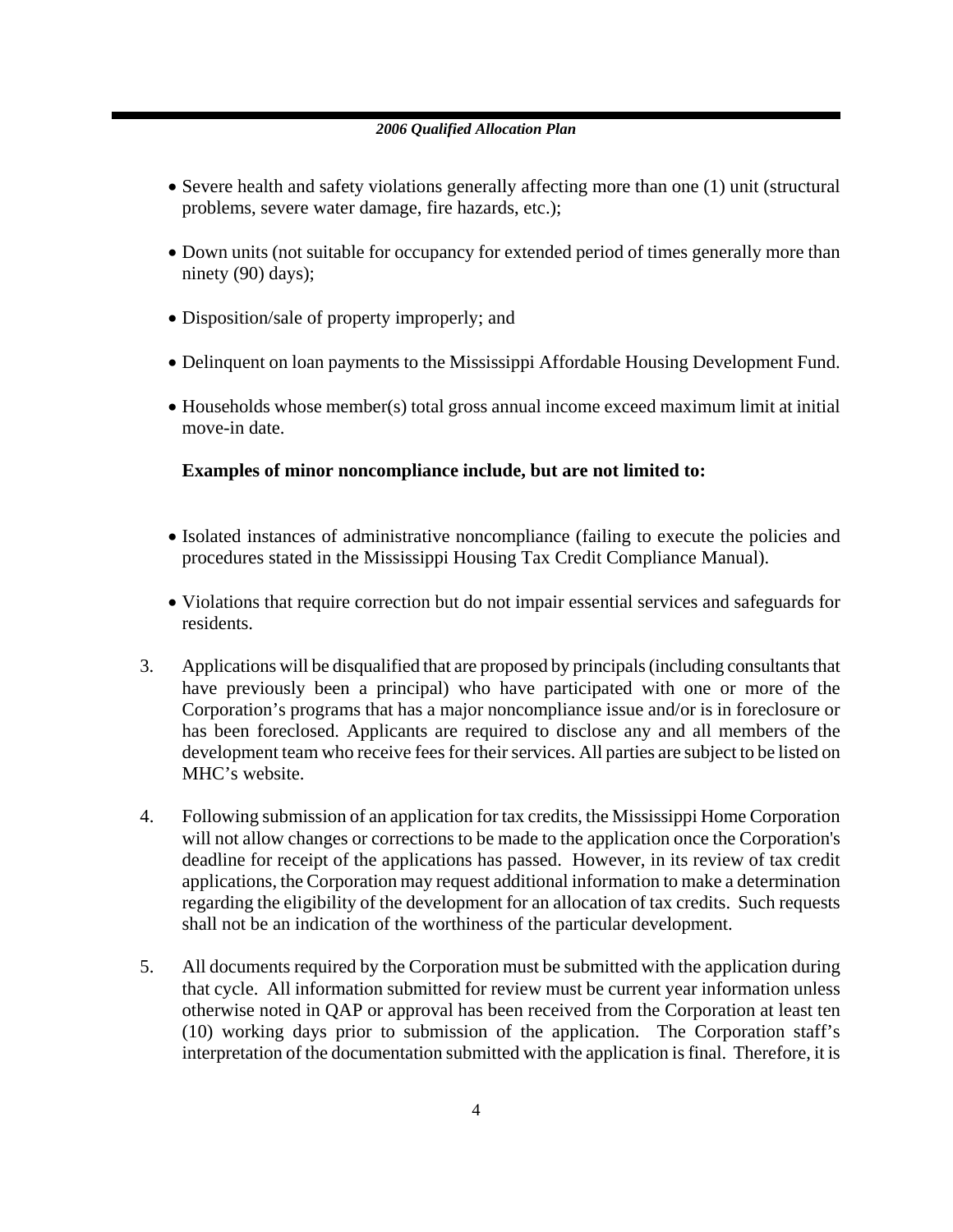critical that the developer's documentation contained in the application is clear, concise and to the point as it relates to the QAP item that the documentation is addressing.

- 6. Application fees are non-refundable. Failure to include application fee will disqualify application for review during a specified cycle.
- 7. The Corporation will accept applications within the identified application cycle time frame after the approval of the Qualified Allocation Plan by the Governor of Mississippi.
- 8. The Corporation will accept applications financed with tax-exempt bonds at any time after the approval of the Qualified Allocation Plan by the Governor of Mississippi. In order to qualify for the full four percent (4%) credit, an opinion letter from a Certified Public Accountant must accompany the application certifying that fifty percent (50%) or greater of aggregate basis will be financed by tax-exempt bonds.
- 9. For acquisition developments, documentation of the property ownership for the last ten (10) years must be provided with the application.

The acquisition of affordable housing or rehabilitation of existing units as described in Section 42, as amended of the Internal Revenue Code (the "Code") must have rehabilitation expenditures of ten thousand dollars (\$10,000.00) per housing unit or ten percent (10%) of the original basis, whichever is greater, in order to qualify under the tax credit program.

The acquisition of affordable housing from a government entity may have rehabilitation expenditures of six thousand dollars (\$6,000.00) per housing unit if there is a waiver from the Internal Revenue Service from the ten (10) year previous ownership requirement for the acquisition credit on the grounds that the owner otherwise is likely to pay off the existing mortgage and end low income occupancy.

- 10. Acquisition/rehabilitation developments that are not ten (10) years old or have changed ownership within the last ten (10) years, an approved waiver must be obtained from the U.S. Department of the Treasury. This waiver must accompany the application.
- 11. Acquisition/rehabilitation developments that are federally assisted and involve the displacement of persons, including displacements caused by rehabilitation and demolition activities must submit a Relocation Plan subject to the requirements of the Uniform Relocation Assistance and Real Property Acquisitions Policies Act of 1970.
- 12. For all rehabilitation properties, a physical needs assessment for each building and each unit must accompany the application certified by a licensed architect or engineer. For all new construction properties, the Minimum Design Quality Standards must be met and certified by a licensed architect or engineer. Any deviations must receive the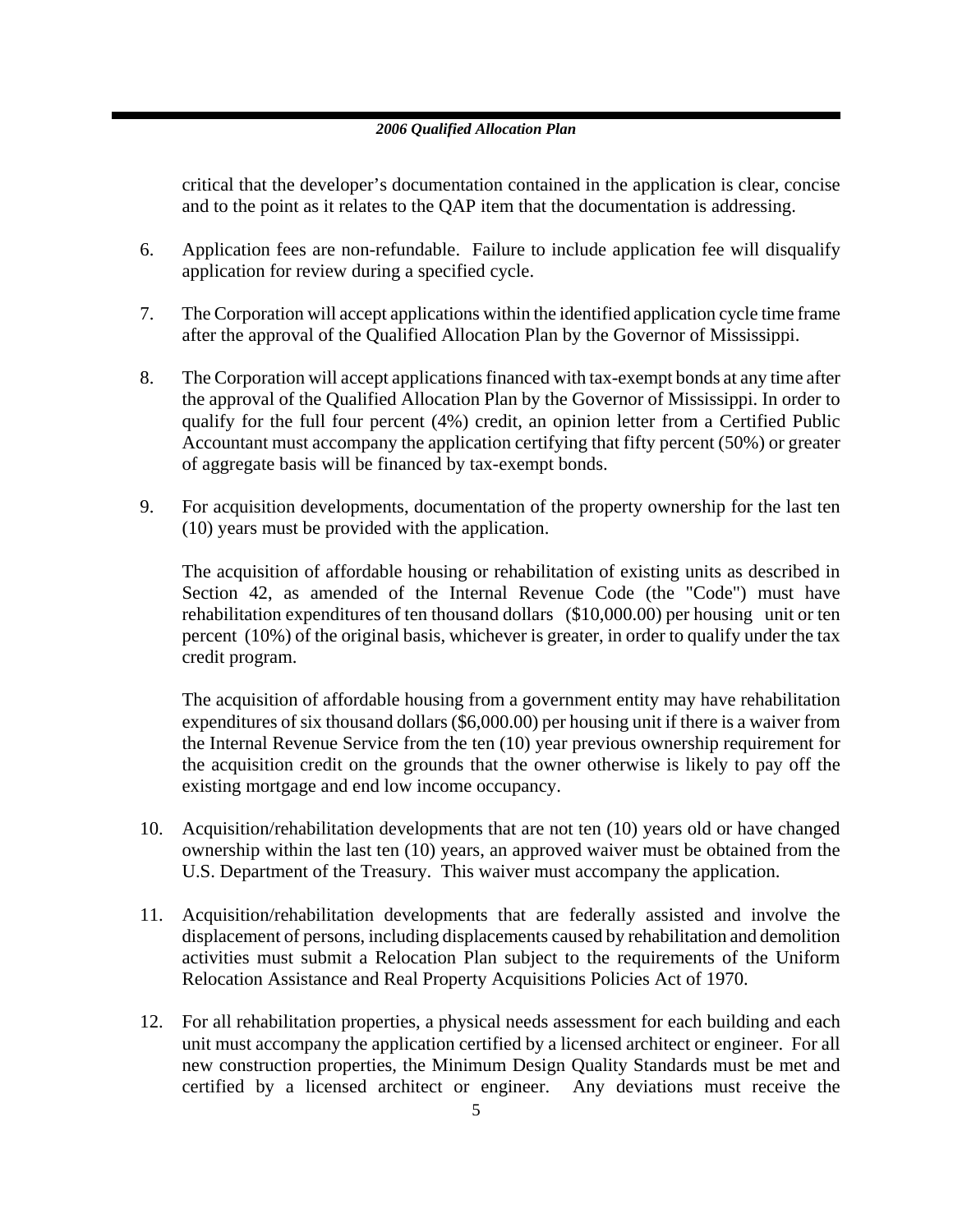Corporation's approval prior to submitting an application. This documentation must accompany the application.

- 13. For acquisition/rehabilitation properties, the acquisition price on which tax credits are allocated will be limited to the lesser of the sales price or the appraised "as-is" value of the property.
- 14. All deadlines outlined in the Reservation and Commitment letters will be enforced. Requests for extensions of any deadline will be considered only if requested in writing at least ten (10) days prior to the deadline date and only for good cause shown. If in the event an extension is granted, the Corporation will assess a late fee of \$100 per day for the first five (5) days, \$250 per day for days six (6) through fifteen (15), and \$500 per day for days sixteen (16) through thirty (30) beyond the deadline date. At the end of the thirty (30) day extension, credits will be recaptured by MHC, except for good cause shown. There will be no refund of previously paid tax credit fees or late fees, and no waivers will be granted of late fees or other requirements as outlined in the QAP.
- 15. The Corporation will make reservation announcements within one hundred twenty (120) days of the close of the application cycle.
- 16. The Corporation will not issue a reservation or commitment to a development requesting tax credits in excess of twenty-five percent (25%) of the 2007 per capita component and fifteen percent (15%) of the 2008 per capita component to fill the equity gap.
- 17. The Corporation will issue Commitment Letters within twenty (20) days of the deadline for submitting executed Reservation Letters.
- 18. The **ORIGINAL** reservation and **ORIGINAL** commitment letters must be returned to the Corporation.
- 19. Applicants which are business entities must be legally formed and have authorization to do business in Mississippi as approved by the Secretary of State's Office before the submission of tax credit applications. The authorization must accompany the application.
- 20. Application fees and allocation/monitoring fees must be in the form of a cashier's check or money order.
- 21. The Corporation will require the submission of signed and notarized budget information submitted to the financing entity with applications for tax credits.
- 22. Syndication costs will not be allowed in eligible basis.
- 23. Application and Allocation Fees will not be allowed in eligible basis.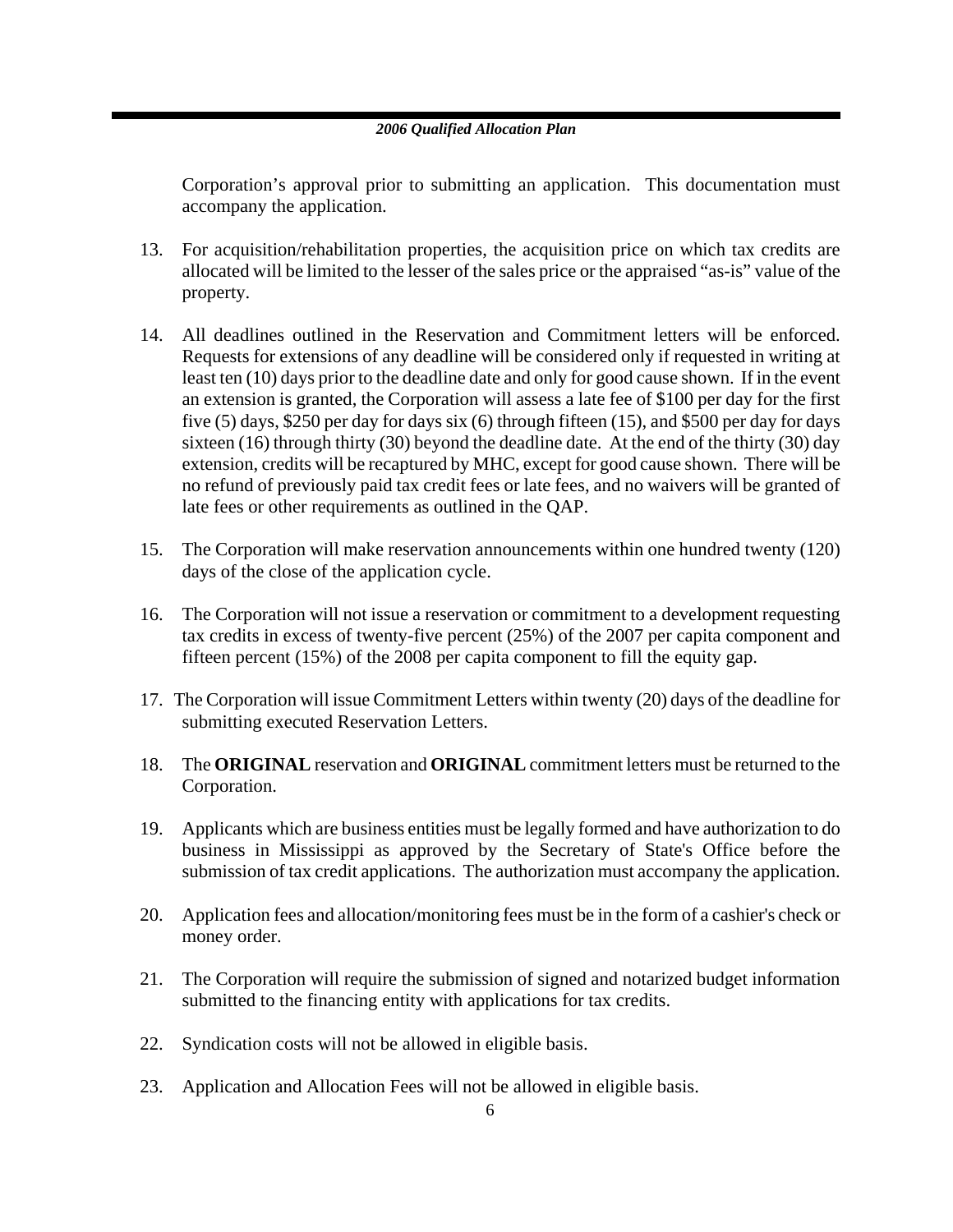- 24. The contingency line item (general requirements) cannot exceed six percent (6%) of the total construction cost. The construction contingency line item should not exceed five percent (5%) of construction cost.
- 25. All "other" line items must be identified and listed and may not exceed two percent (2%) of the total construction cost.
- 26. In its financial analysis, the Corporation will assume a seven percent (7%) vacancy rate, three percent (3%) income, and four percent (4%) expense increase per year.
- 27. In evaluating developments for tax credits, the Corporation will, among other things, analyze the development costs of the development including costs per unit, expenses per unit, development income, affordability of rents, cash flow of the development, and the gap between sources and uses of funds.
- 28. Tax credit applications whose costs exceed the Corporation's cost per unit as outlined in the QAP must provide detailed supporting documentation from the development's engineer or architect. Costs that exceed the maximum cost per unit by \$10,000/> must submit cost justification to the Corporation for review at least ten (10) working days prior to submission of application. Failure to receive prior approval will disqualify the application from consideration. The Corporation shall determine the feasibility of a tax credit allocation to such applications.
- 29. An application must provide documentation that it meets all threshold requirements listed in this plan. Documentation satisfying the four (4) threshold requirements must be included in the application and tabbed. Failure to tab this information will result in five (5) points being deducted from the applicant's ranking score total.
- 30. Developments receiving tax credits in 2006 will be required to provide cost certifications after development completion. A cost certification must include all cost categories listed under "Cost Breakdown" in the 2006 tax credit application and conform to the requirements of the Corporation.
- 31. A property that has previously received tax credits and placed the development in service before January 1, 1994, as evidenced by Forms 8609 issued for the property, will be eligible for additional tax credit allocations. In order to qualify, developments must have rehabilitation expenditures of a minimum of ten thousand dollars (\$10,000.00) per unit to allow for substantial rehabilitation. This guideline does not govern the handling of taxexempt bond developments.
- 32. All sections of the application must be tabbed and submitted in the color-coded format as outlined in the QAP. (Ex. Readiness: Tabs 1-12)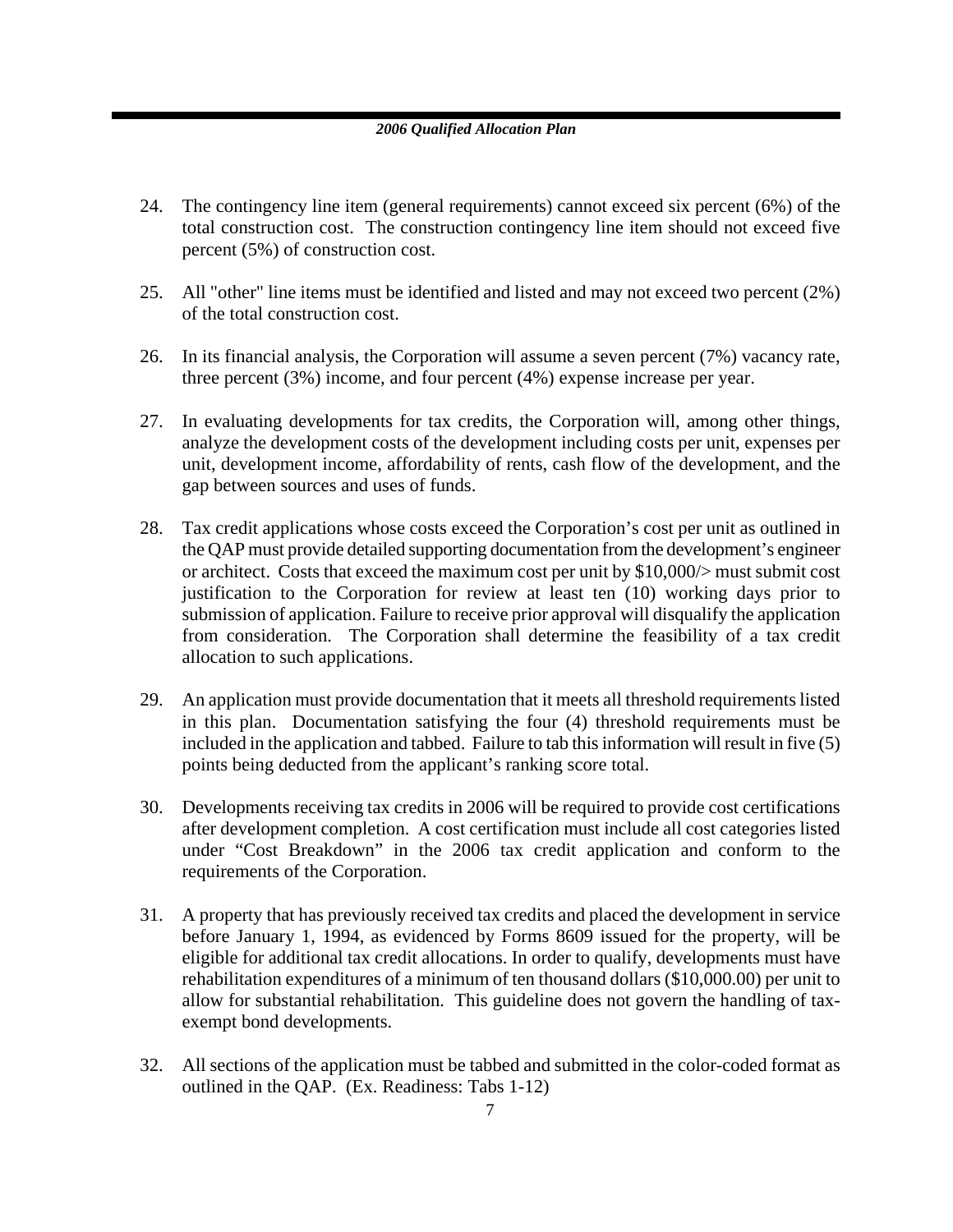- 33. All applications must include a table of contents in accordance with the example provided in the attachment section of the QAP.
- 34. Developments that fail to include the minimum replacement and operating reserves outlined within the QAP will not be considered financially feasible for tax credits.
- 35. Site visits will be conducted for each application submitted. The Corporation reserves the right to ask for clarification and deny an application because of site location. The Corporation also has the right to require a buffer for sites that are deemed unacceptable (ex. adjacent to railroad tracks or graveyards). Site acceptability is determined by the Corporation.
- 36. Prior to issuance of Forms 8609, the Corporation will conduct a site visit to ensure that all requirements outlined in the subject application have been met. In the event that an initial visit warrants subsequent visits, the Corporation will charge a fee of \$250.00 per subsequent visit.
- 37. Plans and specifications must be submitted in an  $8\frac{1}{2} \times 11$  format.
- 38. The minimum development size to be considered for a reservation of tax credits is twelve (12) units.
- 39. As a condition for an allocation of Housing Tax Credits, the Corporation will require the tax credit recipients to complete Form 8821, Tax Information Authorization (Rev. 4-04) naming the Corporation as the appointee to receive tax information. The subject form will be included in and submitted with the tax credit recipient's reservation package. On line 3 of subject form, in addition to the type of tax, tax form number, and year of period, the following statement must be included in column (d): "Any related federal tax information pertaining to housing tax credits, including audit findings and assessments." All applicable items of the form must be completed by the owner.

The Corporation will forward the completed and signed Form 8821 (Rev. 4-04) to the IRS at the following address:

**Internal Revenue Service Memphis Accounts Management Center Stop 8423 5333 Getwell Road Memphis, TN 38118**

The subject form must be received by the IRS within sixty (60) days of the date it was signed or it becomes invalid.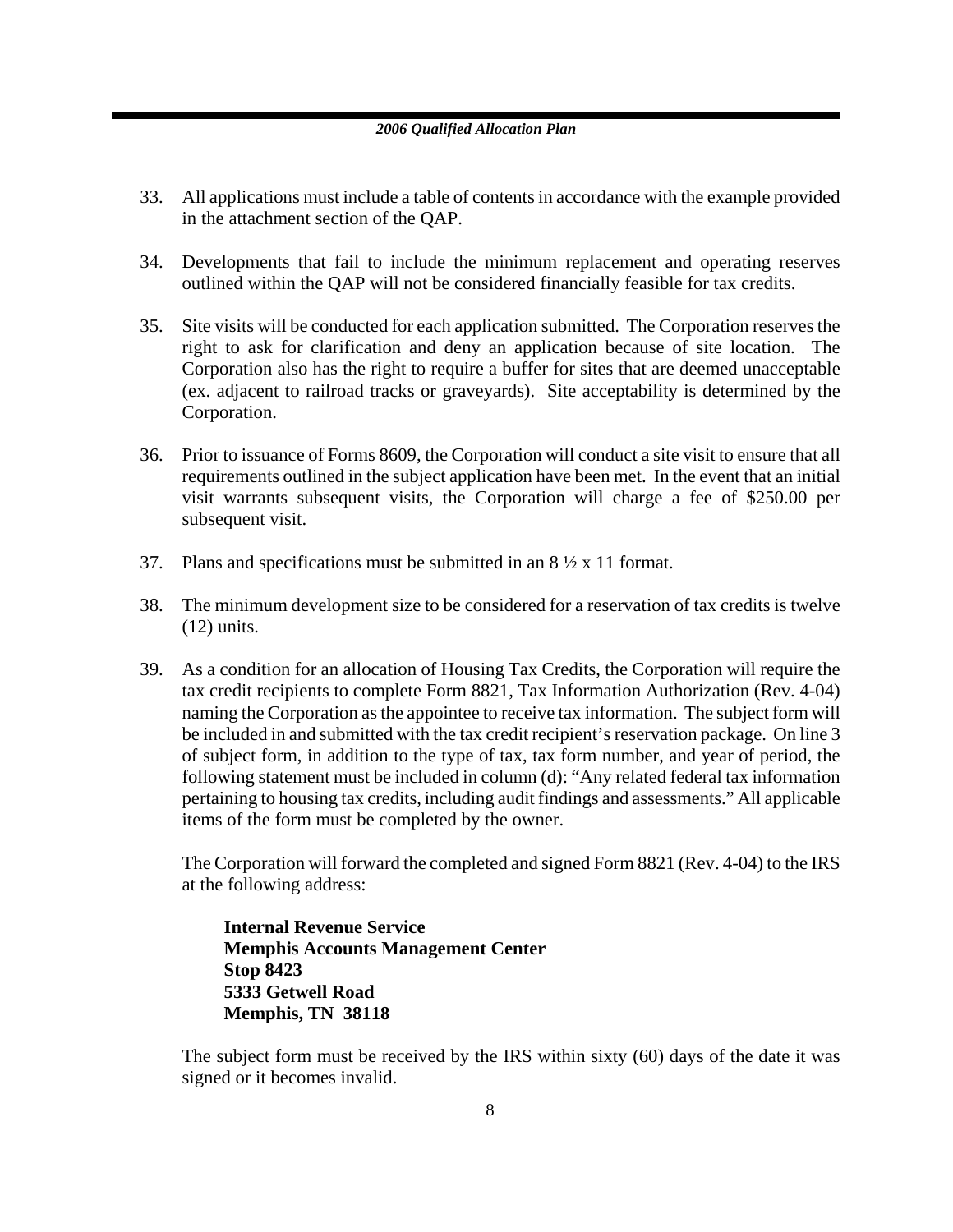The Corporation will ensure that information provided by the IRS is used solely for the purpose of Housing Tax Credit awards. The information will be safeguarded by the Corporation to prevent improper disclosure.

- 40. The Corporation will treat an acquisition/rehabilitation development whose rehabilitation cost exceeds acquisition cost as new construction. Also, any proposed development that requires a conversion from its intended/initial use will be considered new construction.
- 41. Any development receiving tax credits must have central air and heat by the placed in service date. A certified letter from the development's architect or engineer must verify that the central heat and air system has the capacity to properly accommodate all of the units. An application that provides information as to increased energy efficiency effort to be made by the developer to reduce tenant costs will be given additional consideration.
- 42. All applications must be submitted on diskette.
- 43. Final plans and specifications are to be submitted at the due date of the tax credit reservation letter if a tax credit reservation is issued for the development. A letter from the licensed architect/engineer of record is to be submitted with the final plans and specifications certifying that they are representative of the "Drawings" and "Description of Materials" submitted with the application, conform with what will be constructed/rehabilitated on the site, and meet or exceed the Corporation's Minimum Design Quality Standards.
- 44. All items listed in the application must be in place upon completion of the development regardless of whether or not points were awarded (ex. All amenities and/or services, total number of units, etc.). The development will not receive Forms 8609 until everything represented in the application is in place.
- 45. Housing components delivered to the site must meet with MHC's "Site Delivered Housing Component Requirements" available on MHC's website www.mshomecorp.com or by calling 601.718.4642 or 800.544.6960.
- 46. All documents submitted for review must be properly executed by all designated parties. Properly executed means fully completed, signed, and dated.
- 47. Applicants must have a preliminary letter of intent to provide the equity investment from a syndicator based on the proposed submitted application for the development (*see Attachment 12*). Applicants are not prohibited from changing syndicators; however, a new letter of intent will be required from the subsequent syndicator in the event of a change from the initial application.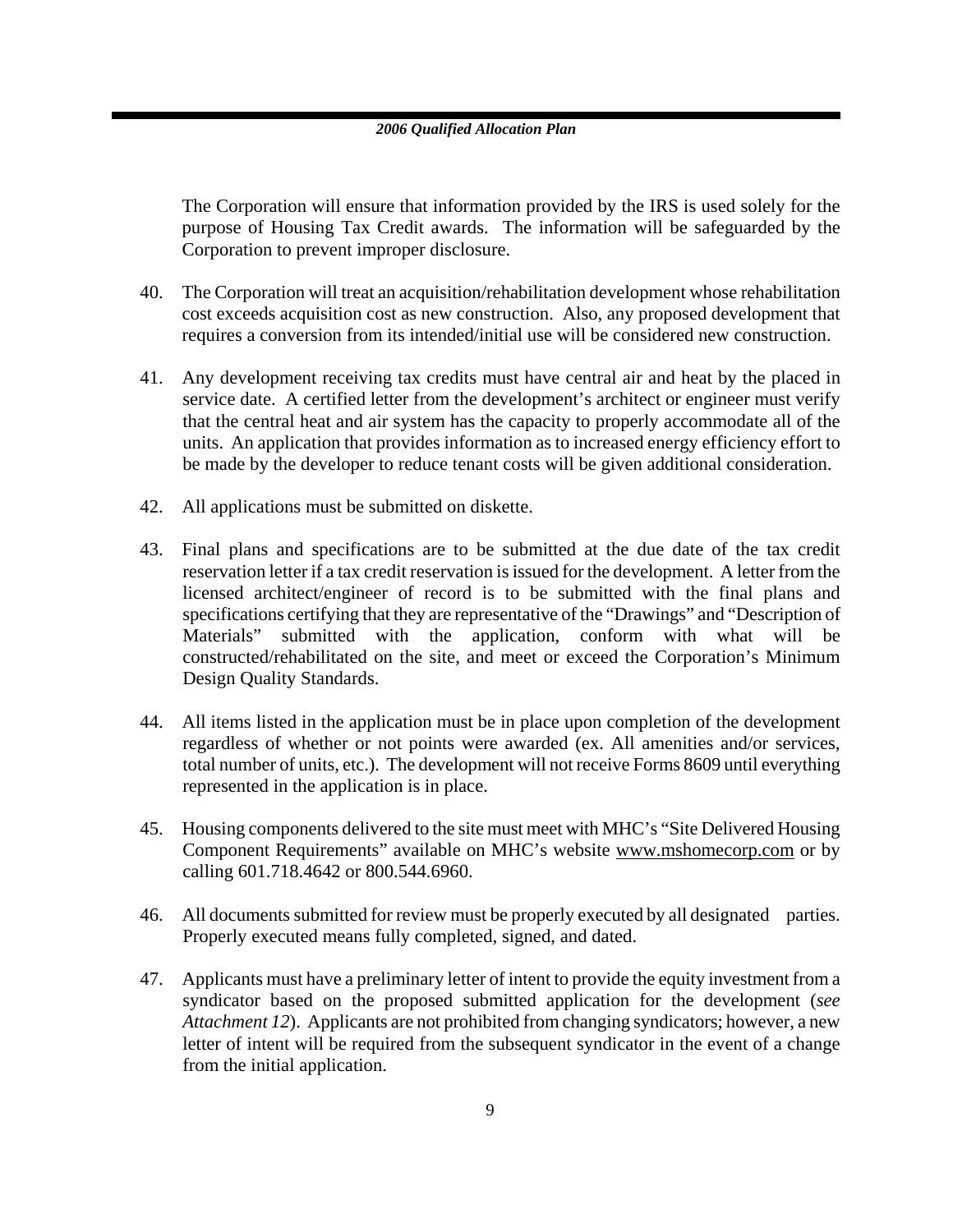- 48. If the owner submits a request to change the development site location from the initial site represented in the tax credit application, the owner is required to conduct another public hearing. Documentation of the subsequent hearing must be provided in accordance with the requirements outlined within the Citizen Participation Process Guideline located in the Selection Criteria section of the QAP. Additionally, the owner must provide documentation evidencing proper zoning of the new site location. If a site change request is accepted, the owner must provide MHC with a copy of the recorded warranty deed within thirty (30) days of approval.
- 49. The Corporation will conduct its initial financial feasibility review utilizing the current market value of the average tax credit sales price. We will separately consider industry averages for developments with 48 units or less and developments with greater than 48 units.
- 50. Compliance monitoring requirements for tax credit developments entering their extended low-income use period after the end of their initial 15-year compliance period is included in the Compliance Monitoring section of the QAP entitled "Post Year 15 Compliance Monitoring Plan."
- 51. Development owners must receive prior written approval from the Mississippi Home Corporation (MHC) for any changes from the representations of the original tax credit application. Please be advised that approval will not be granted for any requests that would affect the initial scoring of the application. Failure to receive prior approval may result in a one year suspension from participation in the program.
- 52. All developments that receive an award of tax credits will be required to post signage at the development's construction site listing the Mississippi Home Corporation (MHC) as a financing source. Information on the signage specifications is available on MHC's website at www.mshomecorp.com.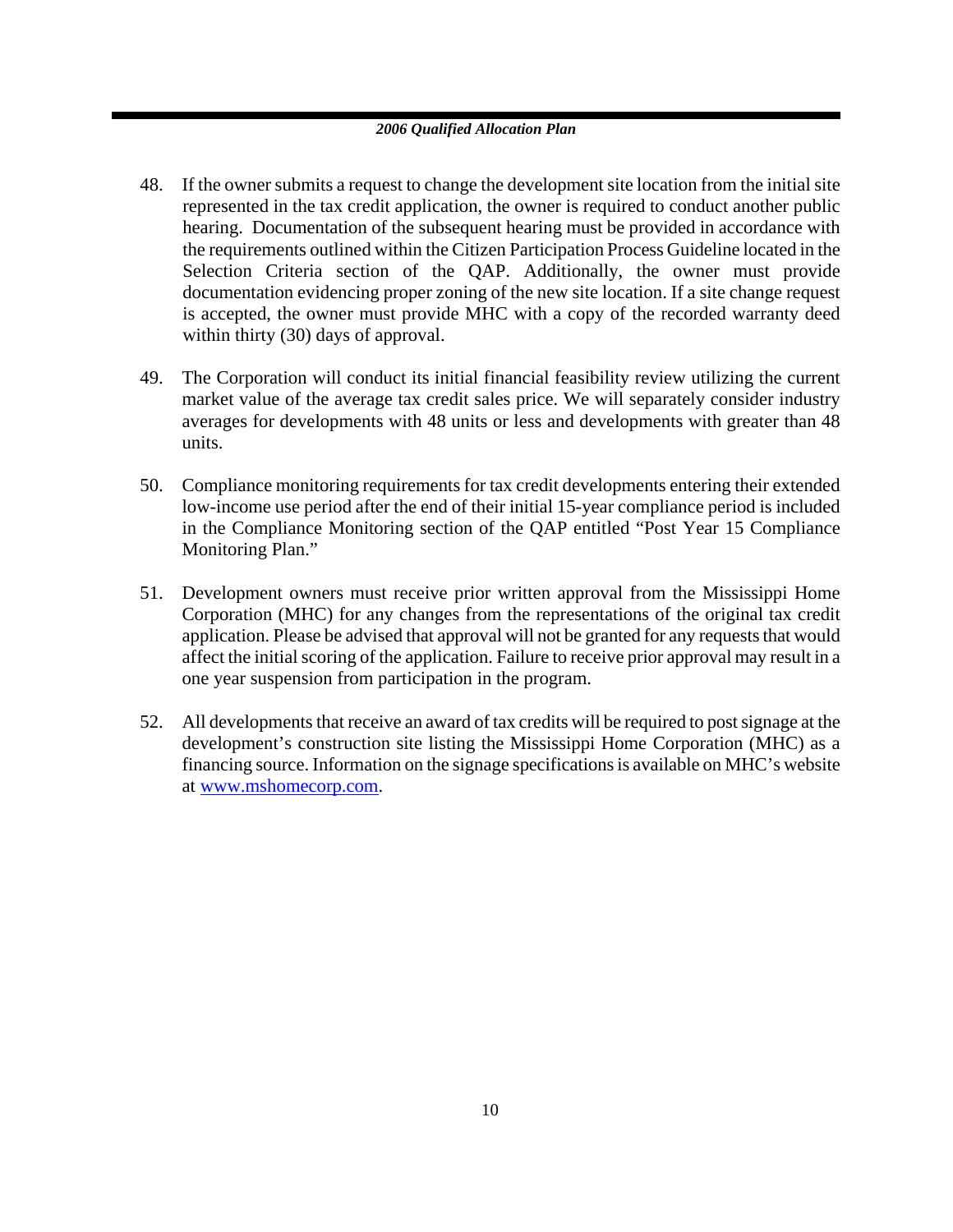### **APPLICATION CYCLE**

Applications will be accepted during the following cycle:

| $C$ vcle | <b>Application Period</b>    | <b>Cycle Set Aside</b> |
|----------|------------------------------|------------------------|
|          | February 20 - March 20, 2006 | 100%                   |

Credits not allocated or credits recaptured during the proposed competition will be carried forward to calendar year 2007 subject to Internal Revenue Service ruling.

**A complete application package must be received at the office of the Corporation, 735 Riverside Drive, Jackson, Mississippi 39202/P.O. Box 23369 Jackson, Mississippi 39225- 3369 no later than 2:00 p.m. Central Standard Time on the last day of the application period to be considered for an allocation. Late applications will not be accepted.** 

All inquiries of MHC allocation staff, regarding the QAP application or its process, must be made no later than Friday, March 10, 2006. The Corporation will not provide any technical assistance beyond that day.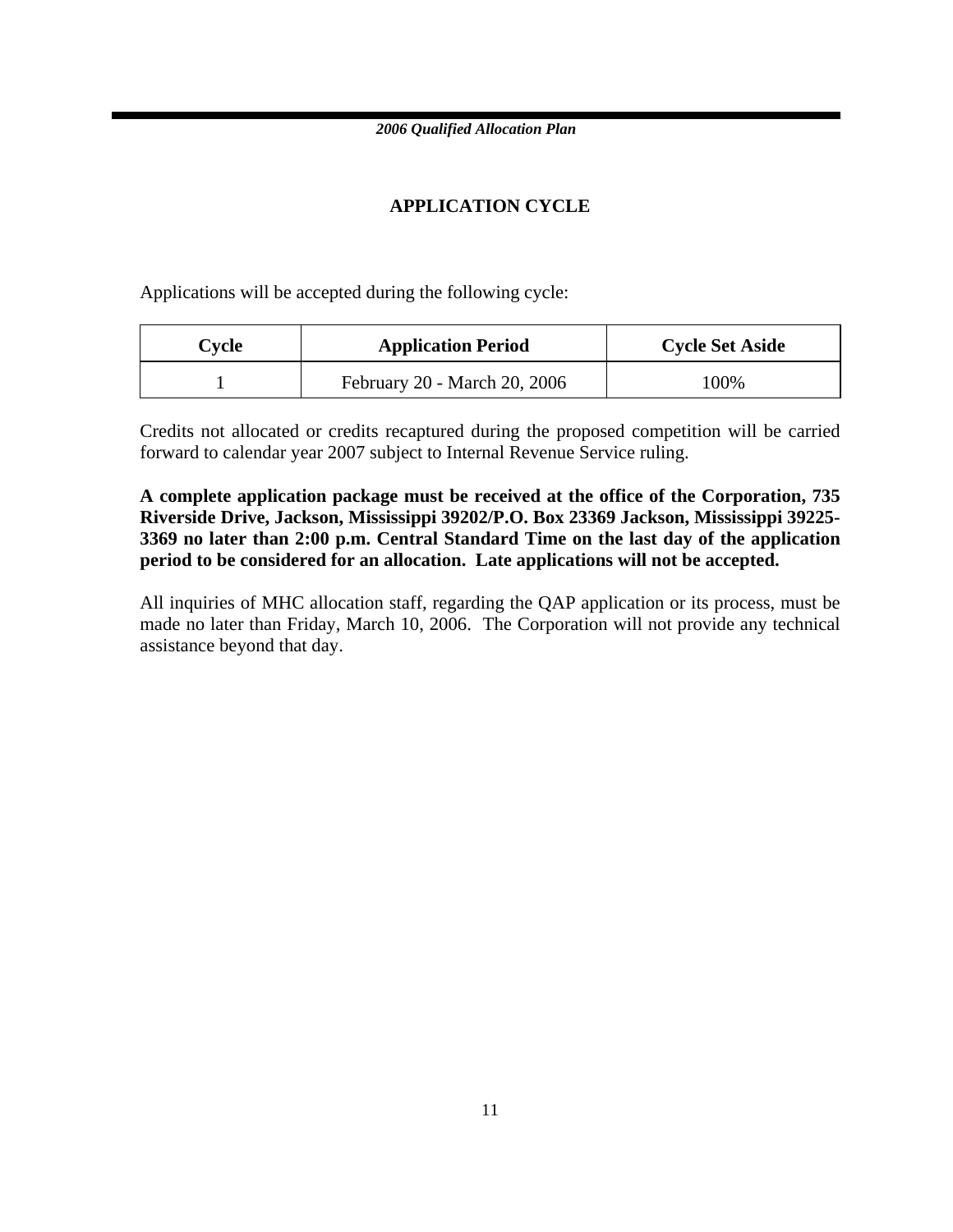### **FEES**

The Corporation shall charge fees payable in the amounts specified below:

**Application Fee - \$1,050** *Application fees are non-refundable*

### **Servicing Fee**

A Servicing fee in the amount of 2.5% of the total credit over the ten (10) year period will be assessed to each development that receives a reservation of tax credits. Of which 2% will be used for allocation, .5% for monitoring.

> 50% OF FEE IS DUE AT ISSUANCE OF RESERVATION 50% OF FEE IS DUE AT ISSUANCE OF COMMITMENT

**For new construction developments, an additional fee of 1.25% of the first five years' allocation of credit will be assessed to a developer if certification that at least fifty percent (50%) of construction of the total development has been completed is not received from a certified architect or engineer within fifteen (15) months of the tax credit reservation date. An MHC inspection of the development site should clearly evidence that at least fifty percent (50%) of construction of the total development receiving tax credits has been completed to include, but not limited to: site work, foundation, framing, roofing, etc.** 

**For rehabilitation developments, an additional fee of 1.25% of the first five years' allocation of credit will be assessed to a developer if certification that at least fifty percent (50%) of proposed rehabilitation of the total development has been completed is not received from a certified architect or engineer within fifteen (15) months of the tax credit reservation date. An MHC inspection of the development site should clearly evidence that at least fifty percent (50%) of proposed rehabilitation of the total development receiving tax credits has been completed.** 

### **Refunding of Servicing Fee**

There will be a ninety percent (90%) refund of the servicing fee if tax credits are returned to the Corporation prior to the first Monday in September and a fifty percent (50%) refund of the servicing fee if tax credits are returned to the Corporation by October 31 of the year in which tax credits were reserved. There will be no refund of the servicing fee for tax credits reserved in a previous year.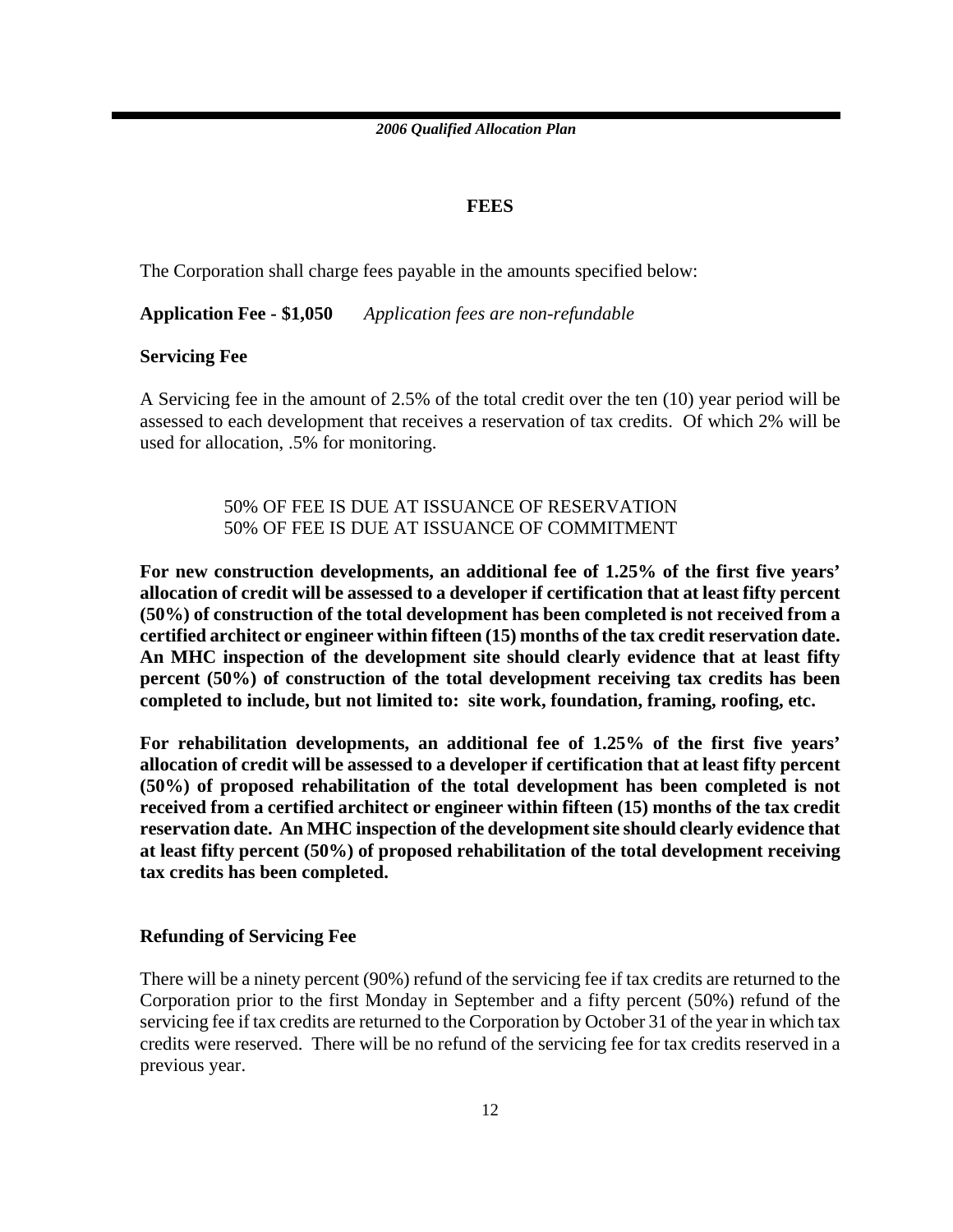### **TAX EXEMPT BONDS**

Developments financed with certain tax-exempt bonds are eligible for tax credits without receiving a state allocation. Tax-exempt bond developments include developments financed with exempt facility bonds that are used for qualified residential developments. If fifty percent (50%) or more of a development's basis (total development cost including land) is financed with tax-exempt financing, one hundred percent (100%) of the development qualifies for the tax credit without any decrease in the state's allocation.

Although these bond-financed developments are not required to receive tax credit allocations from the state, the development must satisfy the requirements for an allocation of tax credits under this qualified allocation plan. The development must also commit to a thirty (30) year extended low-income use on the portion supported by tax credits. Bond-financed developments will be reviewed for feasibility and threshold requirements under this allocation plan. However, they will not be required to meet the minimum point threshold nor the ten percent (10%) requirements for a carryover allocation of Tax Credits if the development will not be placed in service by the close of the credit allocation year. In addition, Tax-Exempt Bond deals may not be subject to the same underwriting restrictions as proposed competitive tax credit developments.

An opinion letter from a Certified Public Accountant must accompany the application to certify that fifty percent (50%) or greater of aggregate basis will be financed by tax-exempt bonds. Taxexempt bond applications should be submitted at least sixty (60) days prior to the scheduled closing on the bonds.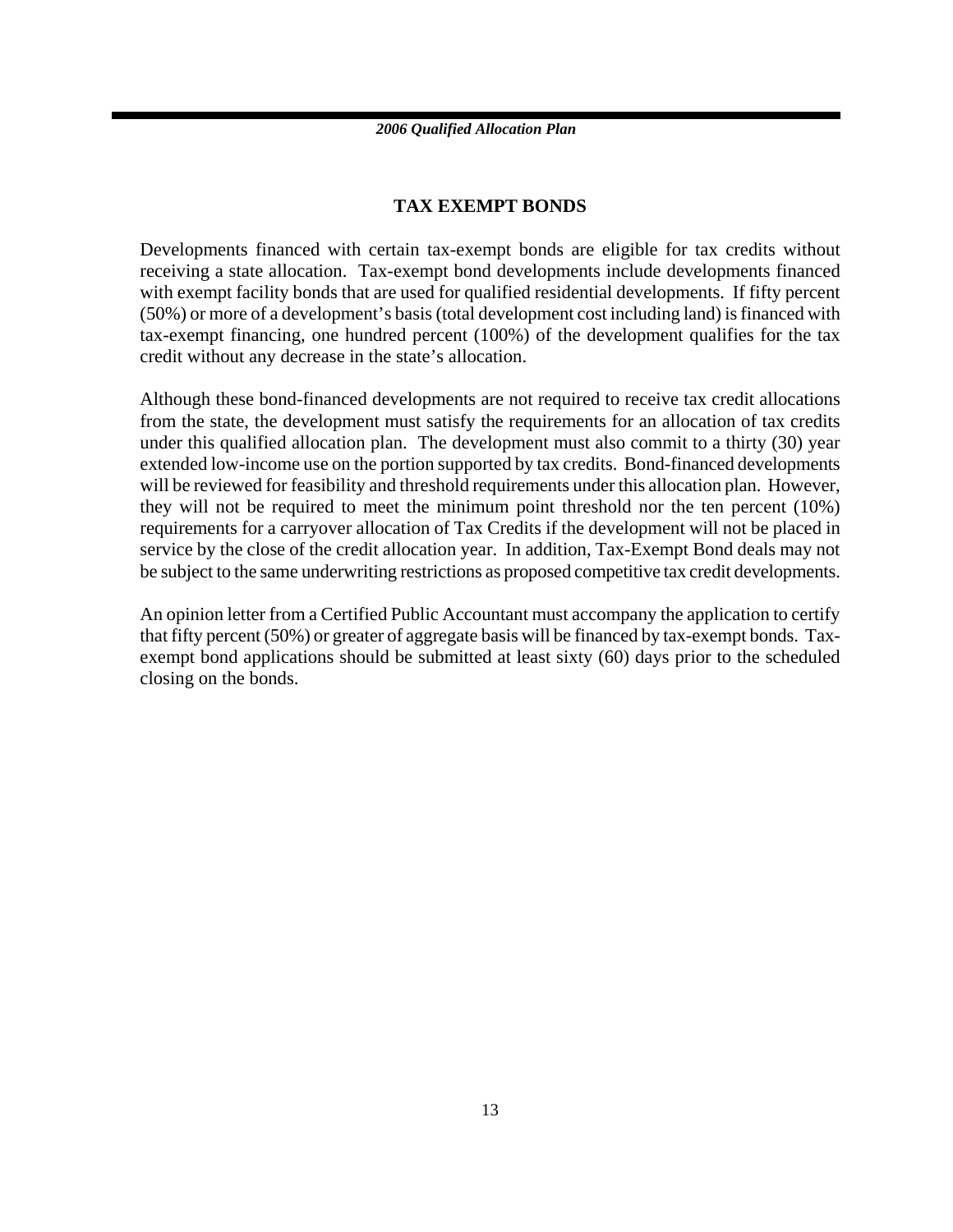### **SET-ASIDES**

For 2006, the State of Mississippi will allocate credits from its estimated 2007 and 2008 per capita credit authority, unused credits from previous years, returned credits and national pool credits, if applicable.

### **Non-Profit Set-Aside**

Non-profit entities will have available for 2006, ten percent (10%) of 2007's and 2008's total credit allocation authority. This ten percent (10%) set-aside must be reserved, committed and allocated to buildings or developments in which "qualified nonprofit organizations" own directly or indirectly a fifty one percent (51%) interest in the development throughout the compliance period. A nonprofit may not be affiliated with or controlled by a for-profit entity. A nonprofit is not prohibited from applying for tax credits in the for profit set-asides.

### **Congressional Districts Set-Aside**

The Corporation will set aside for each of the state's four congressional districts five hundred thousand dollars (\$500,000) of 2008's estimated credit authority with a maximum of three hundred fifty thousand dollars (\$350,000) per development.

### **Single Family Lease Purchase Set-Aside**

The Corporation will set aside forty percent (40%), after the reduction for the nonprofit and congressional districts set-asides, of 2008's total estimated credit allocation authority, for single family lease purchase developments. The remaining credit authority will be utilized for developments in the statewide set-aside. Single family lease purchase developments will only be eligible to compete in the single family lease purchase set-aside.

### **Special Disaster Areas Set-Aside**

In response to the emerging housing needs of those individuals affected by the devastation of Hurricane Katrina, the Corporation will set aside its estimated 2007 credit authority for the counties that have been declared eligible to receive individual and public assistance as authorized by President Bush and the U.S. Department of Homeland Security's Federal Emergency Management Agency (FEMA) as follows:

*Adams, Amite, Attala, Choctaw, Claiborne, Clarke, Copiah, Covington, Forrest, Franklin, George, Greene, Hancock, Harrison, Hinds, Holmes, Humphreys, Jackson, Jasper, Jefferson, Jefferson Davis, Jones, Kemper, Lamar, Lauderdale, Lawrence, Leake, Lincoln, Lowndes, Madison, Marion, Neshoba, Newton, Noxubee, Oktibbeha, Pearl River, Perry, Pike, Rankin, Scott, Smith, Stone, Walthall, Warren, Wayne, Wilkinson, Winston, and Yazoo.*

Any unused 2007 credit authority will be pooled with 2008's estimated credit authority and any other available authority to be utilized for developments in the statewide set-aside.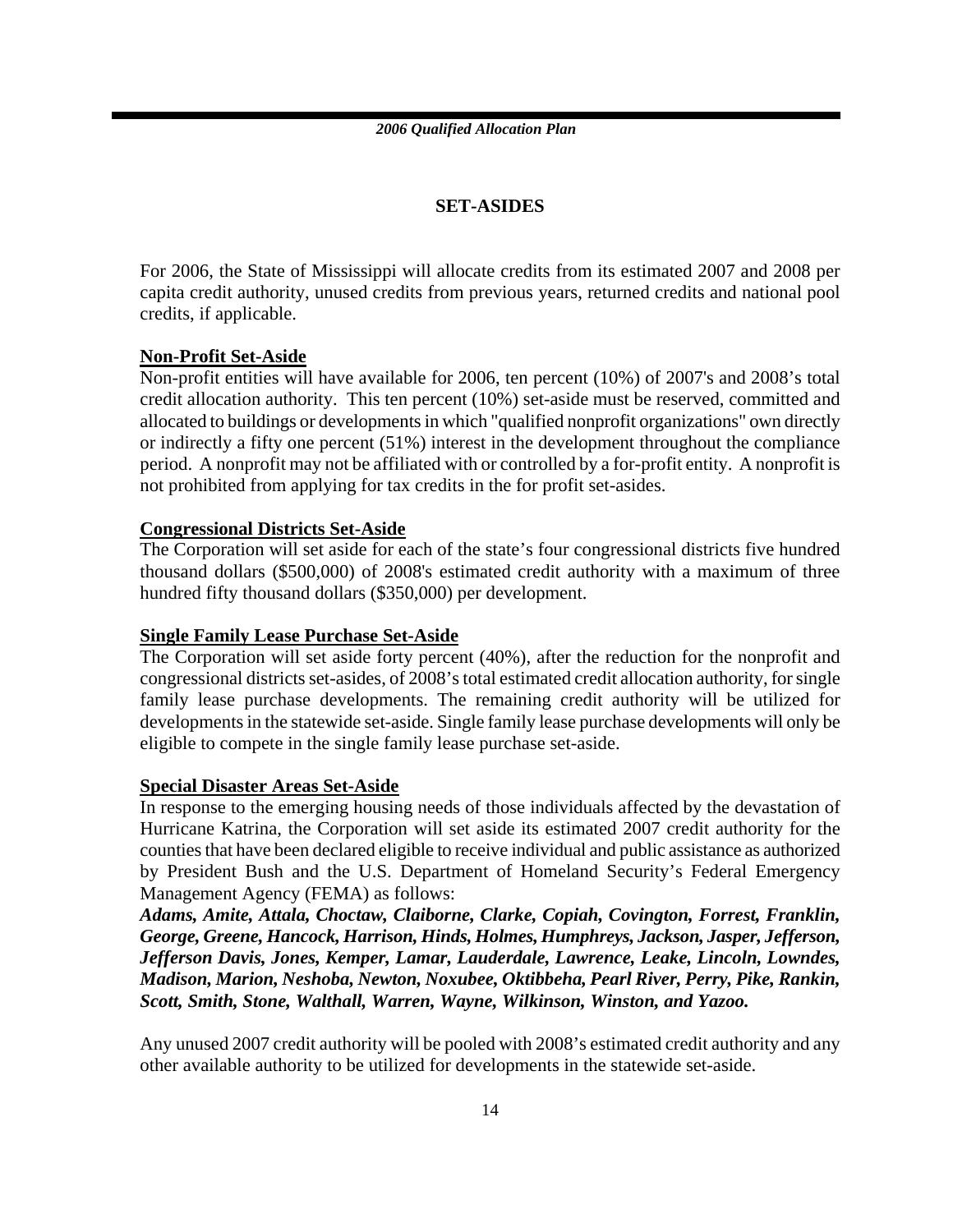Any unused, returned or national pool credit authority will be awarded to applications placed on a waiting list, ranked by scores statewide, during the application cycle. The Corporation reserves the right to carryover remaining tax credit authority to future years as it determines is best for the proper use of the tax credit authority.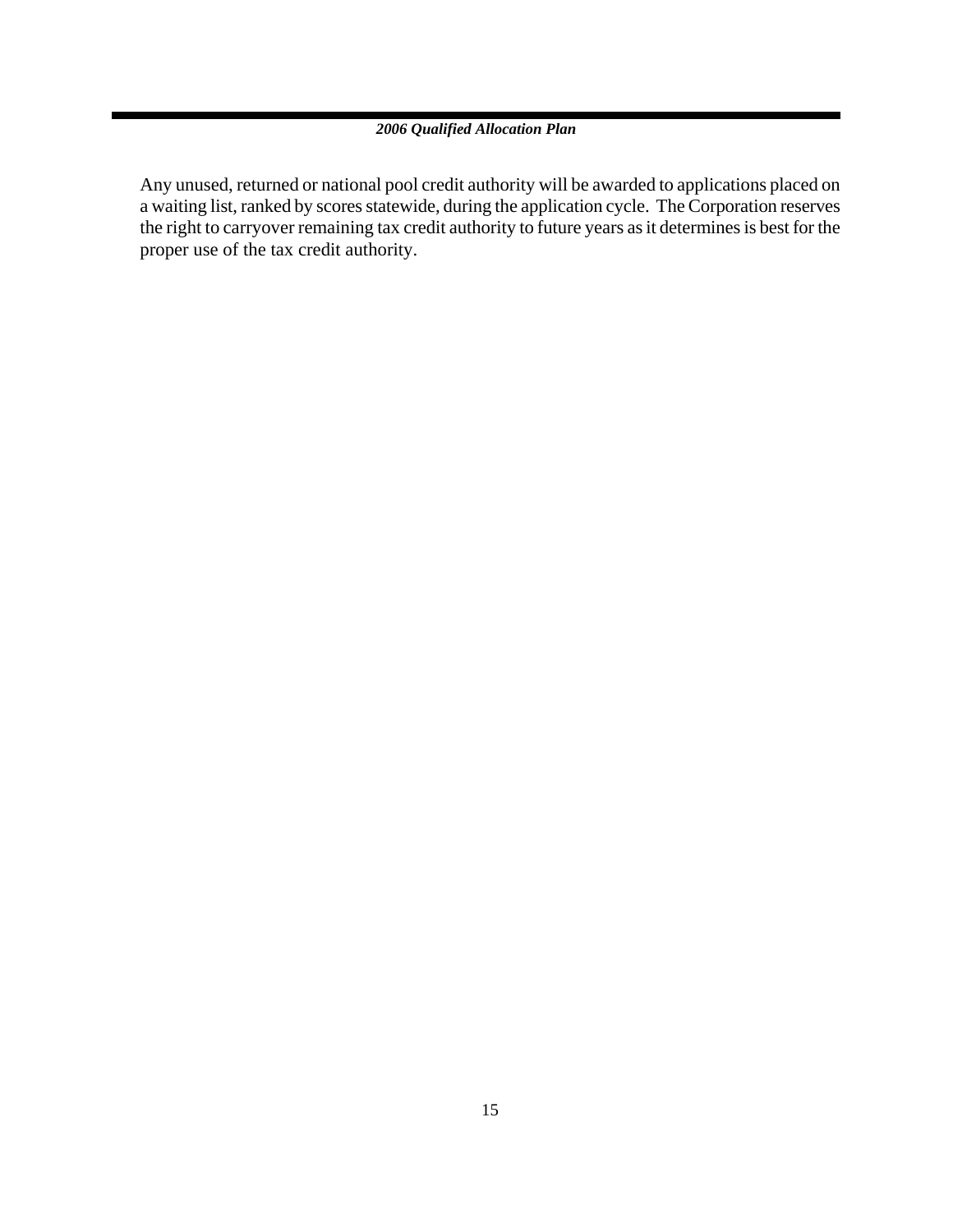### **THRESHOLD FACTORS**

This section of the Qualified Allocation Plan identifies those requirements (the "threshold factors") that each development must meet in order to be eligible for ranking under the Selection Criteria, which follow.

The Corporation shall review every application package for assurances that the applicant has satisfied stated minimal requirements respecting the threshold factors. If the applicant fails to satisfy the threshold requirements, the development will not be eligible for an allocation of tax credits. The threshold factors are as follows:

### **Site Control (At least one must be met with evidence provided with application).**

- Fee simple ownership of the proposed site development by the applicant, by one or more persons or entities having ownership interests in the applicant, or by one or more entities within the control of the applicant or the above-described persons.
- Lease of the proposed site development by the applicant or by the above described persons or entities for a term meeting or exceeding the 30-year compliance period (as mandated in the Code) or for such longer period as the applicant represents in the application that the development will be held for occupancy by low income persons and families.
- Right to acquire or lease the proposed site development pursuant to a valid and binding option or contract between the applicant or the above described persons or entities and the fee simple owner of the site, provided that such option or contract shall have no conditions within the discretion or control of the owner of the site.
- For transfer properties, documentation must accompany the application as evidence that a transfer request has been approved by Rural Development (RD) or Housing and Urban Development (HUD) in order to have a valid option/purchase contract.

For RD, loan transfers/assumptions shall be evidenced by approval on Form RD 465-1, "Application for Partial Release/Transfer/Subordination/Consent" executed by the State Director or the Multi-Family Housing Program Director or their designee as evidence of final approval.

*The owner listed in the application must be listed as the purchaser in the option/applicable site control and listed in the partnership agreement. The option must be good for a total of one hundred eighty (180) days from the application close day.*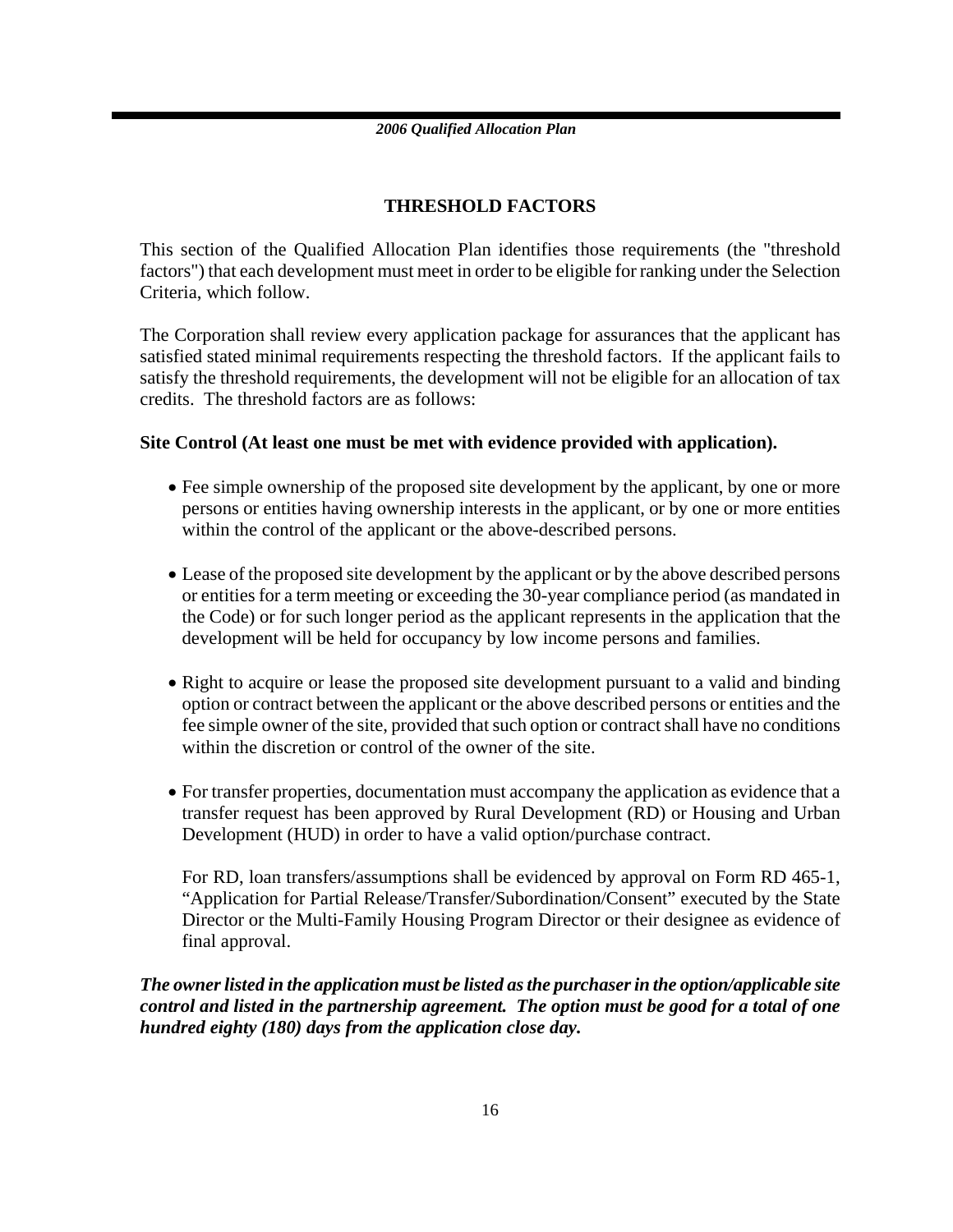### **Local Zoning And Development Conditions (At least one must be met).**

- Evidence of proper zoning or building permits for the proposed development.
- In the event that zoning and permitting requirements are not applicable to the site of the proposed development, (i) a letter from the local authorities to that effect and (ii) evidence satisfactory to the Corporation of the availability of all requisite public utilities for the proposed development.
- For existing developments, an applicant may submit evidence of a building permit issuance or current documentation from the local authority indicating that building permits are not required in lieu of zoning documentation.

*The proposed development must be identified as zoned for multifamily or single family (intended use) - documentation must be provided from the local governing authority where the proposed development will be located and dated within one (1) year of the date the application is submitted to MHC.* 

### **Documentation of Need**

An independent, third party, recent market study from an individual or entity qualified to prepare such market study documenting need that includes the following items:

- Problem Definition
- Market Area Definition
- Physical/Location Analysis
- Economic Analysis
- Demographic Analysis
- Supply Analysis
- Demand Analysis
- Reconciliation of Supply and Demand

Please refer to the market study guide in this section for an explanation of the above-referenced items and the checklist that will be used to determine if the minimum standards have been met. The market study must be recent (no more than one year old) and must support the number of units identified in application.

**All applications must contain an independent third party market study. The market study shall provide consideration as to the total number of units the market will absorb should other developments be awarded tax credits in the same market area. All applications must also contain a statement of acceptance from the participating syndicator indicating that the**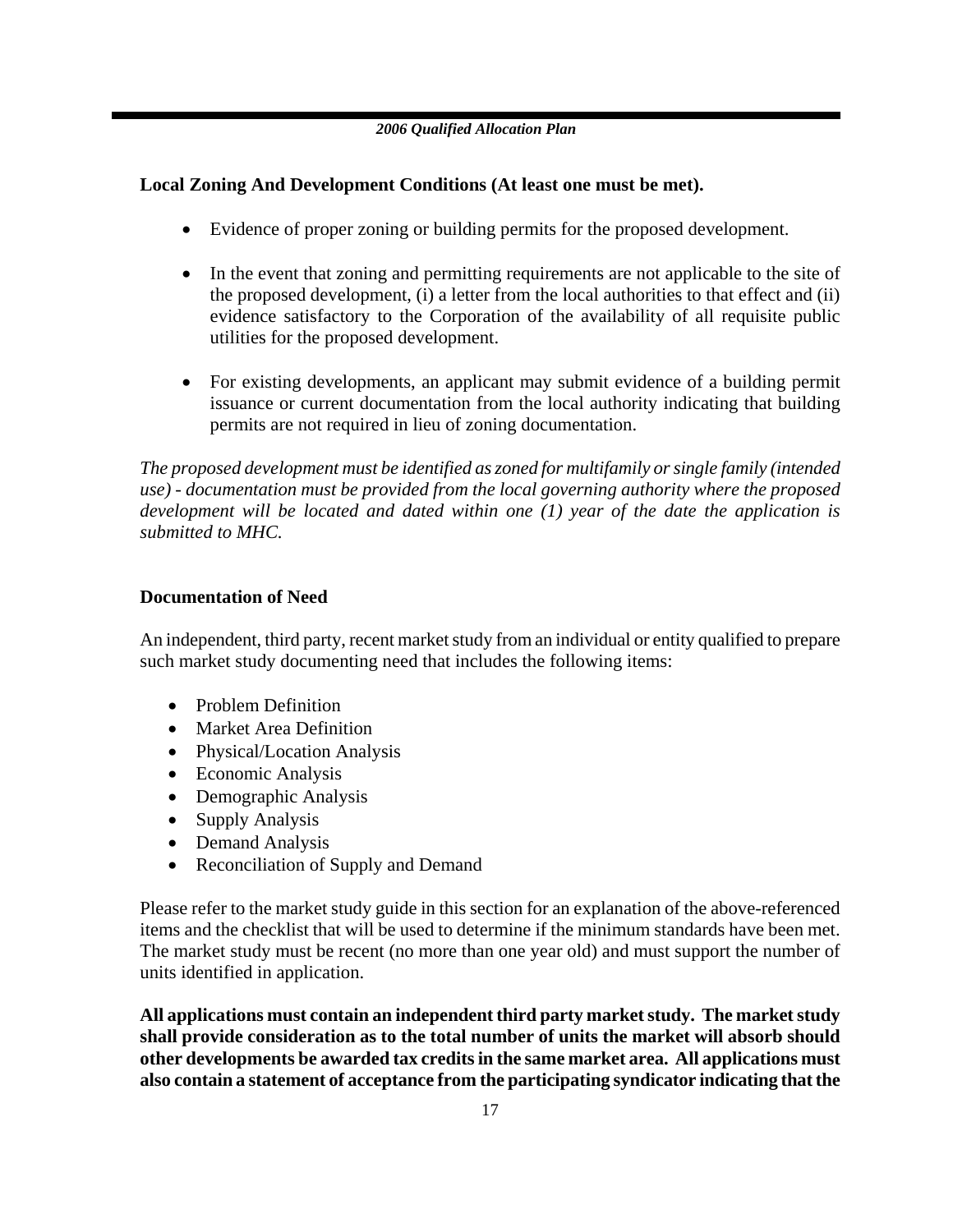**market study submitted with the application is acceptable for the proposed market area should the development receive an allocation of tax credits (***see Attachment 13***). Applicants are not prohibited from changing syndicators; however, a new statement of acceptance will be required from the subsequent syndicator in the event of a change from the initial application.**

### **Permanent Financing Commitment (At least one must be met)**

- Issuance of a loan commitment or commitments to provide permanent financing for the proposed development without any material conditions for a term of fifteen (15) years or more.
- Issuance of a loan commitment or commitments to provide permanent financing for the proposed development with the only material condition(s) for a term of fifteen (15) years or more being one or more of the following:
	- Obtaining  $221(d)(4)$  guarantees;
	- Obtaining tax credits;
	- Final acquisition of site or land and building, as appropriate;
	- Complete drawings and/or specifications;
	- Firm cost estimates;
	- Appraisal;
	- **Environmental review; and**
	- Other conditions acceptable to the Corporation.

**To be considered a firm commitment, the document must contain the term(s), conditions, interest rate, disbursement conditions, security requirements, repayment provisions, and be executed by the applicant and the lender. The commitment letter must contain the verbiage, "this is a firm commitment for construction/permanent financing of the referenced development". Only conditions as noted above will be acceptable as conditions contained in the commitment letter. All other conditions must receive prior approval from the Corporation at least ten (10) days before submission of tax credit application. The commitment letter must be executed by lender and signed as accepted by the applicant.** 

- For RD developments, formerly FmHA, a copy of the loan commitment for interim financing. Form AD622 will not be accepted to satisfy permanent financing.
- For HUD and RD financed properties, the application must contain written correspondence from the subject agencies confirming that a transfer package has been submitted and approved. Documentation that a transfer package has been submitted is not acceptable to satisfy permanent financing.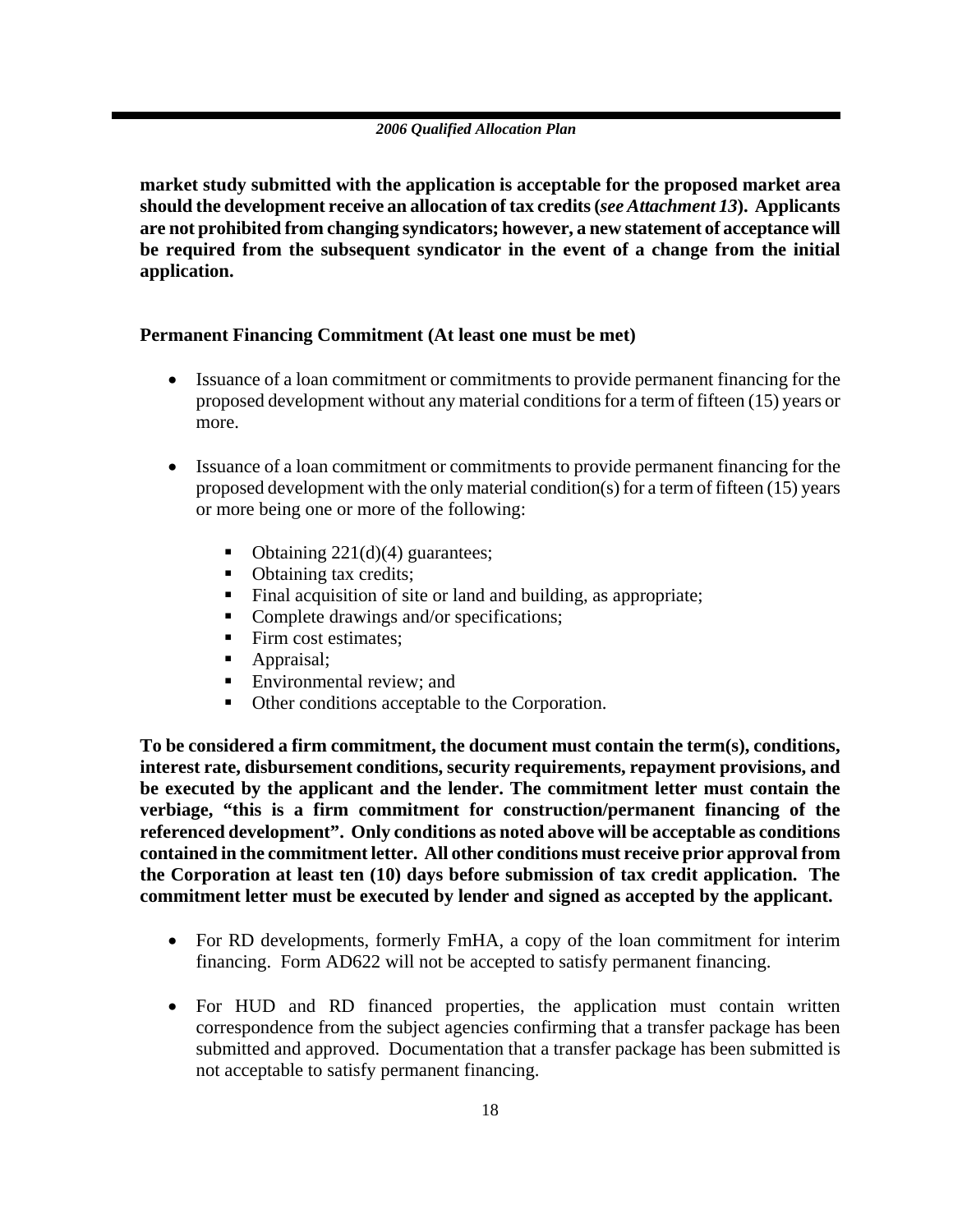RD loan transfers/assumptions permanent financing shall be evidenced by approval on Form RD 465-1, "Application for Partial Release/Transfer/Subordination/Consent" executed by the State Director or Multi-Family Housing Program Director or their designee as evidence of final approval.

RD new construction permanent financing approval for multi-family housing complexes shall be evidenced by approval on Form RD 1944-51, Multi-Family Housing Obligation - Fund Analysis executed by the State Director or Multi-Family Housing Program Director or their designee as evidence of final approval.

The Developer will be required to not prepay the permanent mortgage prior to the end of the minimum fifteen (15) year compliance period. Refinances are permitted.

*The Corporation will review each application submitted for compliance with Threshold Requirements, not Selection Criteria. The Corporation will advise an applicant of a deficiency in the Threshold Requirements via fax at the number supplied by the applicant in the application. The applicant will have the opportunity to correct and return the deficient item to the Corporation via FAX ONLY to (601) 718-4643 within the time frame requested in the notice of deficiency, typically 24 hours or less. This review of applications and receipt of requested information should be completed by the second Monday in April. The Corporation will not accept hand delivery of the requested information.**In addition, a negative 1 point will be deducted for each deficient threshold requirement item.* 

Any application not meeting the minimum threshold requirements will not be given consideration.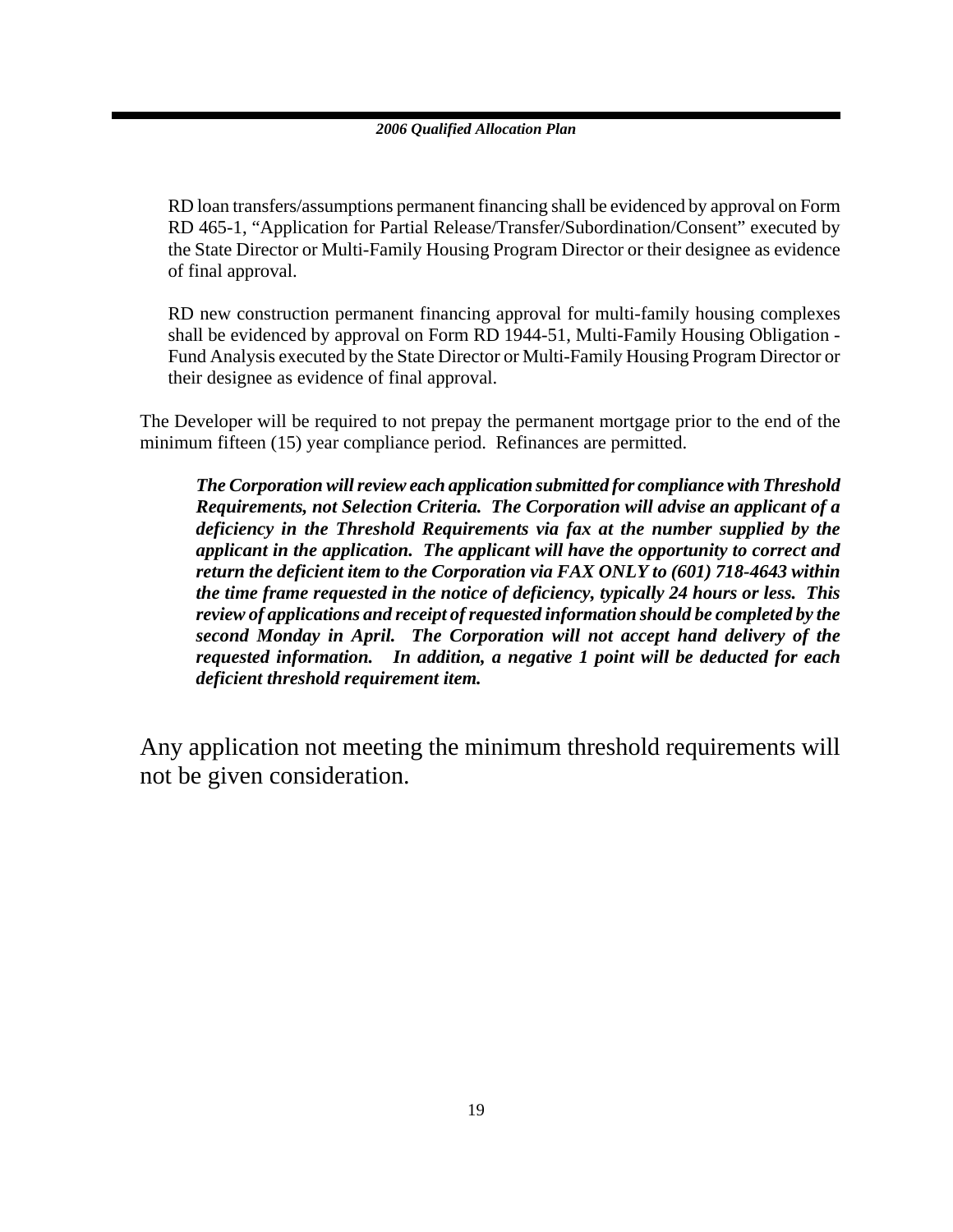### **REMINDER**

# **ALL FOUR (4) THRESHOLD REQUIREMENTS**

# **MUST BE COMPLETELY SATISFIED**

### **BEFORE**

# **PROCEEDING TO THE NEXT SECTION**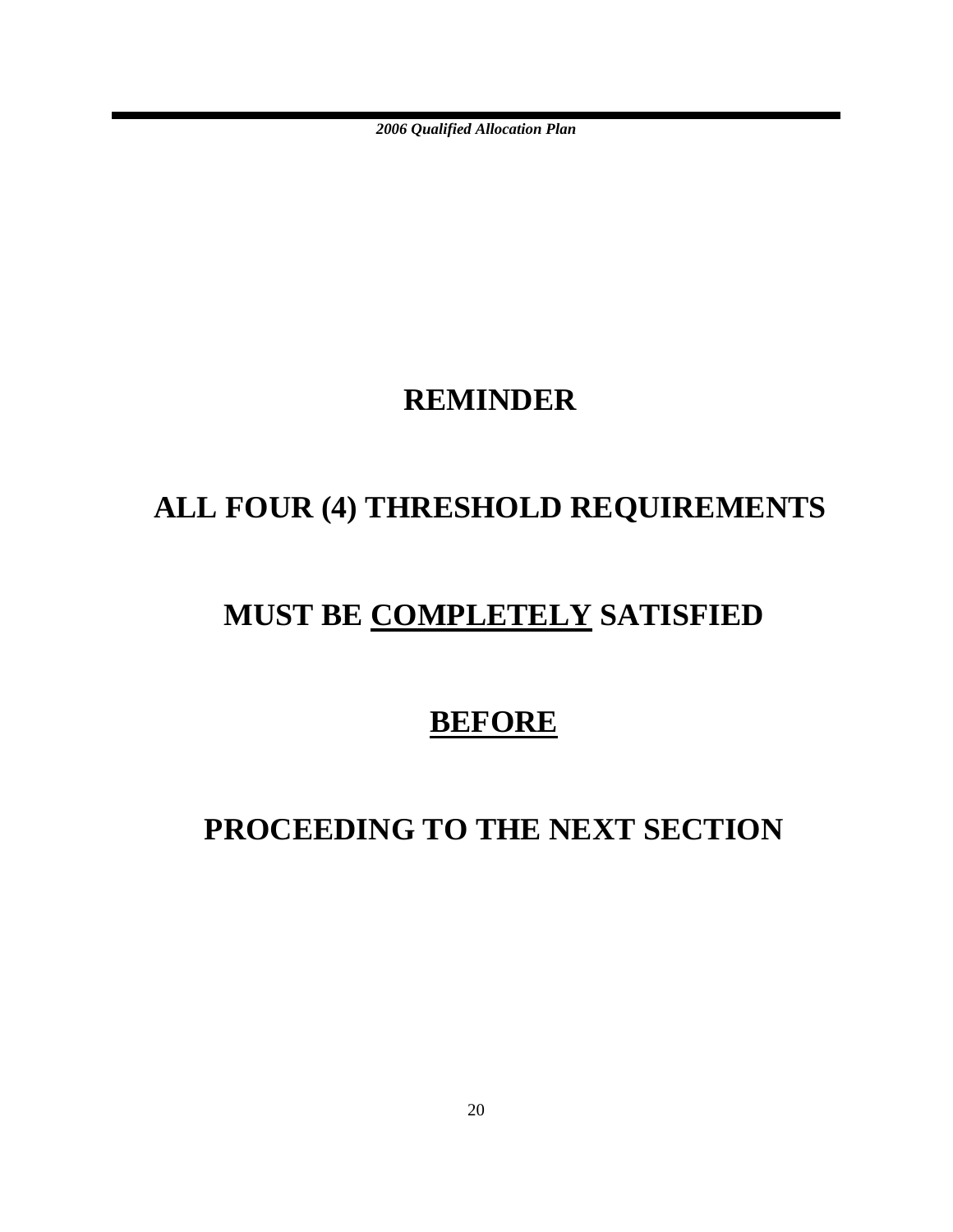### **SELECTION CRITERIA**

Following its determination that a development satisfies the threshold factors, the Corporation will use the Selection Criteria stated below for the purpose of ranking developments during the application cycle. All Developments that have satisfied the threshold factors must score a minimum of seventy five (75) points out of the total possible one hundred five (105) points using the selection criteria below to be considered for a reservation of tax credits, except for developments satisfying the following criteria:

• The Corporation will reduce the minimum score required to sixty-five (65) points for preservation developments that are committed to providing one hundred percent (100%) of the units set-a-side for tenants at or below sixty percent (60%) of the county median gross income for forty (40) years or longer.

Applications will be scored and ranked according to the applicable set-aside identified in this Qualified Allocation Plan. Any unused, returned or national pool credit authority will be awarded to applications placed on a waiting list, ranked by scores statewide, during the application cycle.

The Corporation anticipates reserving, for those developments scoring highest under the Selection Criteria and meeting the minimum point threshold, tax credits up to the amount permitted by Section 42, as amended, of the Internal Revenue Code and necessary for the financial feasibility of the development and its viability as a qualified affordable housing development throughout the compliance period for each set-aside identified.

**Regardless of strict numerical ranking, however, the Selection Criteria does not operate to vest in an applicant or development any right to a reservation or allocation of tax credits in any amount. Further, notwithstanding the point ranking system set forth above, the Corporation reserves the right and shall have the power to allocate tax credits to a development irrespective of its point ranking, if such intended allocation is: (1) in compliance with Section 42, as amended, of the Internal Revenue Code; (2) in furtherance of the housing goals stated herein; and (3) determined by the Corporation to be in the interests of the citizens of the State of Mississippi. However, the Corporation will make available to the public a written explanation for any tax credit allocation, which is not made in accordance with established priorities and selection criteria of the agency. If there is a tie in the scoring between proposed developments, the Corporation reserves the right to utilize a tie-breaking system to break the tie.**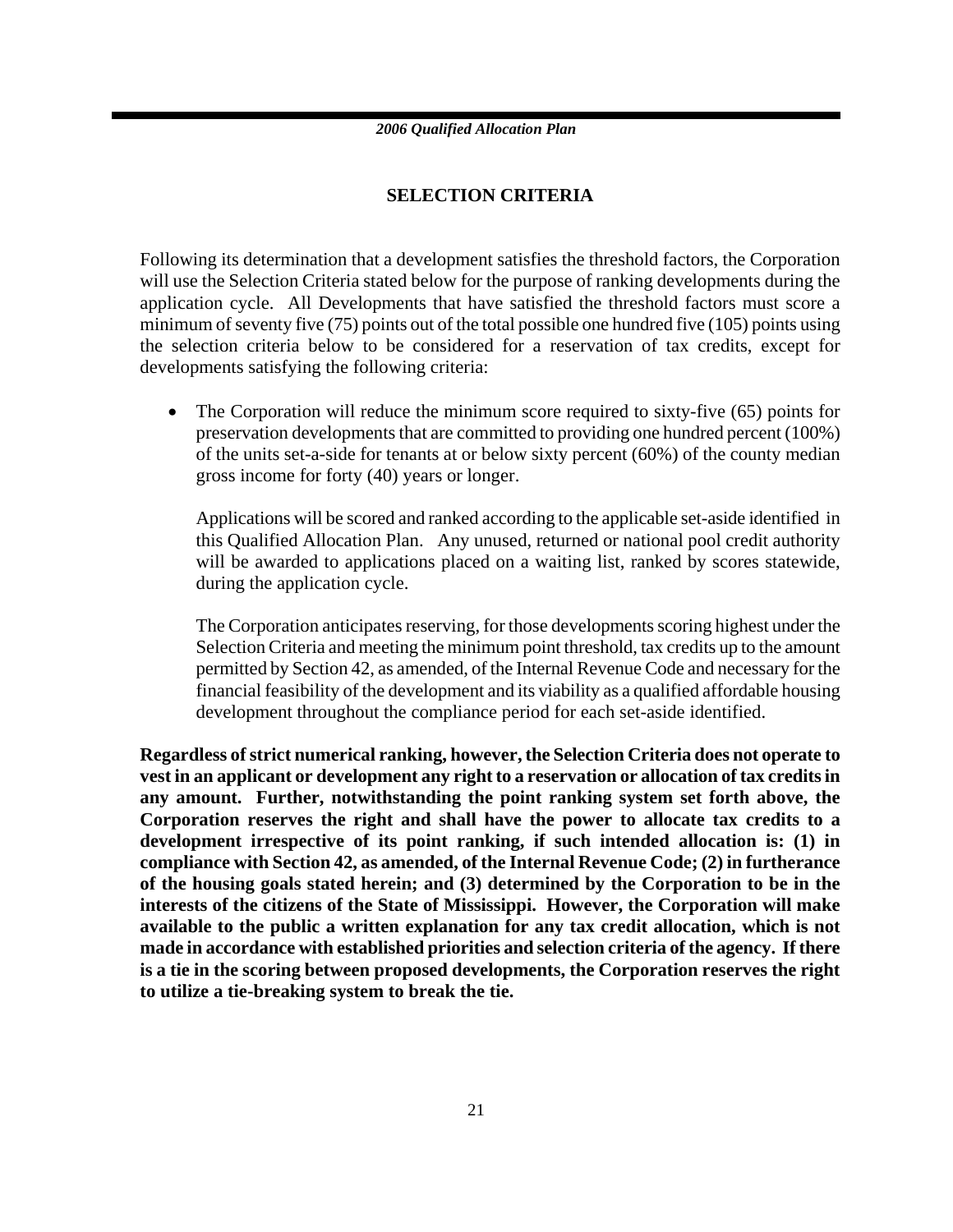The Corporation will in all instances reserve and allocate tax credits consistent with sound and reasonable judgment, prudent business practices, and the exercise of its inherent discretion, reserving to itself such ultimate discretion permitted by applicable law.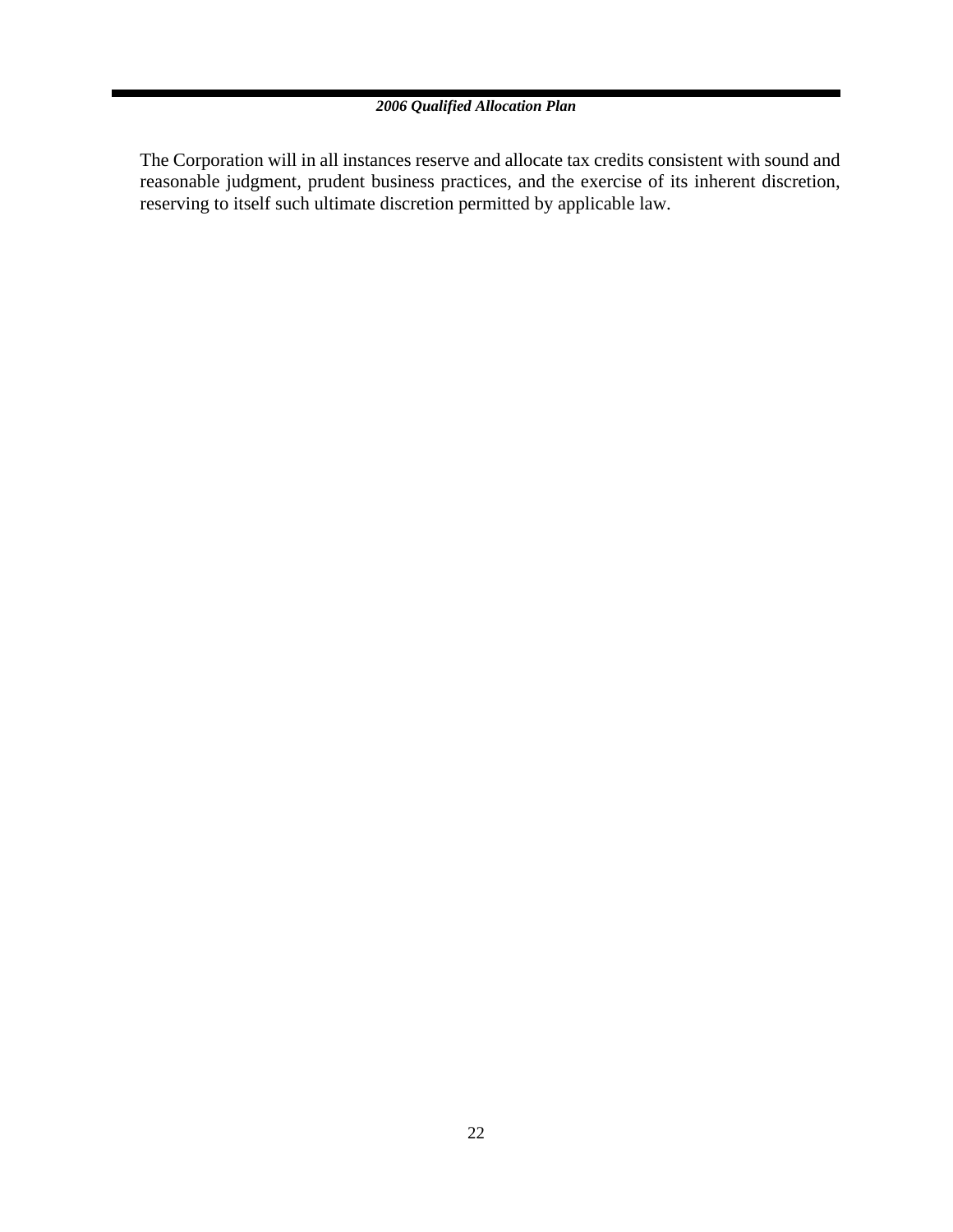### **POINTS**

1. The development sets a side at least twenty percent (20%) of the units for persons at or below fifty percent (50%) of the Area Median Gross Income of the county where the development is located and executes an Extended Land Use Agreement committing to serve tenants at this income level for a period of forty (40) years or longer

*10 pts.*

*To receive points for the above scoring component, the election must be made to extend compliance period to forty (40) years or longer. Single family leased purchased developments are not eligible for points under this category if the developer plans to allow tenants to purchase units after the initial fifteen (15) years.*

2. Development commits to extend compliance period to forty (40) years or longer

*05 pts.*

*Single family leased purchased developments are not eligible for points under this category if the developer plans to allow tenants to purchase units after the initial fifteen (15) years.*

3. The development is located in a county where, according to the 2000 Census Report:

| 0% to 0.9% Housing with Selected Conditions* |        | 1 point    |
|----------------------------------------------|--------|------------|
| Carroll                                      | Tippah | Tishomingo |

| 1% to 1.9% Housing with Selected Conditions* |           | 2 points |
|----------------------------------------------|-----------|----------|
| Amite<br>Alcorn                              |           | Clarke   |
| Clay                                         | Issaquena | Itawamba |
| Lafayette                                    | Oktibbeha | Prentiss |
| Rankin                                       | Stone     |          |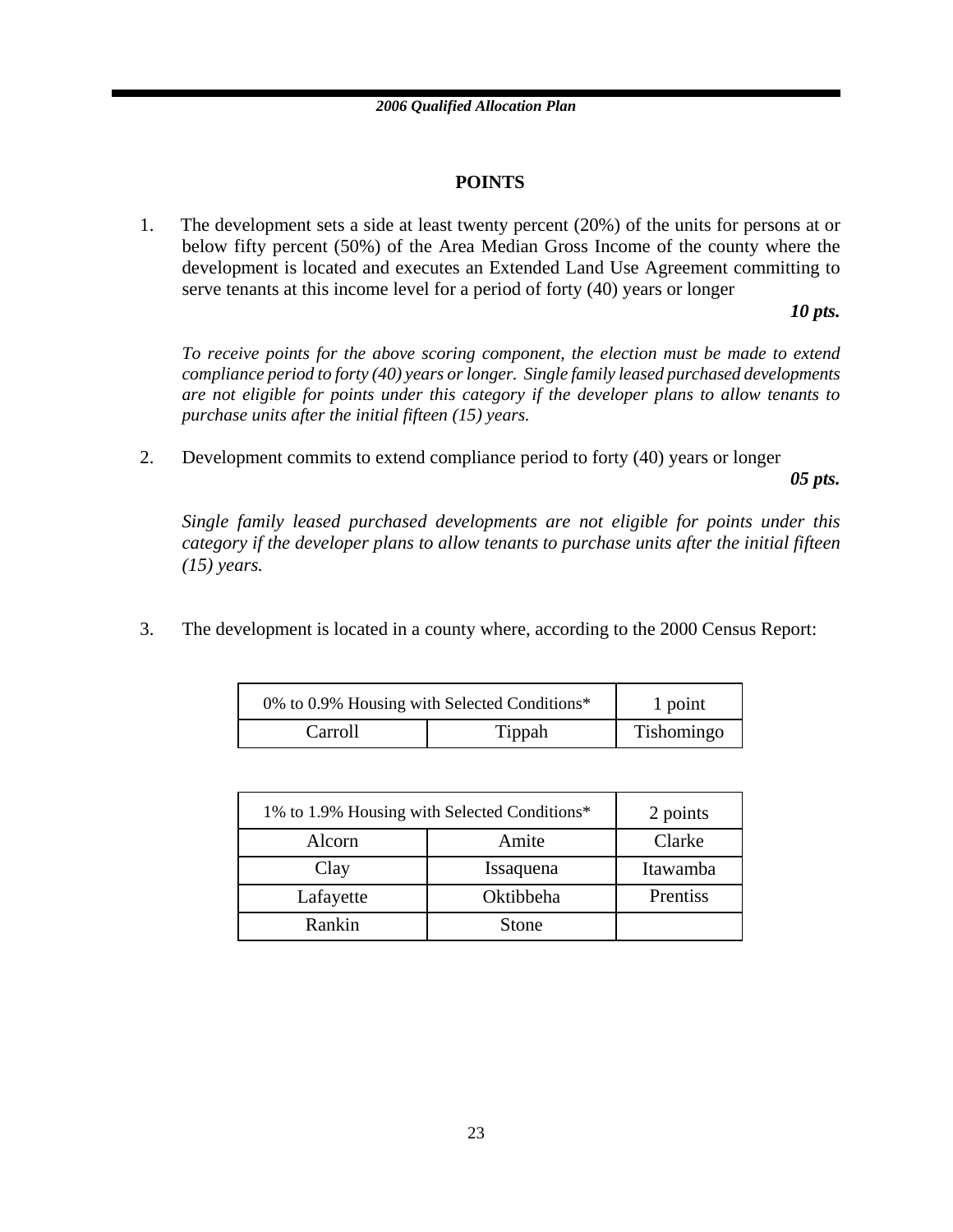| 2% to 3.9% Housing With Selected Conditions* |             | 3 points   |
|----------------------------------------------|-------------|------------|
| Adams                                        | Attala      |            |
| Calhoun                                      | Chickasaw   | Choctaw    |
| Claiborne                                    | DeSoto      | Forrest    |
| Franklin                                     | George      | Grenada    |
| Hancock                                      | Harrison    | Jackson    |
| Jasper                                       | Jefferson   | Jones      |
| Kemper                                       | Lamar       | Lauderdale |
| Lawrence                                     | Lee         | Leflore    |
| Lincoln                                      | Monroe      | Neshoba    |
| Newton                                       | Pearl River | Pike       |
| Pontotoc                                     | Quitman     | Smith      |
| Tate                                         | Union       | Warren     |
| Wayne                                        | Webster     | Wilkinson  |
| Yalobusha                                    |             |            |

| 4% to 5.9% Housing With Selected Conditions* |              | 4 points   |
|----------------------------------------------|--------------|------------|
| Copiah<br>Coahoma                            |              | Covington  |
| Greene                                       | Hinds        | Holmes     |
| Jefferson Davis<br>Lowndes                   |              | Madison    |
| Marion                                       | Marshall     | Montgomery |
| Noxubee                                      | Perrry       | Scott      |
| Simpson                                      | Tallahatchie | Tunica     |
| Washington                                   |              |            |

| 6% to 7.9% Housing With Selected Conditions* |                  | 5 points  |
|----------------------------------------------|------------------|-----------|
| <b>Bolivar</b>                               | <b>Humphreys</b> |           |
| Panola                                       | Sharkey          | Sunflower |
| Walthall                                     | Winston          | Yazoo     |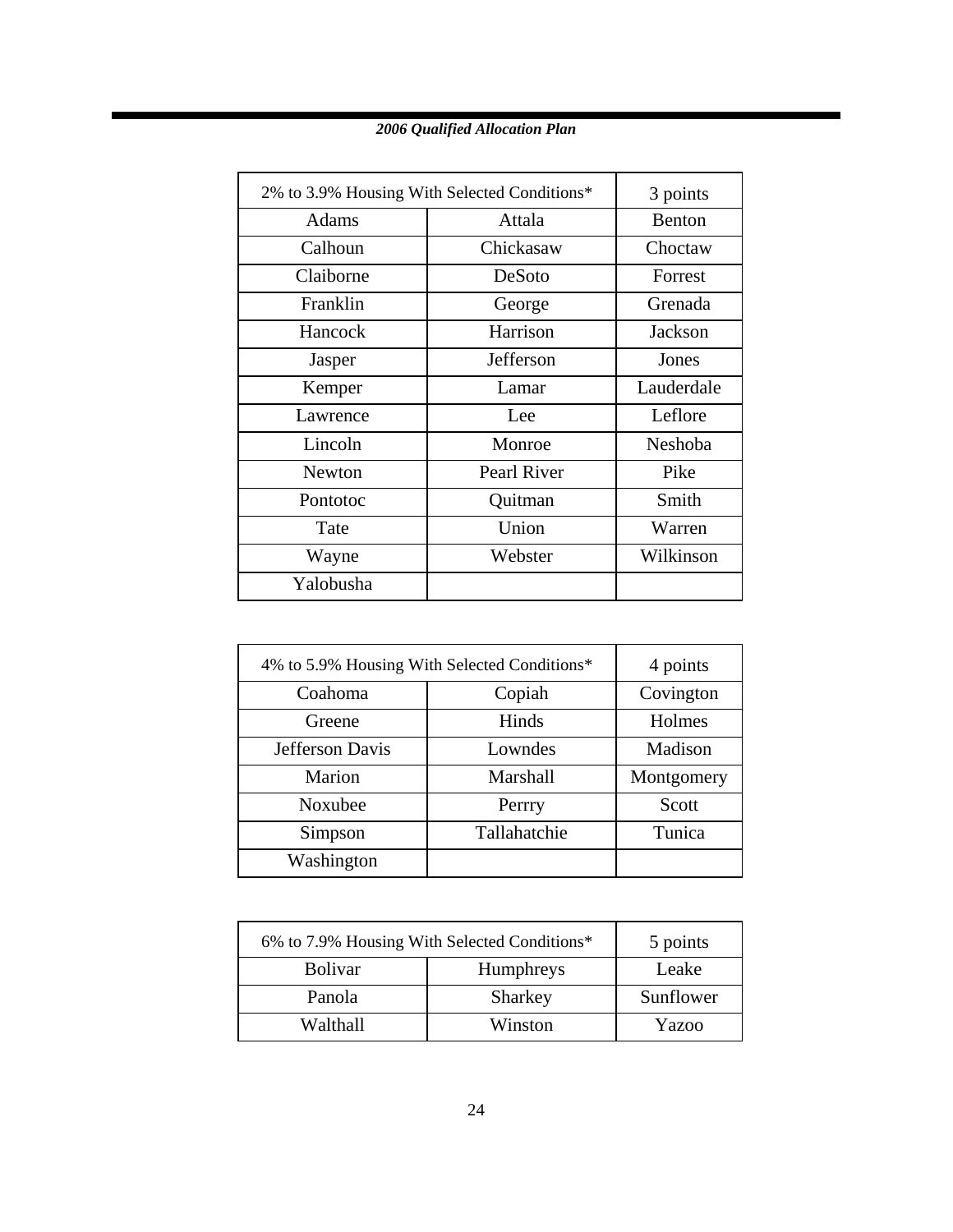\*Source: U.S. Census Bureau, Census 2000, STF3

The variable "Selected Conditions" is defined for owner and renter occupied housing units as having at least two of the following conditions: (1) lacking complete plumbing facilities, (2) lacking complete kitchen facilities, (3) with 1.01 or more occupants per room, (4) selected monthly owner costs as a percentage of household income in 1999 greater that 30 percent, and (5) gross rent as a percentage of household income in 1999 greater than 30 percent.

4. The development targets large families by including three or more bedrooms in at least twenty-five percent (25%) of its units. *10 pts.* 

### **Note: Developments that are eligible for points in this category will not be eligible to receive points for being a Preservation or Hope VI Development.**

5. Development offers tenants community services in at least two (2) areas and provides at least two (2) significant amenities not otherwise required by the entity providing financing or typically present in low-income rental housing. *Minimum 15 pts. Maximum 20 pts.*

Tenant Community Services must be provided for a minimum of ten (10) years beyond the placed in service date.

- Education Programs (computer classes, personal budget counseling, home buyer counseling programs, etc.)
- Job Training Programs
- Child Care Services/Programs, or
- Other community services acceptable to the Corporation

A formal contractual agreement must be in place to receive points under this category. The service contract must be on the service provider's letterhead and it must have a designated space for the applicant's acceptance of the contract and agreement to terms of the contract. Points will not be allowed if the formal agreement does not contain the signatures of both parties.

Examples of Significant Amenities

- Furnished clubhouse or community building for tenant activities and meetings
- Playground area and equipment
- Full perimeter fencing (non-chain link) with controlled access gate (*Wrought iron or wood security fencing*)
- Washer and dryer connections in individual units (*Must have capability to service side-by-side units or opposite wall units*)
- Ceiling fans in living areas and bedrooms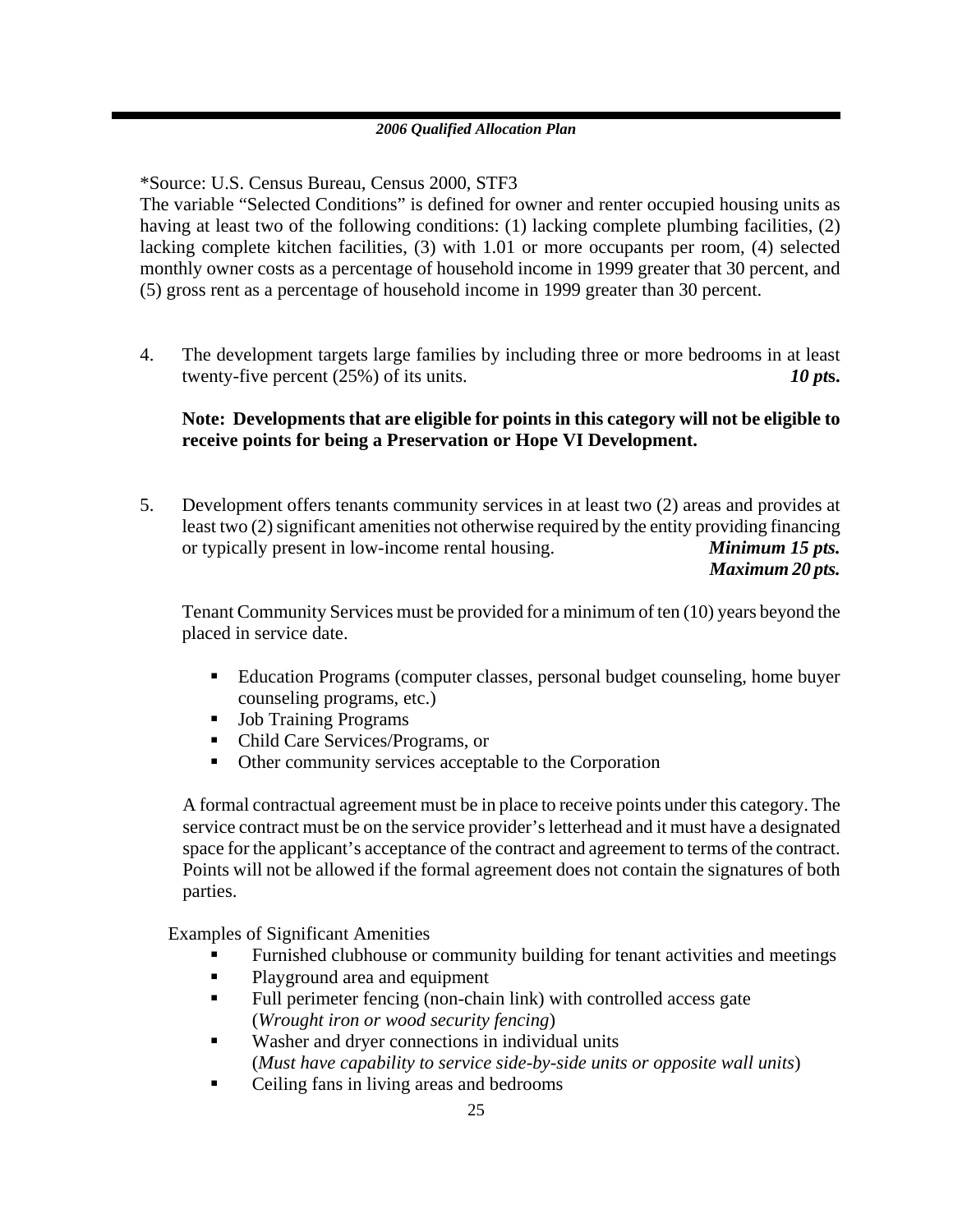- Swimming Pool
- Tenant Security *(Ex: Electronic locking system, individual alarm system...)*
- **Landscaped area including a gazebo with sitting area**
- Other amenities acceptable to the Corporation *(example of amenities not acceptable, i.e. clotheslines…)*

Developments can earn additional points for providing any of the amenities and services specified below. Both Family and Elderly developments are eligible to receive points for these items.

- Washers and dryers provided in individual units *2 points*
- $\blacksquare$  On site business center equipped with computer(s) with Internet access, fax machine, and copier available to all tenants *1 point*
- Cable television and Internet access *2 points (All units built with three (3) distinct networks. One network installed for phone (using CAT5e or better wiring). A second network for data installed using CAT5e or better, networked from the unit back to a central location or similar configured wireless network. A third network for TV services using COAX cable. The wiring should be installed in the living area and each bedroom.)*

For those developments that have elected to provide a playground, the playground area must have a minimum of four (4) separate pieces of equipment. (Note: A swing structure with four (4) swings is considered one (1) piece of equipment.) Additionally, for multiphased properties, each development must have its own defined play area.

Multi-function single structures that provide a minimum of four (4) separate play activities will be acceptable. Owners electing to utilize these structures must provide a photo and detailed description of the play structure to ensure it will adequately serve the tenants' use.

Plans and specifications must include the significant amenities proposed for the development. The proposed amenities must be highlighted. Failure to highlight plans and specifications will result in a five (5) point deduction.

6. The development will provide housing (i) for persons on public housing waiting lists, or (ii) in those jurisdictions where there is no housing authority for persons on waiting lists for other affordable housing developments.A statement of certification must be submitted indicating that housing will be provided to persons on public housing waiting lists or for persons on waiting lists for other affordable housing developments. A signed and notarized statement may be submitted from the owner. 02 pts.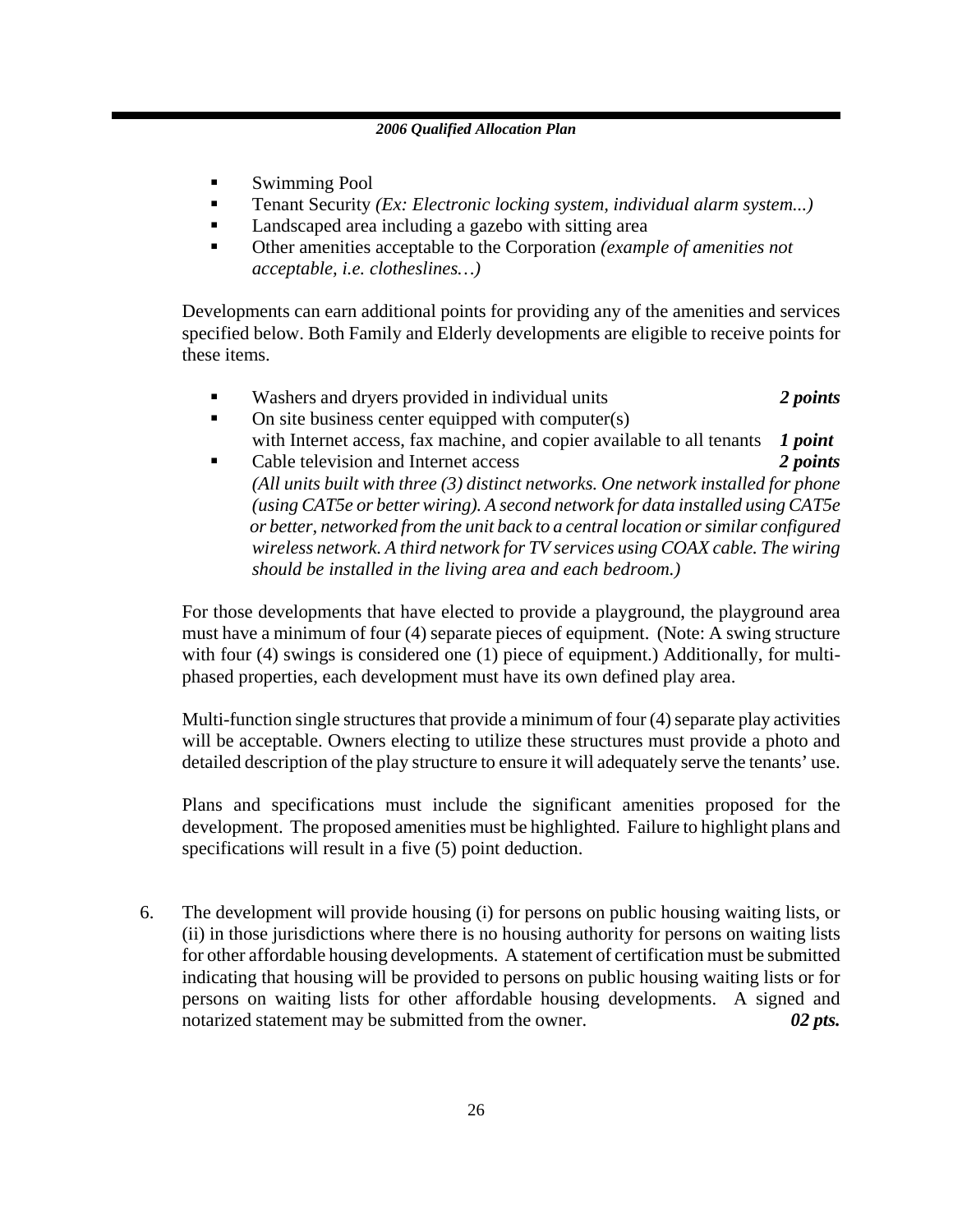- *7.* The development preserves existing developments serving low-income residents that would be lost due to conversion to market rate, loss of rental assistance, foreclosure or default, and mortgage prepayment. To be eligible, the development must have been in danger of conversion, foreclosure, or default. Documentation of default and endangerment of foreclosure must be provided by the permanent financing entity forcing the foreclosure action. *05 pts.*
- 8. All units in the development are set-aside for low-income use. *07 pts.*
- 9. *Development-based rental assistance*. Developments requesting consideration under this category must provide evidence from the housing agency providing the housing assistance payments (Example: Rural Development, HUD, etc). For developments proposing owner's rental assistance payments, evidence must be included in the application, which meets the following criteria:  $\theta$  *or pts.* 
	- a. A commitment to provide rental assistance payments to greater than fifty (50) percent of the development's units that are eligible under the tax credit program.
	- b. A plan that identifies which units will be set-a-side for housing assistance payments. In determining which tenants are most eligible to receive rental assistance, first preference should be given to elderly tenants and second preference to single parent households. In further determining eligibility to receive rental assistance, priority will be given to tenants receiving less than 100% tenant based subsidy and those paying greater than \$50 toward their rent.
	- c. Provides for the establishment of a rental assistance account to be monitored in accordance with the compliance monitoring requirements contained herein. In addition, owners will be required to adhere to guidelines further outlined in the Housing Tax Credit Compliance Monitoring Plan.
	- d. Commits to providing rental housing assistance payments for a period not less than five (5) years from the placed in service date.
	- e. A minimum of \$50 per unit must be provided in rental assistance. Tenant paid rents must be reduced by the amount of the owner rental assistance payment.
- 10. *Tenant-based rental assistance*. Developments requesting consideration under this category must provide evidence from either a local or regional housing authority indicating that Section 8 vouchers or certificates are available in the area where the development is or will be located. Prior to the issuance of IRS Form 8609, applicants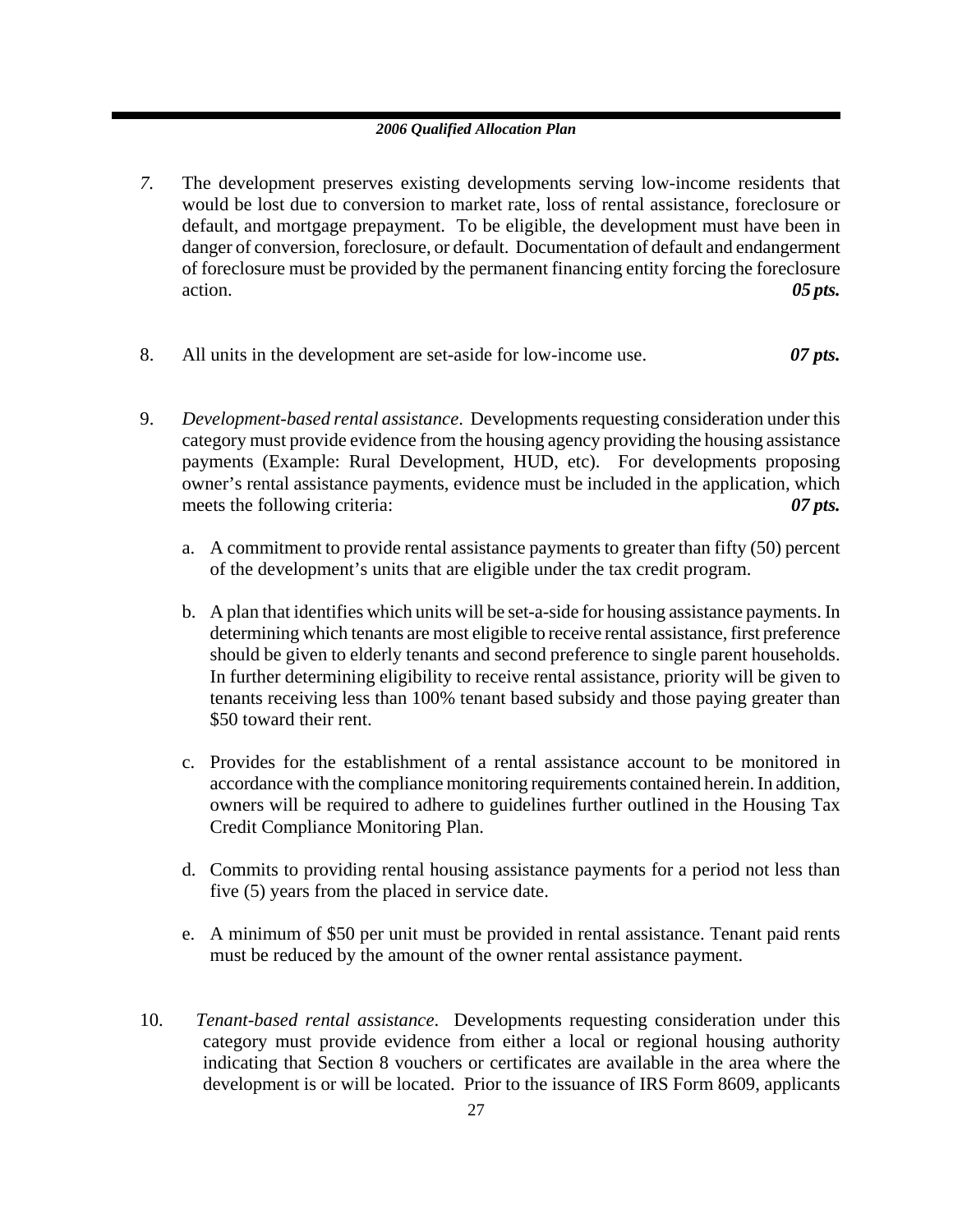will be required to have signed agreements with either the authority or administrator of the Section 8 Certificate/Voucher programs to mandate the development's first priority to Section 8 Certificate/Voucher holders. *03 pts.* 

### **NOTE: NO DEVELOPMENT IS ELIGIBLE FOR BOTH DEVELOPMENT-BASED AND TENANT-BASED RENTAL ASSISTANCE POINTS.**

- 11. *Community Notification*. For developments requesting consideration under the community notification-scoring requirement, the following information below must be included in the tax credit application. *05 pts.*
	- a. Applicant must hold one public hearing in accordance with the public hearing requirements as identified in the attached appendix. The hearing must be completed not less than fifteen (15) days prior to submission of the tax credit application. If scheduled Monday through Friday, the hearings should be held between 5:30 p.m. and 9:00 p.m. to ensure that all interested parties can attend.
	- b. Applicant must publish two (2) notices advertising the public hearing. A notice may not be published within three (3) days of the prior published notice. There must be three (3) separate days between the publication of the first and second notice. (Ex. If the first notice is published on January 1 then the second notice may not be published prior to January 5. Days 2, 3, & 4 are not acceptable.) Additionally, applicants must submit notification of the hearing to the Corporation prior to the hearing date. Applicants must submit a faxed copy of this notice to Katina Pace at 601-718-4643.
	- c. Proof of Publication, which must include the specific location within the newspaper where the notice was published, i.e. classified legal, classified non-legal, advertisement, etc. (Publication must not be advertised more than twenty (20), but at least five (5) days before the hearing).
	- d. Minutes of Public Hearing.
	- e. Copy of actual notice.
	- f. Copy of actual attendance roster.
	- g. Applicant must submit an affidavit of compliance with community notification as provided in the QAP.

Public notices should be published in a local newspaper having general circulation in the development area. In areas where there are no local newspapers having general circulation in the development area, the applicant is required to publish the public notices in a regional newspaper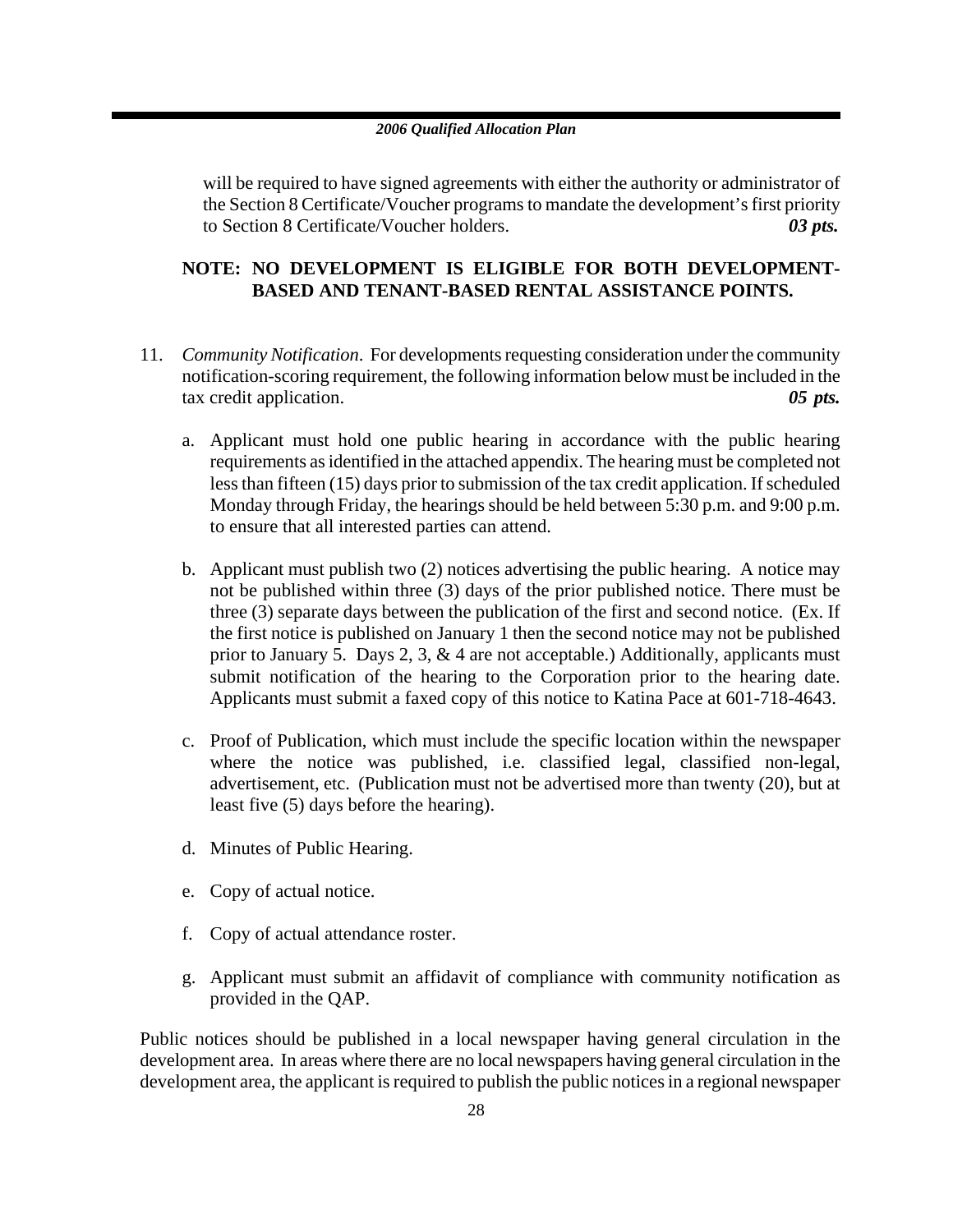having general circulation in the development area. The publication must make mention that the applicant is applying for Housing Tax Credits.

Applicants must also post signage at the proposed site giving notice that a public hearing regarding the proposed development will be held. The signage must include the owner name, contact person, phone number, include the date, time, and place of the hearing, and make mention that the applicant is applying for Housing Tax Credits. The signage must be a minimum of 18• x 36•, be readily visible from the street, and posted by the date of the first advertisement. A snapshot of the signage must be included with the Community Notification documentation submitted in the tax credit application.

### **Please refer to the attached Citizen Participation Guideline.**

- 12. For developments requesting consideration under the readiness criteria, the applicant must include in the tax credit application the information stated below: *10 pts.* 
	- a. Acquisition and rehabilitation developments must include a physical needs assessment for the rehabilitation work to be completed.
	- b. Drawings depicting: *(items b-d for new construction)*
		- i. Building elevations, front, side and back;
		- ii. Building floor plans showing total dimensions, total square footage, and other specifics required to make sure final product meets the Corporation's design requirements; and
		- iii. Proposed site plan depicting buildings, parking, drives, and other proposed amenities.
	- c. Specification outline depicting all major areas of development by completing the attachment entitled "Description of Materials". (*See Attachment 1-"Description of Materials"*).
	- d. A letter from the licensed architect/engineer of record stating that the "Drawings" and "Description of Materials" submitted with the application are in compliance with the Corporation's Minimum Design Quality Standards. Please include completed Building Design Quality Standards Certification. (Pages 57a-d)
	- e. A letter from the licensed architect/engineer of record stating that the proposed construction, and the plans will meet the applicable building code and permitting requirements of the local jurisdiction. Development owner must also include an original letter from the registered engineer/architect of record stating that the site development will meet all federal, state, and local requirements, and the design will meet all applicable permit requirements of the local, state, and federal jurisdictions.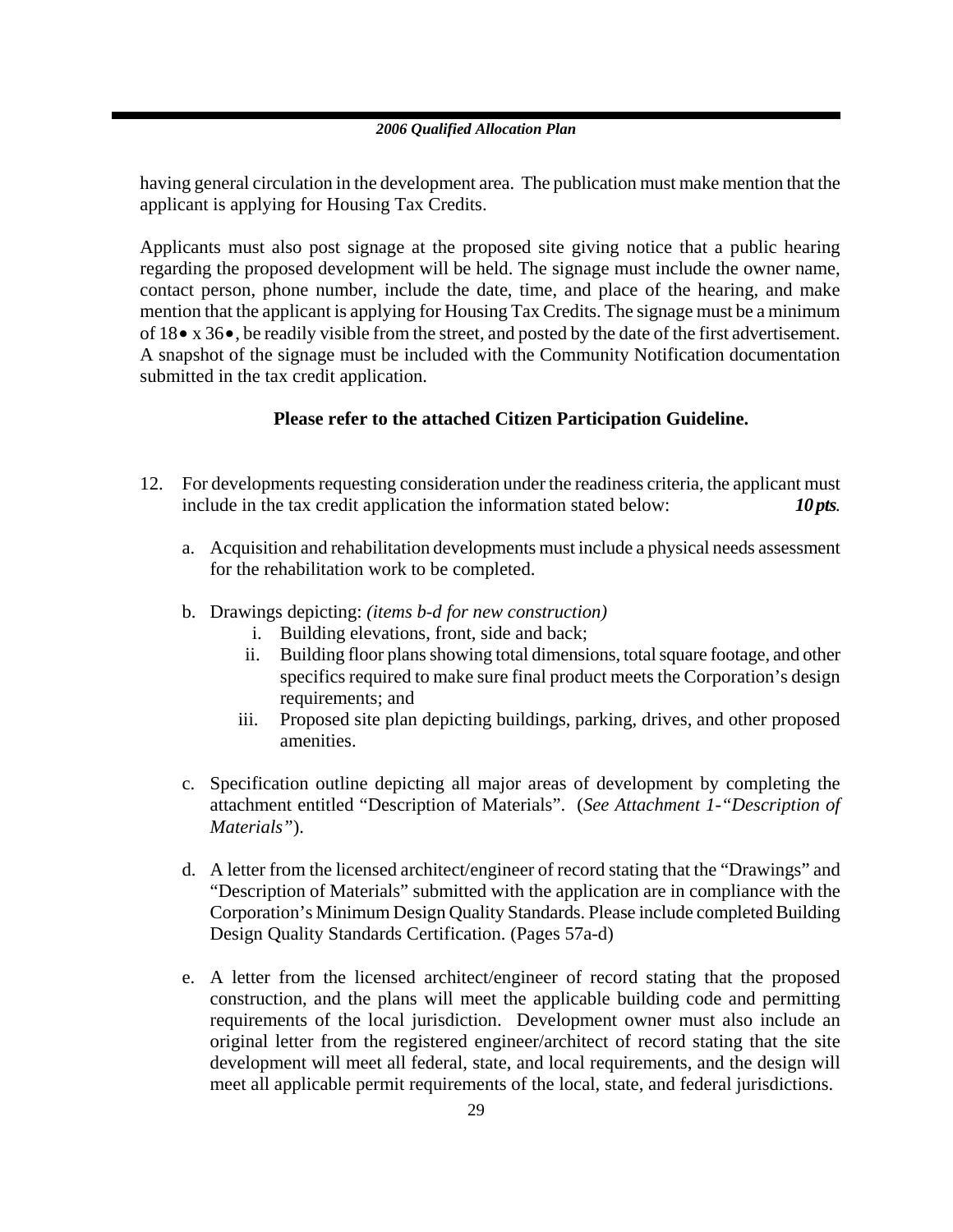- f. Documentation of land value and improvements utilizing a certified appraiser for developments involving acquisition/rehabilitation, or documentation of land value utilizing a certified appraiser for developments involving new construction.
- g. Certified copies of proposed budgets and cash flows submitted to financing institutions, e.g. RD Form 1930-7, statement of budget and cash flow, or construction loan applications (budgets must be signed and notarized).
- h. Commitment letter for construction financing.
- i. Letter of Conformance with the State of Mississippi's or applicable Public Jurisdiction's Consolidated Plan.
- j. Certificate of partnership or corporation from the State of Mississippi or certificate to do business in the State of Mississippi, if applicable (Must provide stamp filed copy (committal stamp) indicating the Secretary of State's approval).
- k. Properly executed and dated construction contract.
- 13. Application Workshop attendance by the general partner or registered agent of the partnership. *10 pts*.

12 ½ points may be received at the workshop; however, a maximum of 10 points will be scored in the application process. Only one (1) certificate will be allowed per session for points in the application process. A copy of each certificate of attendance must accompany the file, failure to provide will disqualify applicant from receiving points. Certificates will not be awarded until the sessions are ended.

In the event the general partner does not attend the workshop, the development's owner shall designate, by notarized statement to the Corporation, a person to attend the workshop and to be the responsible party for all contact and communication for the designated development until the development has been placed in service and receives Forms 8609. *No points will be allowed for this category if the development owner does not sign and notarize the subject statement and include as a part of the application package.* 

14. Developer Experience - The general partner has previous experience in the development of the type of housing activity proposed. This experience must be verified as having occurred within three (3) years of the application date. This experience must be documented on the attachments provided in the QAP. *(See attachment 3 –"Previous Participation") 05 pts***.**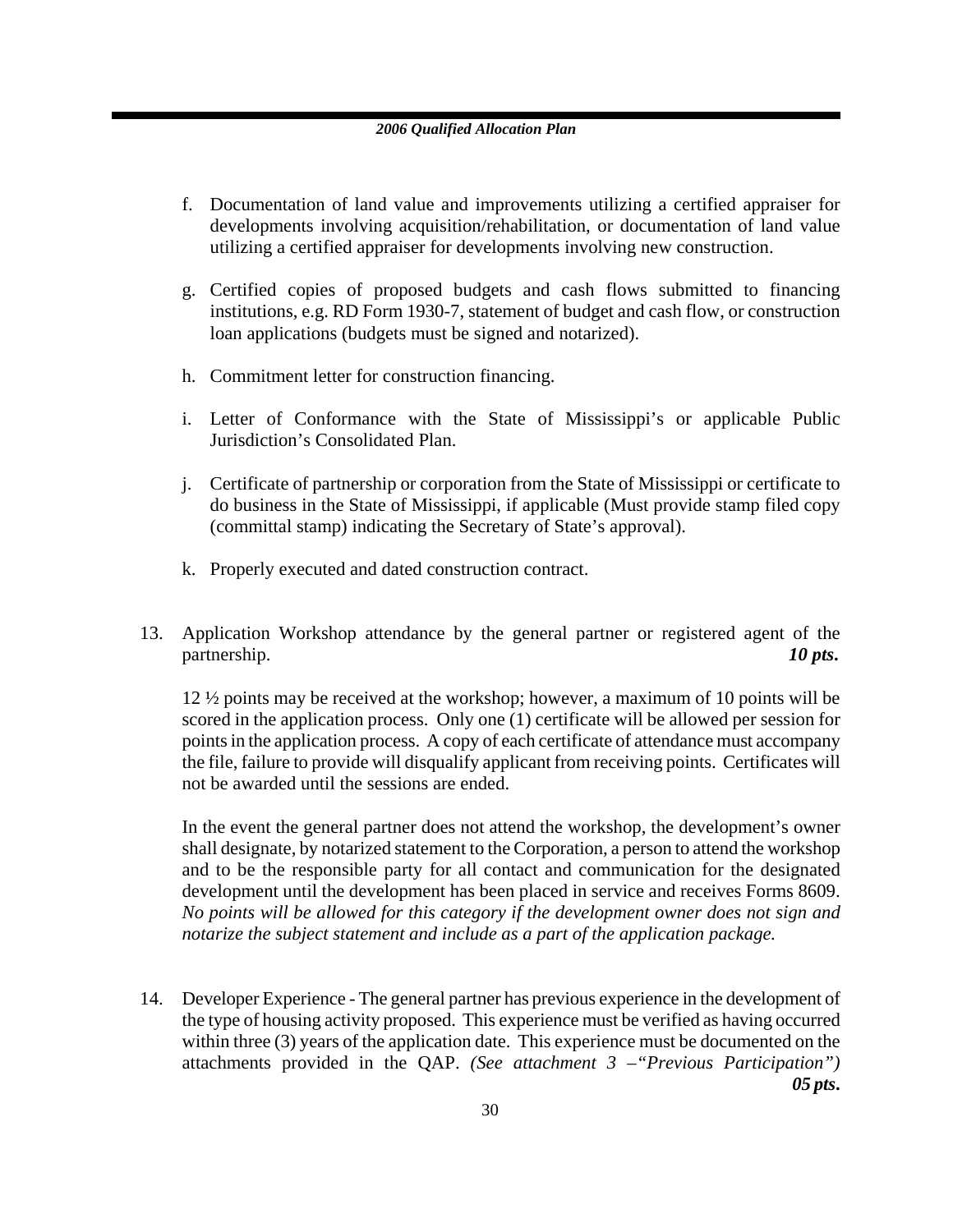- 15. Management Experience The applicant secures a contract from an experienced management agent who has previous experience in the development of the type of housing activity proposed. The experience must be verified as having occurred within three (3) years of the application date. This experience must be documented on the attachments provided in the QAP. Management experience is excluded for developments that have 8823's filed and not corrected. In the event that 8823's have been filed on a particular development, a letter of clearance/correction from the tax credit allocating agency must accompany the management participation agreement. *(See attachment 4-"Previous Management Participation") 02 pts***.**
- 16. Single family leased purchased developments. *15 pts.* Minimum requirements for Single Family Lease Purchase developments:
	- 1. Single Family Detached Housing
	- 2. Side by Side Washer and Dryer Connections
	- 3. One (1) Car Carport
	- 4. Paved Driveways
	- 5. Playground Area and Equipment (Minimum of four (4) separate pieces of equipment.)
	- 6. Entranceway Appeal Create Subdivision Appearance.
	- 7. Landscape Plan
	- 8. Applicants must maintain lawn throughout the required fifteen (15) year compliance period.
	- 9. Letter of Support from participating syndicator.
	- 10. Must have public access and be properly zoned for single-family residential homes. Additionally, these developments must be constructed separate and apart from any other tax credit developments that are exclusively multi-family rental complexes.
	- 11. The owner shall provide a sample lease-purchase agreement advising tenants of the available purchase option at the end of the fifteen (15) year lease period, which may be included in the body of the lease.

*The development must be fee simple with a homeowner's association for any common areas and must front on a publicly dedicated street at the time of fee simple transfer.* 

17. The development is located in a qualified census tract (QCT) or difficult development area (DDA) and contributes to a concerted revitalization plan of the community in which it will be located. Documentation must include a letter from the city/county, signed by the subject area's verifiable authority, which verifies that the development is a part of the community revitalization plan and provides a detailed description of the contribution to the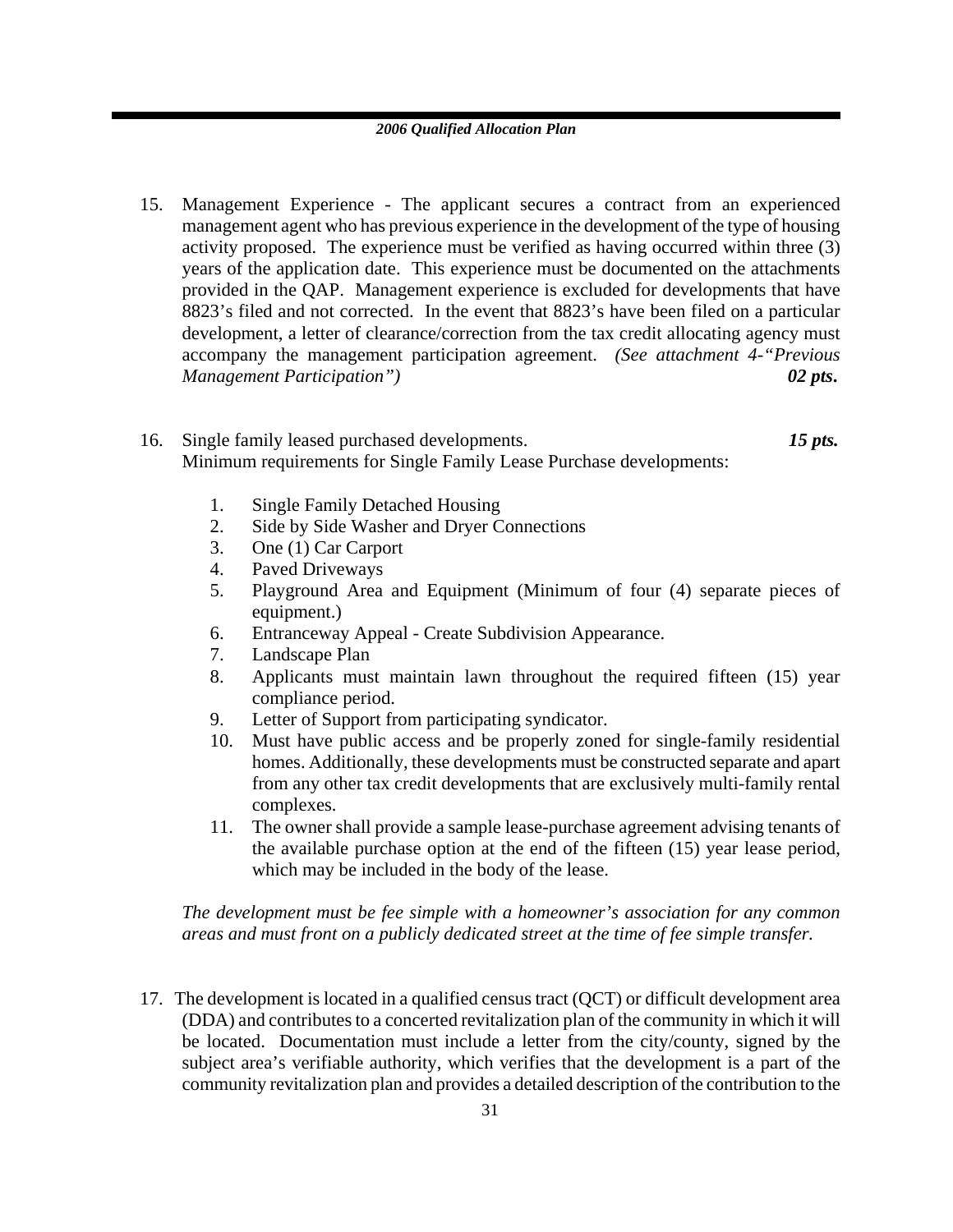Revitalization Plan. This documentation must accompany the application. Additionally, the applicant must submit a full/detailed copy of the city/county's revitalization plan that includes all the specifics of the plan and date adopted by the locality. A map detailing the location of the proposed development within a qualified census tract must be provided. Maps may be obtained by contacting Dr. Ben Mokry at 601-718-4611. *02 pts.*

- 18. The development is a Preservation or Hope VI development. *10 pts.*
- 19. Developments that set a side 100% of its units for the elderly population age fifty five (55) or older, or developments that set a side 100% of its units for persons that meet the requirements as defined by Rural Development or the Department of Housing and Urban Development for elderly housing and accessibility for handicapped persons, and meet the following requirements. *10 pts.*
	- a. At least one hundred percent (100%) of the units must be occupied by an elderly household, age fifty five (55) years old or older, or by persons meeting the Rural Development or Department of Housing and Urban Development's definitions.
	- b. The development must establish policies and procedures, which demonstrate an intent to provide housing to the fifty five (55) or older age group, or for persons meeting the Rural Development or Department of Housing and Urban Development's definitions.
	- c. The development must normally have significant facilities and services specifically designed to meet the physical or social needs of older persons or for persons meeting the Rural Development or Department of Housing and Urban Development's definitions.
	- d. The development must provide six (6) of the nine (9) appropriate services or facilities listed below:
		- 1. an accessible physical environment
		- 2. congregate dining facilities
		- 3. social and recreational programs
		- 4. emergency or preventive health care, or programs
		- 5. information and counseling
		- 6. recreational services
		- 7. homemaker services
		- 8. outside maintenance and referral services
		- 9. transportation to facilitate access to social services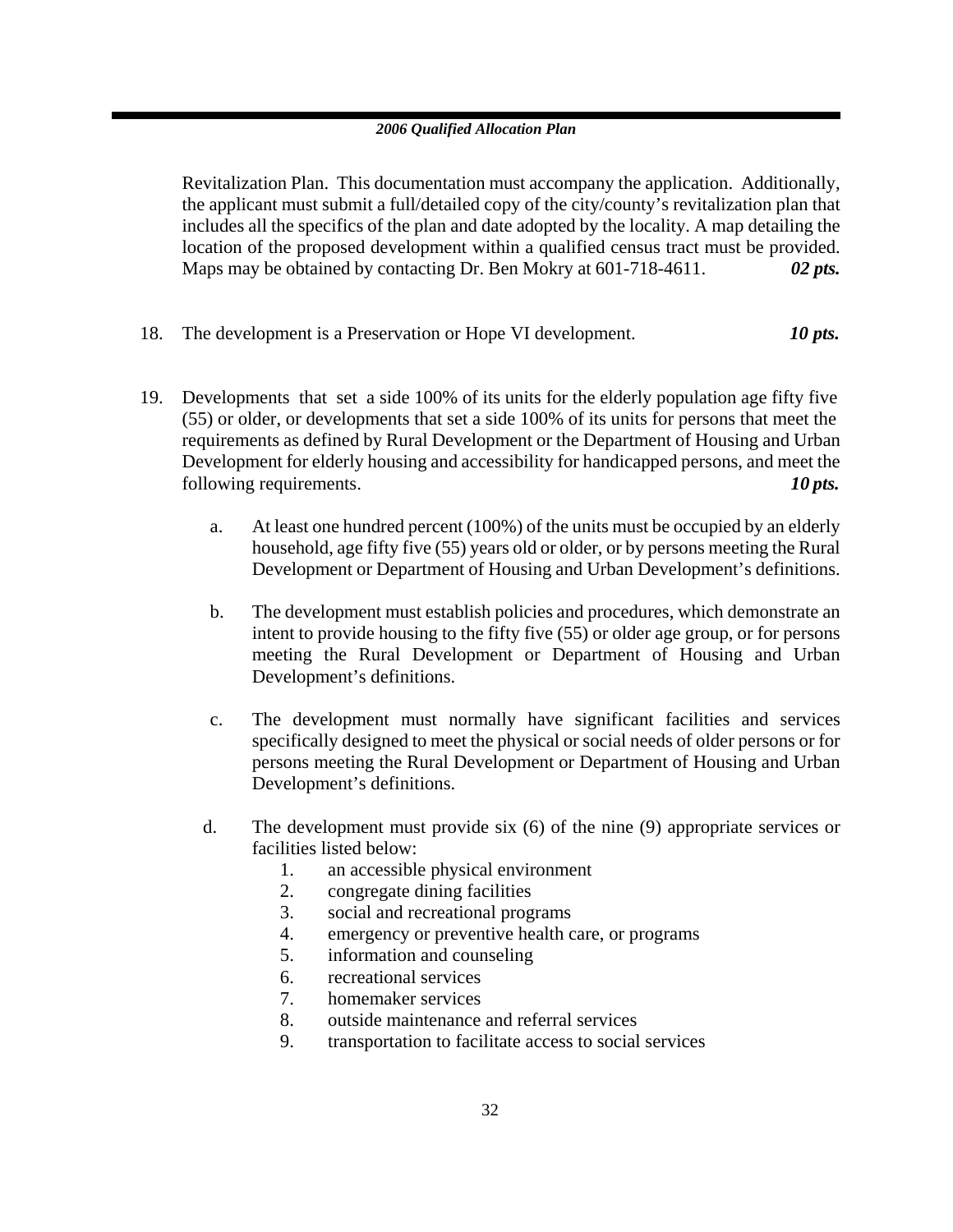*Rural Development and HUD's definition of "Elderly" is where the tenant or co-tenant is 62 or older or handicapped/disabled so long as they are members of the Elderly household.* 

**NOTE: No development is eligible for both large family and elderly points.** 

*In the event of a tie in the scores, the attached Tie Breaking System will be used. If a tie persists after utilizing the tie breaking system, applications will be ranked according to tax credits per unit favoring the development that maximizes tax credits per unit.*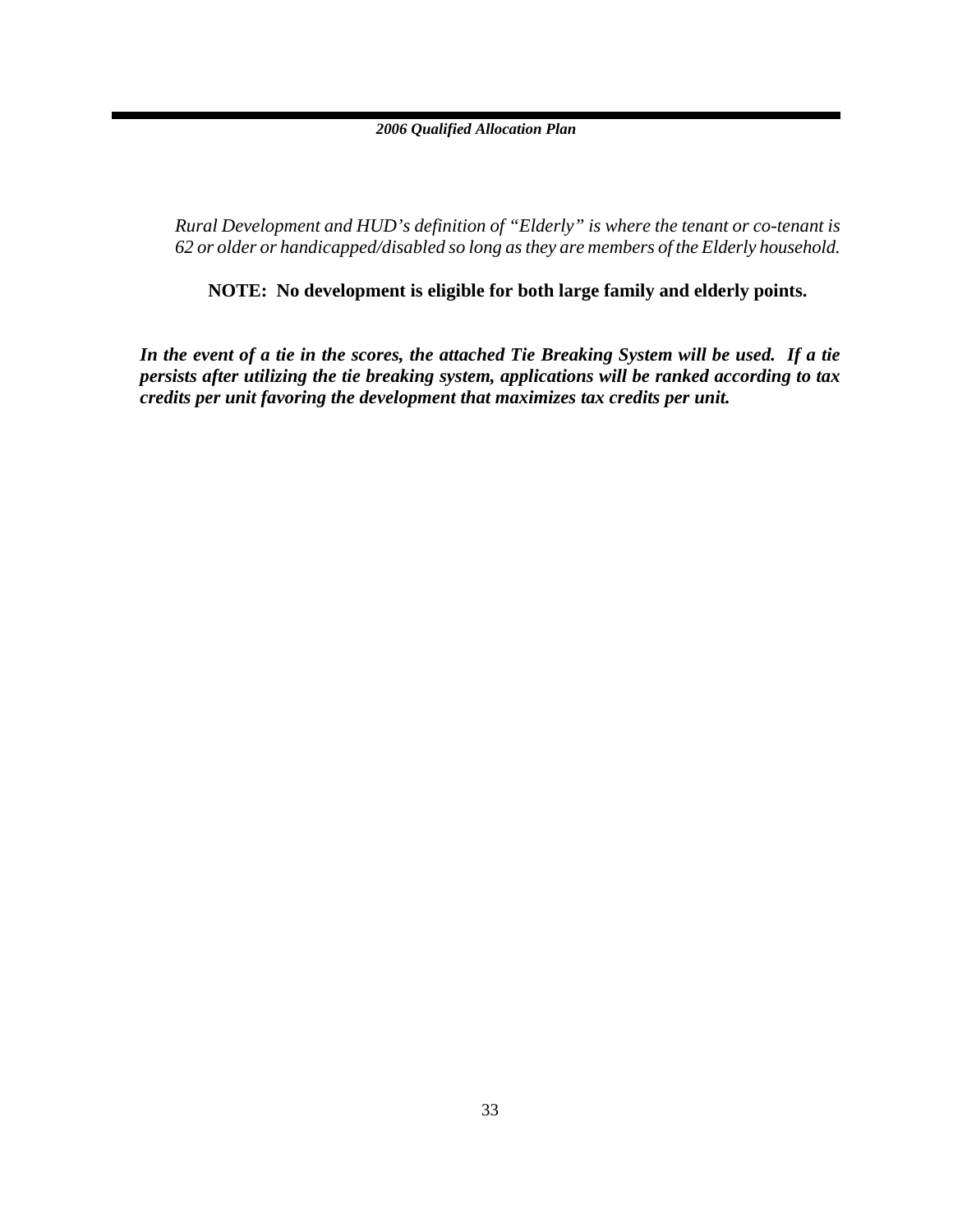### **REMINDER**

# **THE REQUIRED MINIMUM POINT**

# **THRESHOLD REQUIREMENT**

# **MUST BE COMPLETELY SATISFIED**

### **BEFORE**

# **PROCEEDING TO THE NEXT SECTION**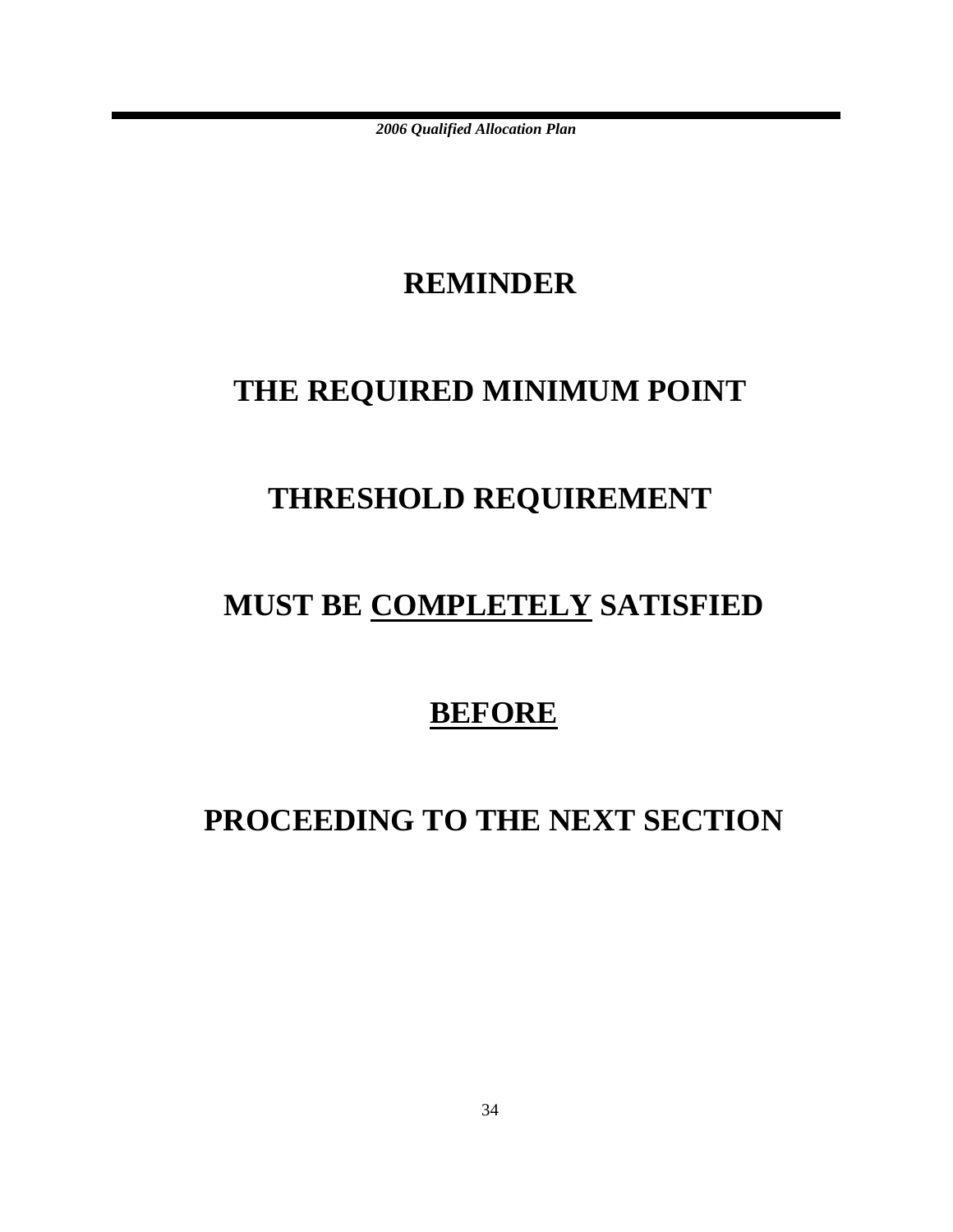### **APPLICATION**

A reservation of tax credits shall be commenced by filing an application with the Corporation, together with such documents and additional information as may be requested by the Corporation in order to comply with the Code and state law to make the reservation of the tax credits. The application shall include a breakdown of sources and uses of funds sufficiently detailed to enable the Corporation to ascertain where and what costs will be incurred and what will comprise the total financing package, including the various subsidies and the anticipated syndication or placement proceeds that will be raised.

### **Requirements**

The following cost information must be included in the application: (1) site acquisition cost, (2) site preparation cost, (3) construction cost, (4) construction contingency, (5) general contractor's overhead and profit, (6) architect and engineer's fees, (7) permit and survey fees, (8) insurance premiums, (9) real estate taxes during construction, (10) title and recording fees, (11) construction period interest, (12) financing fees, (13) organizational costs, (14) rent-up and marketing costs, (15) accounting and auditing costs, (16) working capital and operating deficit reserves, (17) syndication and legal fees, (18) developer's profit, and all other costs identified in the application or required to complete the development.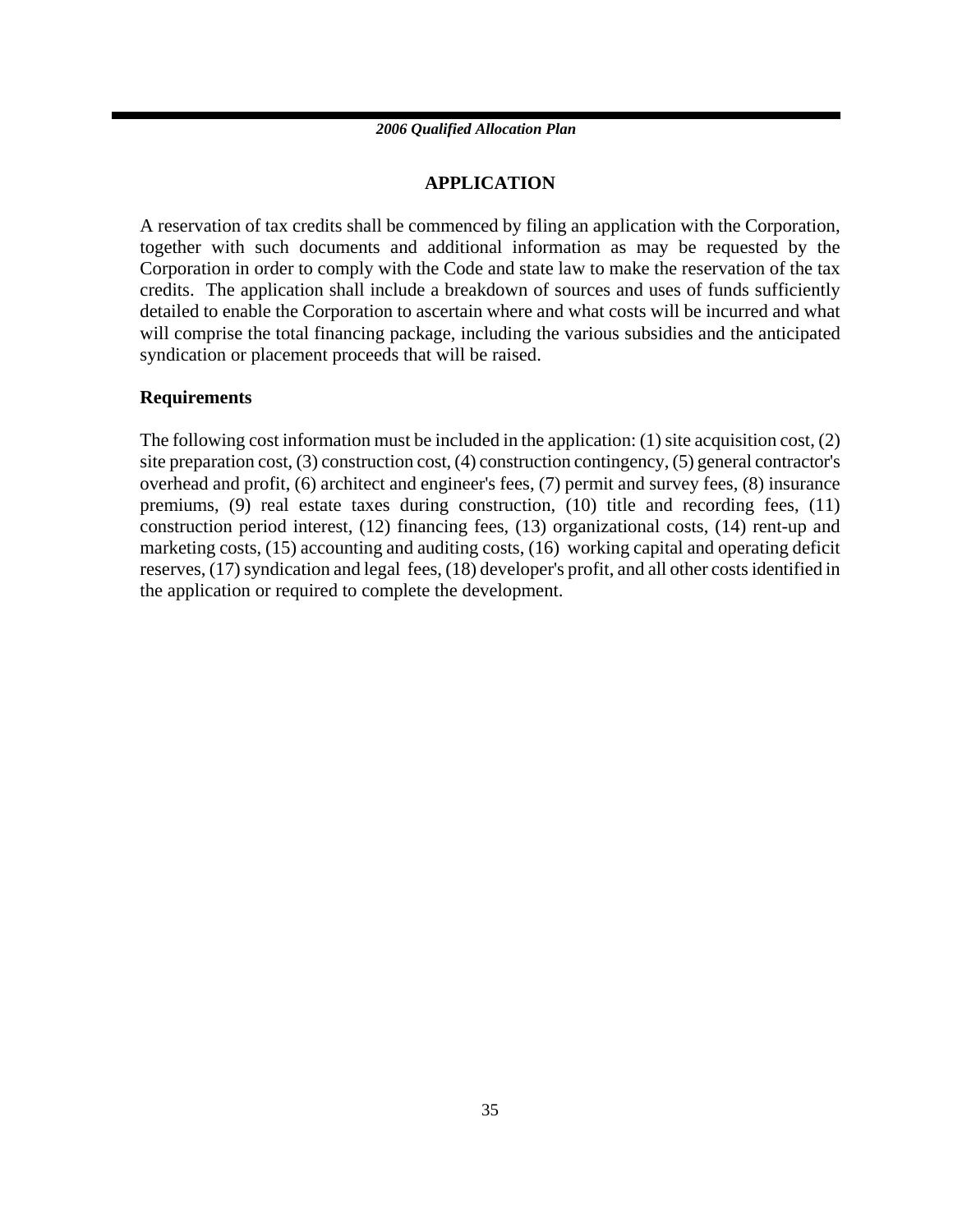### **DEVELOPMENT PRO FORMA**

The application shall include a development pro forma (see attached Appendix for document) setting forth the anticipated cash flows during a fifteen (15) year period. In addition, the application shall include a certification by the applicant as to the full extent of all federal, state and local subsidies, which apply (or which the applicant expects to apply) with respect to each building or development. The Corporation may also require the submission of a legal opinion or other assurances satisfactory to the Corporation as to compliance of the proposed development with the Code.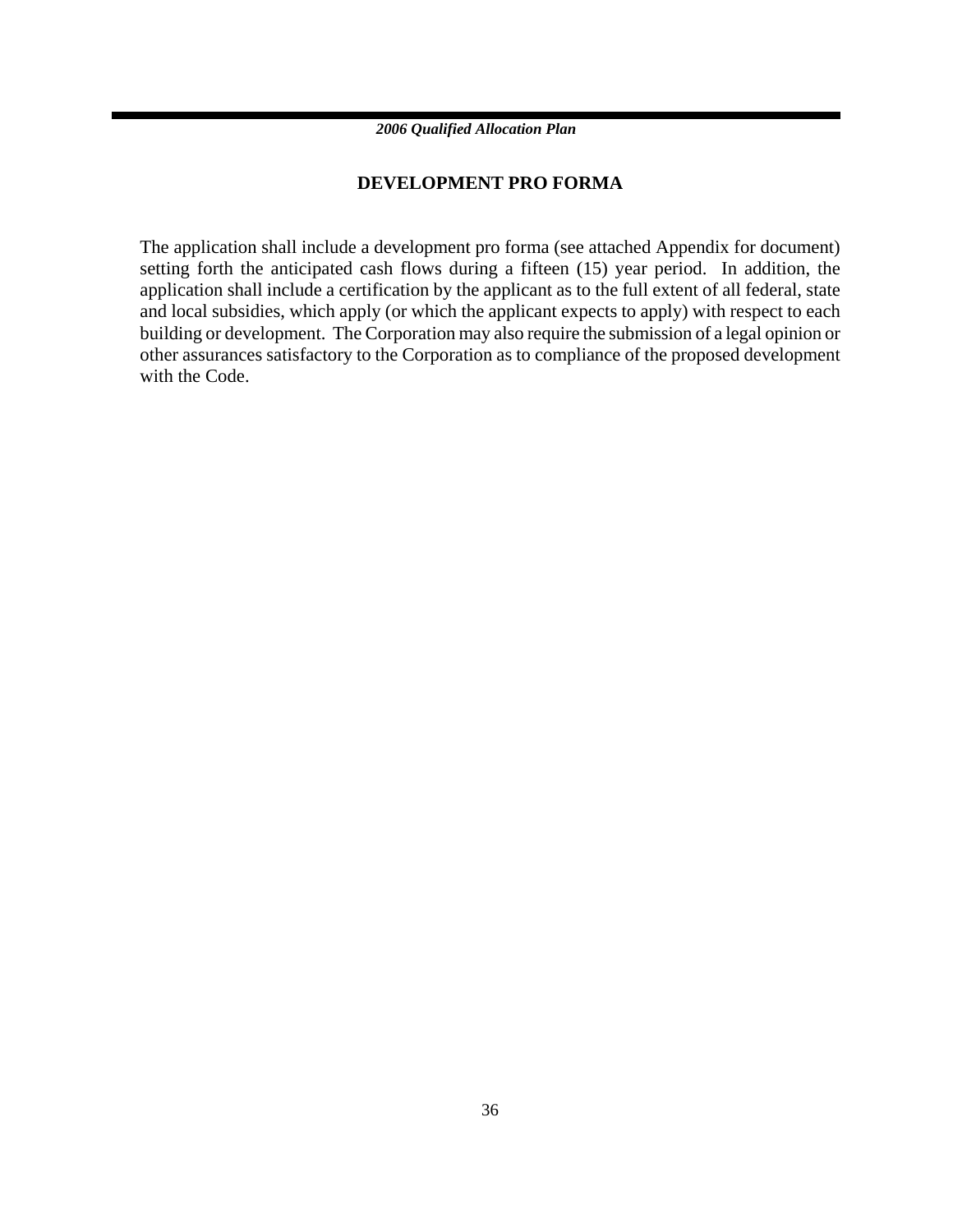# **N O T E**

# **A DEVELOPMENT IS NOT CONSIDERED TO BE FINANCIALLY FEASIBLE IF THERE IS A NEGATIVE CASH FLOW FOR ONE (1) OR MORE OF THE FIFTEEN (15) YEAR CASH FLOW PROJECTIONS OR IF THE MINIMUM REPLACEMENT AND OPERATING RESERVES ARE NOT SATISFIED**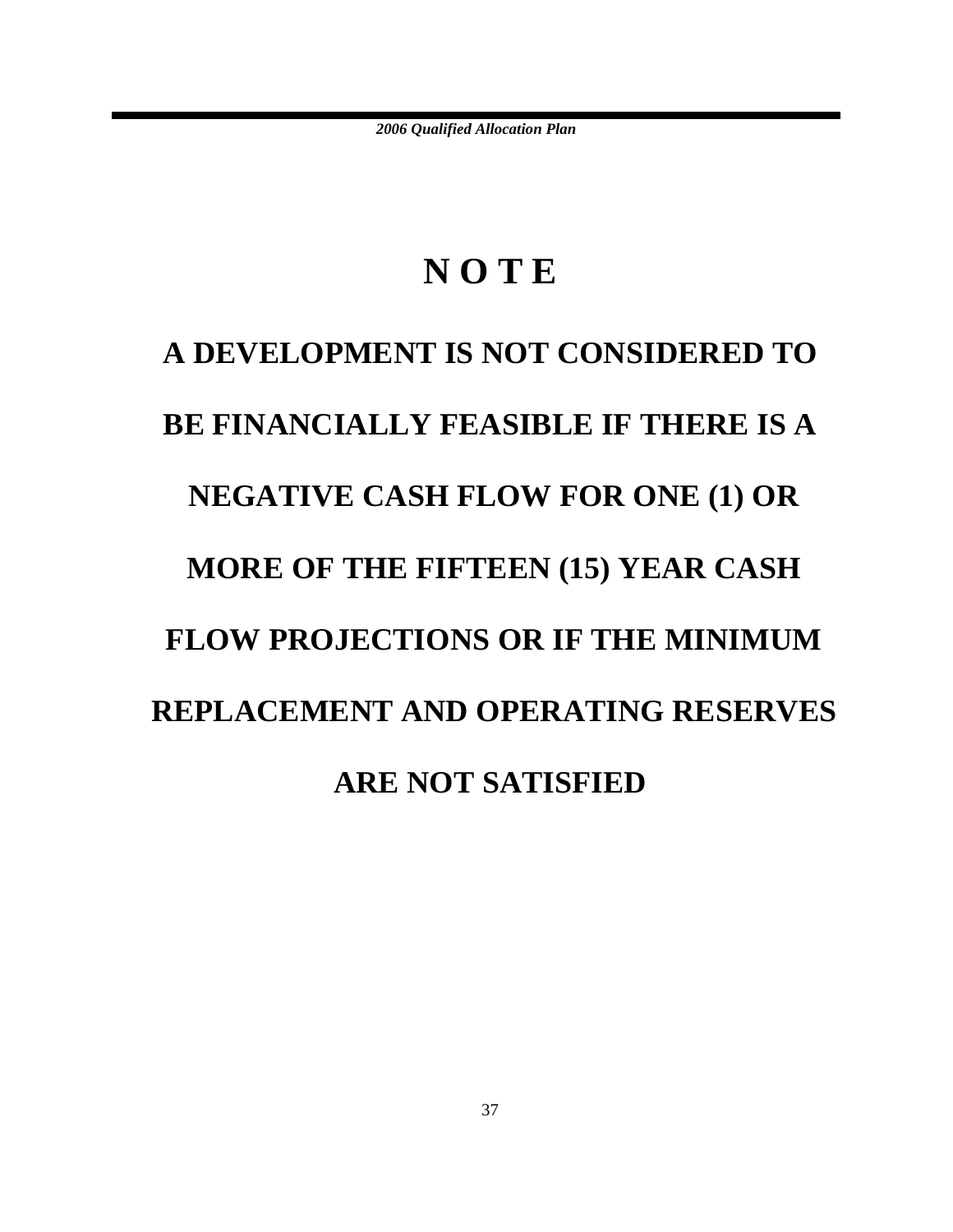### **FINANCIAL EVALUATION / ANALYSIS**

Although in the past a development may have been automatically eligible under differing circumstances, for either a seventy percent (70%) or a thirty percent (30%) present value credit amount, the Act precludes state allocating agencies, including the Corporation, from allocating credits to a development in any amount beyond that required for the financial feasibility of the development and its viability as a qualified affordable housing development throughout the compliance period.

To determine the level of allocable credits, the Corporation will perform a financial analysis on each application, utilizing the following factors:

- 1. Development costs, including developer fees;
- 2. Sources and uses of funds;
- 3. Development income and expenses; and
- 4. Development syndication proceeds.

The Act further requires the Corporation give priority to developments for which the highest percentage of housing credit dollar amount is to be used for development costs other than the cost of intermediaries, unless granting such priority would impede the development of developments in "hard-to-develop" areas which have been designated by the United States Department of Housing and Urban Development ("HUD").

Intermediary costs include, but are not limited to; developer fees, syndication fees, attorney fees, design professional fees, consultant fees, and organizational costs. The Act requires the allocating agency to evaluate intermediary costs at the time of evaluation. The Corporation will satisfy this statutory requirement by implementing a forty percent (40%) ceiling on the total percentage of intermediary costs as they relate to the total development cost of the development. If the total percentage of intermediary costs exceeds forty percent (40%), the Corporation will reduce the credit amount proportionally.

Based on its financial analysis, the Corporation will estimate the amount of tax credits it will reserve for each application. Should the development be approved for an allocation, the Corporation will advise the applicant in writing of the reservation and identify whatever additional criteria the development must satisfy in order to receive an allocation of tax credits.

In accordance with The Tax Reform Act of 1986, the Corporation gives preference in allocating the amount of tax credits among eligible developments to those developments (i) serving the lowest income tenants and (ii) obligated to serve qualified tenants for the longest period. The Corporation will conduct its financial analysis in accordance with these statutory requirements.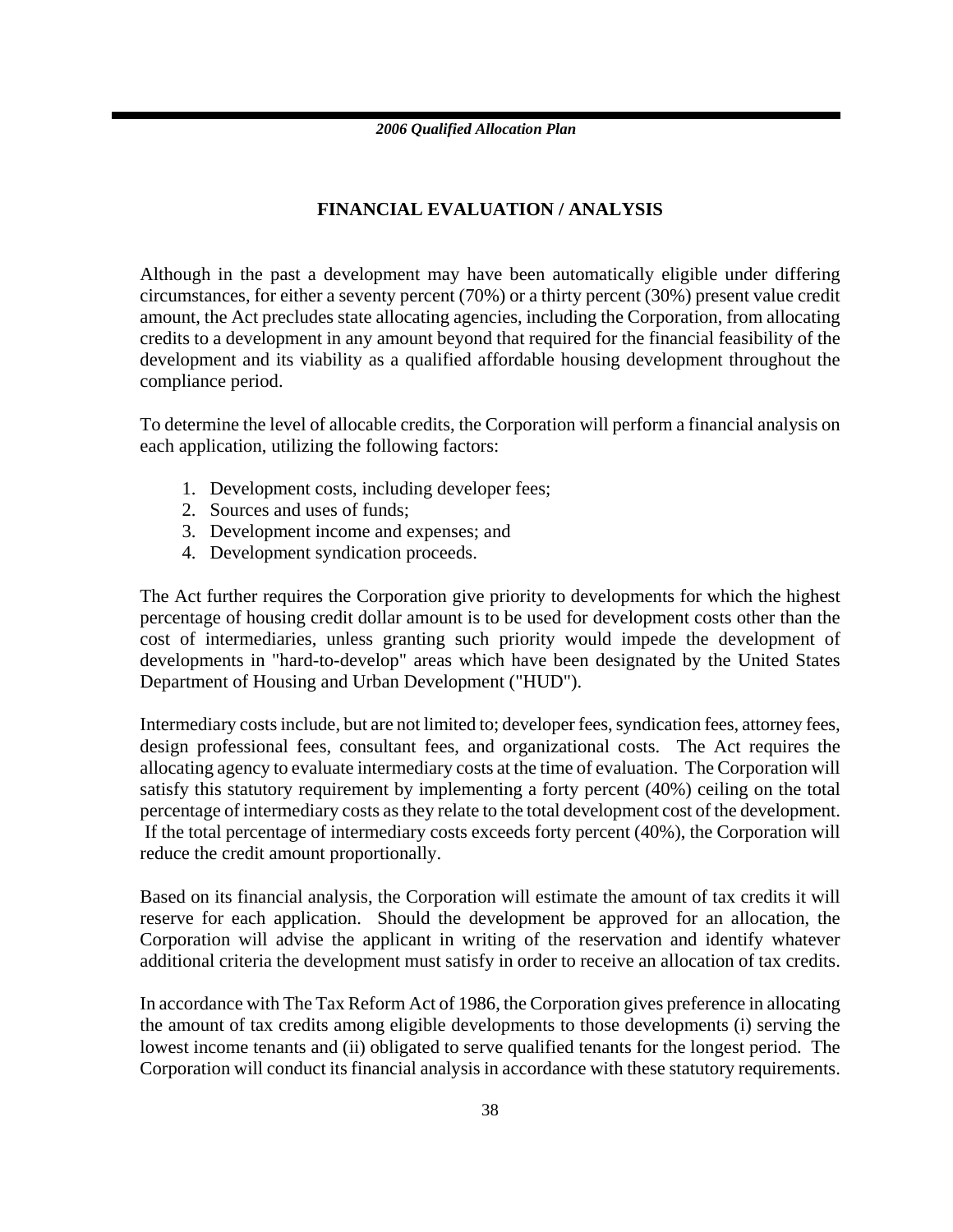The Act stipulates that eligible developments should be evaluated to determine the amount of tax credits to be allocated. The amount of tax credits allocated will be limited to that amount necessary to make the development financially feasible.

The Act requires the Corporation to conduct a second financial analysis at the time it actually allocates credits to each development and a third financial analysis at the time the development is placed in service.

### **THE CORPORATION RESERVES THE RIGHT TO MAKE AND REVISE ALLOCATIONS ACCORDING TO ITS QUALIFIED ALLOCATION PLAN IN ITS INHERENT DISCRETION AND IN ACCORDANCE WITH PUBLISHED FEDERAL REGULATIONS.**

### **Verification of Expenditures**

The Corporation has established a process for requiring and analyzing cost certifications for all developments as part of the final feasibility evaluation, prior to issuing an IRS Form 8609. As part of the analysis, the Corporation will ascertain the reasonableness of the cost components.

For all developments, the Corporation will require owners to submit for the agency's review an independent third-party CPA cost certification as a part of the final feasibility evaluation.

### **Replacement and Operating Reserves**

Replacement reserves are required for all applications for tax credits. Contributions must be made to a reserve account. Reserves should be funded for the term of the loan of the senior lender. The following minimum contributions must be used:

Rehabilitation (\$300 per unit per year) New Construction-Elderly (\$250 per unit per year) New Construction-Family (\$300 per unit per year)

Replacement reserves should be used only for capital improvements and system replacements and not used for general maintenance expenses. Capital improvements means improvements to the real estate, such as re-roofing, structural repairs, or major costs to replace or upgrade existing furnishings, but not including replacement of individual appliances or minor repairs. The cost of these capital improvements and system replacements should exceed \$5,000 for developments with 24 units or less and exceed \$10,000 for developments above 24 units. Replacement reserves will increase at a rate of four percent (4%) per year.

Operating reserves must be six months of the development's operating expenses. Calculations of operating reserves include replacement reserves. *Operating reserves must be listed on the "Operating Reserve" line item under the "Cost Breakdown" section of the application***.**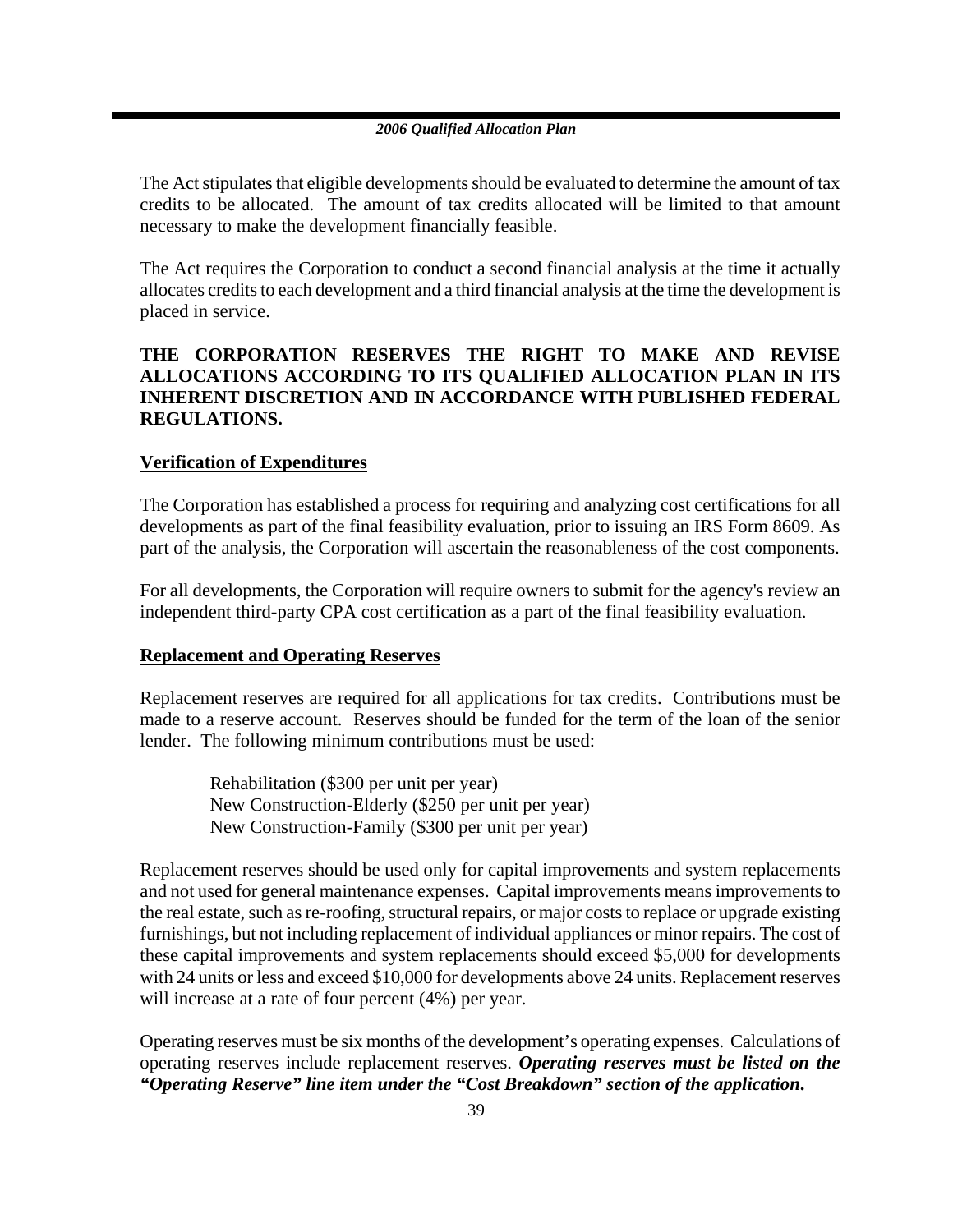Replacement and operating reserve accounts should be maintained in a FDIC-insured financial institution.

**A development will not be considered financially feasible if the aforementioned minimum reserves are not satisfied.**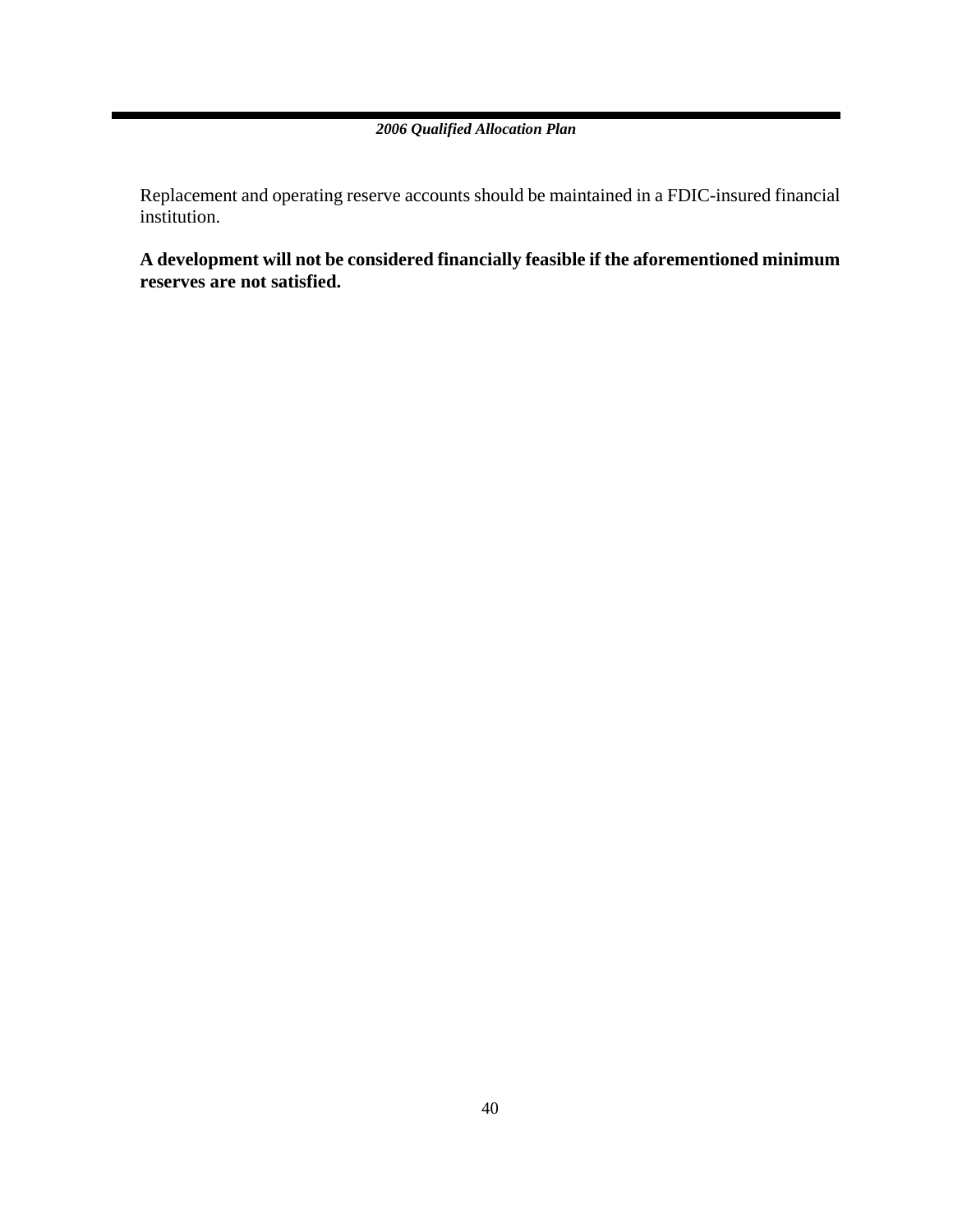### **PER UNIT COST**

In designing the Tax Credit program, Congress granted states the flexibility to respond to their unique and varied affordable housing needs and the responsibility to maximize the credit's use in producing significant numbers of affordable housing units. To that end, Congress carefully limited the portion of a development, which can be financed by Tax Credits. Congress recognized; however, that the cost of providing low income housing:

- Is frequently highest in areas of greatest need, such as inner city areas; where development is frequently most expensive and difficult;
- May involve construction of facilities to support special services to low-income tenants;
- May sometimes require higher wage rates for such construction than other developments due to state or federal law;
- In developments, which include Tax Credit units, might also include market rate units not financed by the credit.

Congress did not limit either the total amount of Tax Credits which can be allocated to a single development or the total cost of any development, including costs which are ineligible to be financed by the Tax Credit and are financed by other sources. However, Congress does require states administering the Tax Credit Program to give priority to developments which serve the lowest income tenants and which serve tenants for the longest period of time, without regard to the higher amounts of Tax Credits which might be required to finance developments meeting those needs. The cost of producing low income housing, particularly special needs housing and housing located in difficult-to-develop areas, requires states to balance financing the maximum possible number of units which might be produced, if high cost areas and developments were avoided, and targeting Tax Credits to areas and tenants of greatest need, as Congress has required.

In addition to carefully rationing the amount of Tax Credits allocated to eligible developments, as federal law requires, the Corporation has developed a per unit cost standard and expenses per unit standard based on total development costs, including those costs which may be substantial, that are part of the development but not eligible for Tax Credit financing and annual operating expenses. These standards and their justification follow: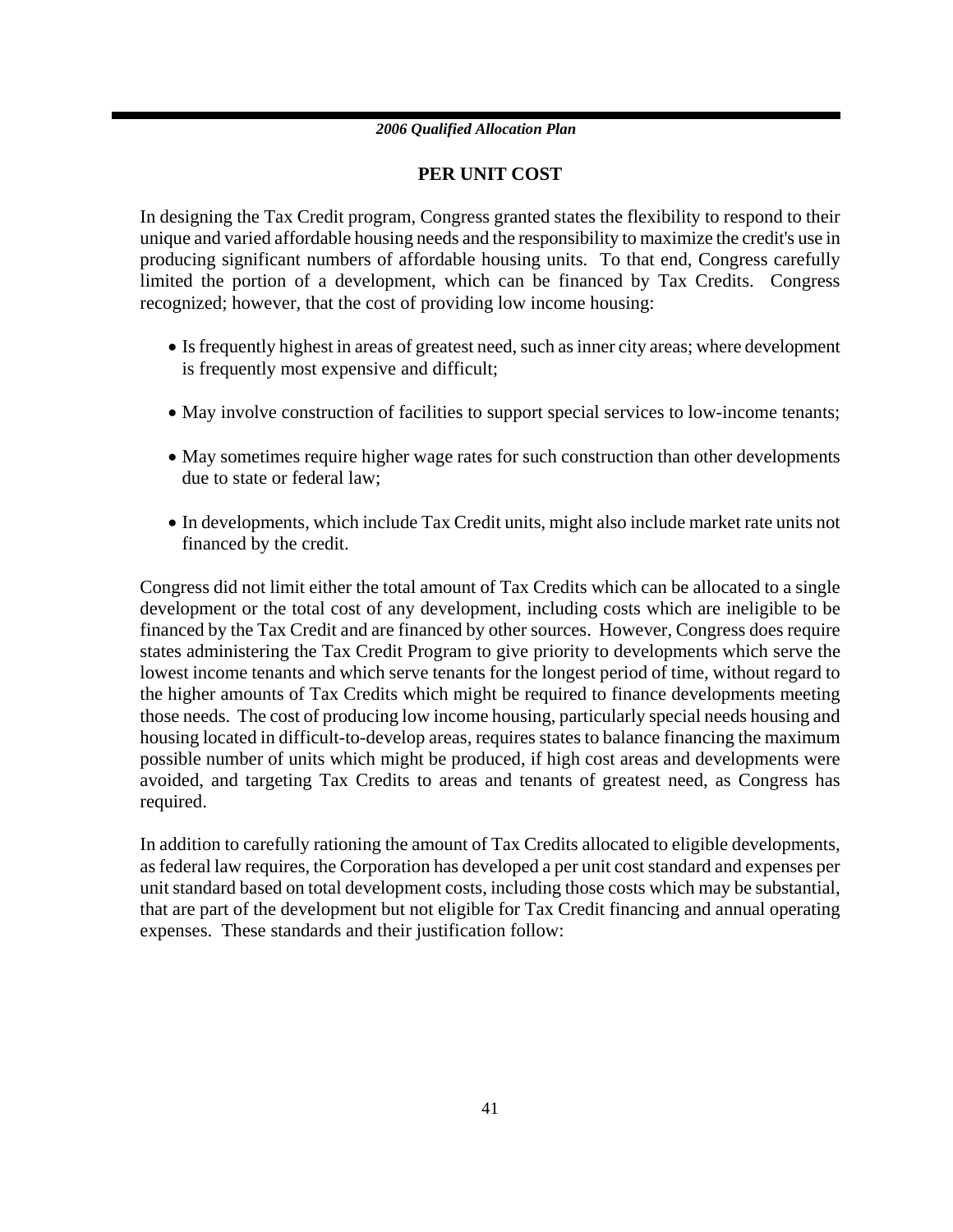### **DETERMINING MAXIMUM COST (MC) PER UNIT**

In developing the maximum cost per unit standard, the Corporation has examined building construction and land costs in the state, including variations in such costs within the state. The Corporation has also examined statistical cost data on completed Tax Credit developments. This process has produced a standard which prescribes a single limit for Rural Development ("RD"), formerly Farmers Home Administration, developments applicable to the entire state and area limits for developments financed by conventional sources and HUD mortgage insurance program.

If the Corporation receives an application for the award of Tax Credits to a development with per unit cost in excess of its established limits for an area, then all factors that contributed to the excess per unit cost such as exceptionally high land costs, material costs, or special wage rates, are required to be disclosed and fully explained in the justification for the application. Credits will be awarded to such developments only if (i) the review reveals that the additional costs are justifiable and reasonable under the circumstances, (ii) can be attributed to unique development characteristics (such as location in a difficult-to-develop area, limited commercial space or tenant services or common areas essential to the character of the development) which are consistent with the housing needs and priorities identified herein, and (iii) are either attributable to costs which Congress has permitted the Tax Credit to finance or, if not, are financed by other means.

The Corporation will also consider on a "case by case" basis the costs of developments having (i) significant amenities, (ii) significant rehabilitation or construction costs, (iii) significant acquisition and rehabilitation of a historical property, and (iv) having tangibly increased material and or labor costs.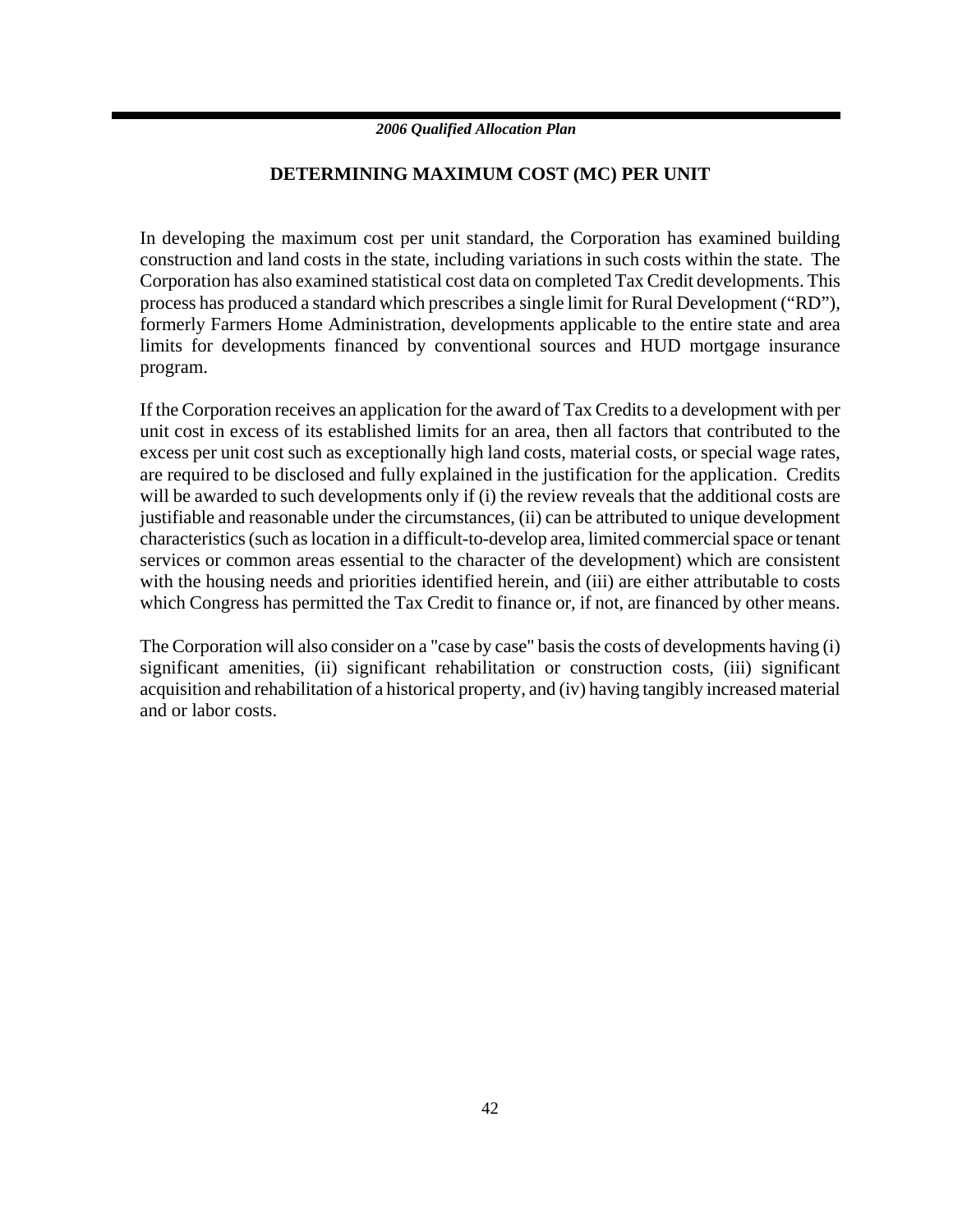### *Determining Maximum Cost (MC) Per Unit Formula* **>>>> (\$DFL) X (DL)(1) X (DL)(2) X (DL)(3) X (DD) X (DS) = MC**

### **Development Financing (DFL):**

### **Rural Development** \$78,000

| <b>Conventional, HUD, and Tax Exempt Financing</b> |  |
|----------------------------------------------------|--|
|                                                    |  |
|                                                    |  |

| <b>Development Location (DL)(1):</b><br>Below 4% housing with selected conditions<br>4-5.9% housing with selected conditions<br>6-7.9% housing with selected conditions<br>(See pages 23-24 of $QAP$ ) | Percentage<br>1.000<br>1.050<br>1.100          |
|--------------------------------------------------------------------------------------------------------------------------------------------------------------------------------------------------------|------------------------------------------------|
| <b>Development Location (DL) (2)</b><br>% of Renter Household Income<\$10,000>40%<br>(See Attachment 6)                                                                                                | Percentage<br>1.100                            |
| <b>Development Location (DL) (3)</b><br><b>Qualified Census Tract</b><br>Area Designated as Difficult to Develop<br>(See Attachment 5)                                                                 | Percentage<br>1.150<br>1.200                   |
| <b>Development Designation (DD):</b><br><b>All Senior Citizens</b><br>Mixed<br>Congregate<br>Family                                                                                                    | Percentage<br>1.050<br>1.025<br>1.050<br>1.000 |
| <b>Development Size (DS):</b><br>50 or More Units<br>33 - 49 Units<br>17 - 32 Units<br>16 or Less Units                                                                                                | Percentage<br>0.900<br>0.950<br>1.000<br>1.050 |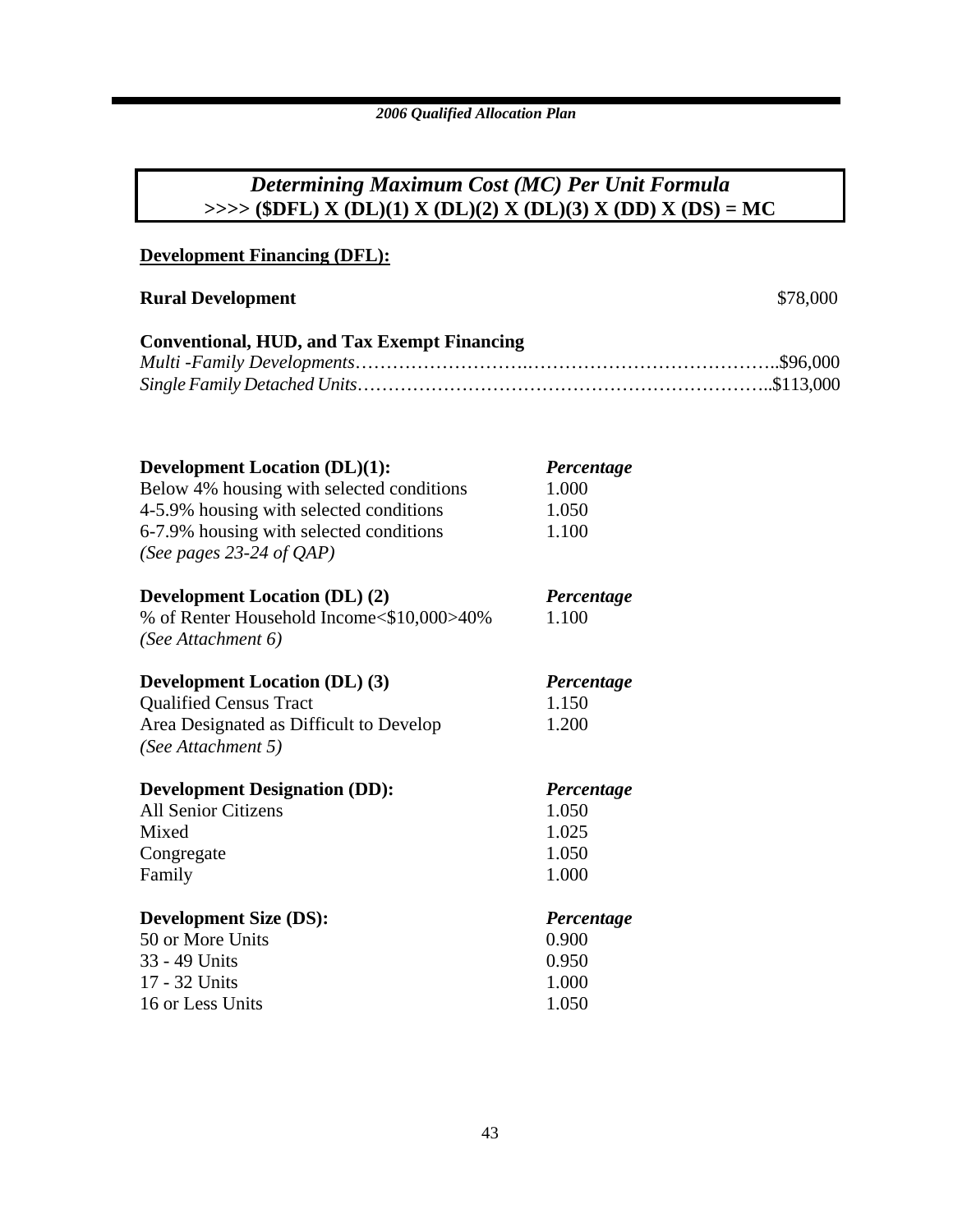# *N O T E*

### IF THE DEVELOPMENT'S COST PER UNIT

### **EXCEEDS THE CALCULATED MAXIMUM**

### **COST PER UNIT, JUSTIFICATION MUST BE**

### **PROVIDED BY AN ARCHITECT OR ENGINEER.**

### **OTHERWISE, THE DEVELOPMENT WILL NOT**

### **BE GIVEN CONSIDERATION AS TO ITS**

### **FEASIBILITY FOR TAX CREDITS.**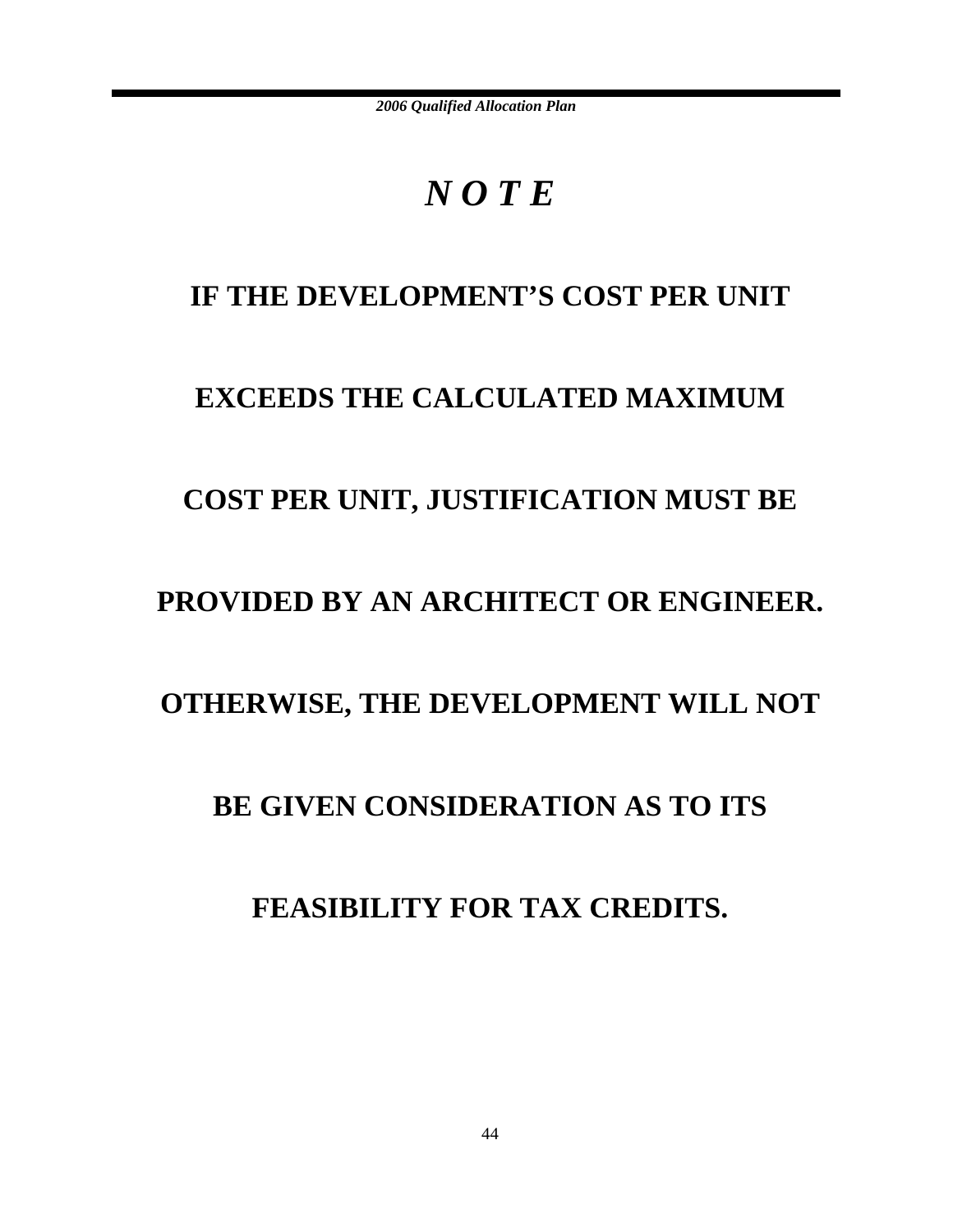### **MAXIMUM ADMINISTRATIVE EXPENSES (MAE) PER UNIT**

In developing the maximum administrative expense per unit standard, the Corporation examined statistical cost data on completed Tax Credit developments to determine the applicable administrative management fees to be charged to a development. This information was used by the Corporation to develop a formula for calculating the maximum administrative expenses per unit (Annual Operating Expense).

If the Corporation receives an application for the award of Tax Credits to a development with maximum administrative expenses per unit cost in excess of the established limits for an area, all factors that contributed to the excess administrative per unit cost such as exceptionally high real estate taxes, insurance costs, maintenance reserves, or replacement reserves, are required to be disclosed and fully explained in the justification for the application. Justification regarding excessive maximum expense per unit should be provided by a certified public accountant. Credits will be awarded to such developments only if the review reveals that the additional expenses are justifiable and reasonable under the circumstances and can be attributed to unique development requirements which are consistent with the housing needs and priorities identified herein. The Corporation will consider developments meeting this criterion on a "case by case" basis. The Corporation shall have the sole authority in determining review of **"case by case"** developments.

The Corporation will consider on a **"case by case"** basis the maximum annual operating expenses of developments having (i) significant amenities, (ii) significant provision(s) for social services, and (iii) significant costs related to local market conditions (i.e. real estate taxes, utility costs, requirement of security, etc.).

**In addition to a maximum expense per unit, the Corporation will require a minimum expense per unit of \$2,700. If a development fails to meet the minimum expense per unit, the development will not be considered financially feasible for an allocation of tax credits.**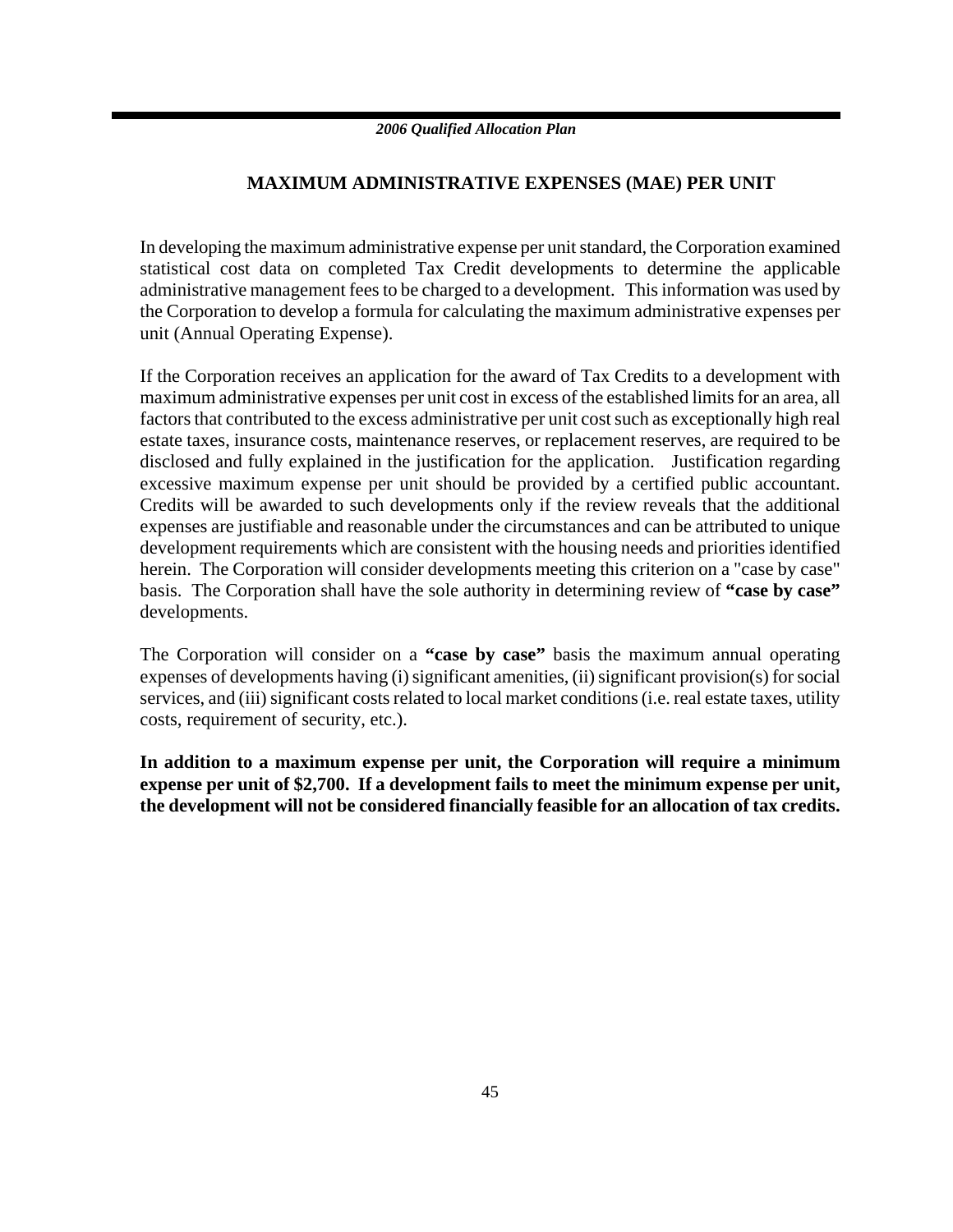### *Determining Maximum Administrative Expenses (MAE) Per Unit Formula:* **>>>>(\$DB) X (DD) X (DS) X (MD) = MAE**

### **ANNUAL OPERATING EXPENSES**

### **Development Base (DB):**

*(Includes Section 8 - Family, All Elderly/Handicapped, All Family/ Non-Elderly)*

| <b>Development Designation (DD):</b> | Percentage |  |
|--------------------------------------|------------|--|
| <b>All Senior Citizens</b>           | 0.900      |  |
| Mixed                                | 0.950      |  |
| Congregate                           | 1.000      |  |
| Family                               | 1.050      |  |
| <b>Development Size (DS):</b>        | Percentage |  |
| 50 or More Units                     | 0.900      |  |
| 33 - 49 Units                        | 0.950      |  |
| 17 - 32 Units                        | 1.000      |  |
| 16 or Less Units                     | 1.050      |  |
| <b>Management Difficulty (MD):</b>   | Percentage |  |

| <b>Full Profit</b>        | 0.900 |
|---------------------------|-------|
| 515 / Market Rate         | 0.950 |
| Split RA                  | 1.000 |
| 100% RA / Split Section 8 | 1.050 |
| 100% Section 8/515        | 1.100 |
|                           |       |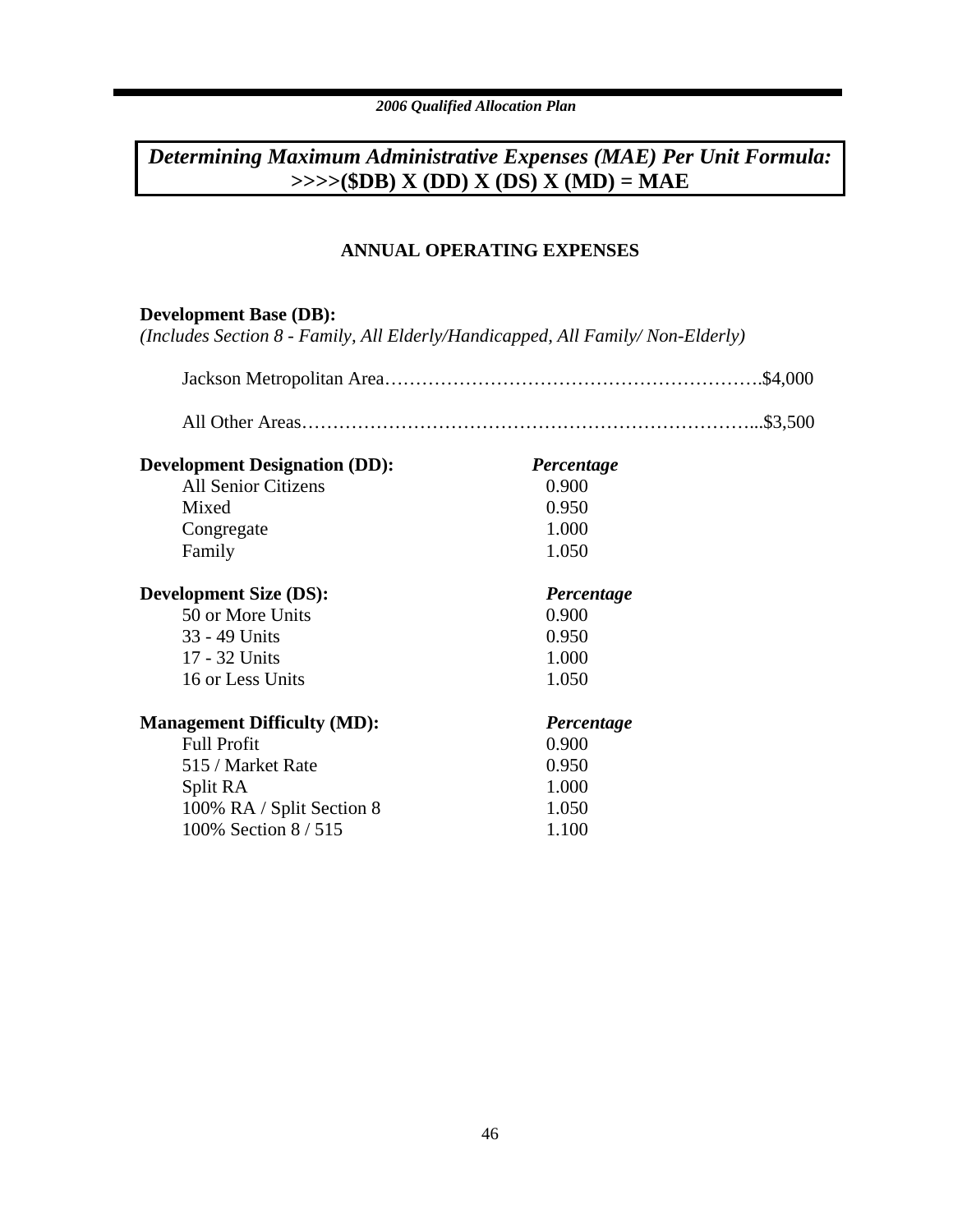# *N O T E*

# **IF THE DEVELOPMENT'S EXPENSE PER UNIT EXCEEDS THE CALCULATED MAXIMUM ADMINISTRATIVE EXPENSE PER UNIT, JUSTIFICATION MUST BE PROVIDED BY A CERTIFIED PUBLIC ACCOUNTANT. THE MINIMUM EXPENSE PER UNIT MUST BE MAINTAINED IN CALCULATING FINANCIAL FEASIBILITY THROUGHOUT THE ENTIRE FEASIBILITY PERIOD; OTHERWISE, THE DEVELOPMENT WILL NOT BE GIVEN CONSIDERATION AS TO ITS FEASIBILITY FOR TAX CREDITS.**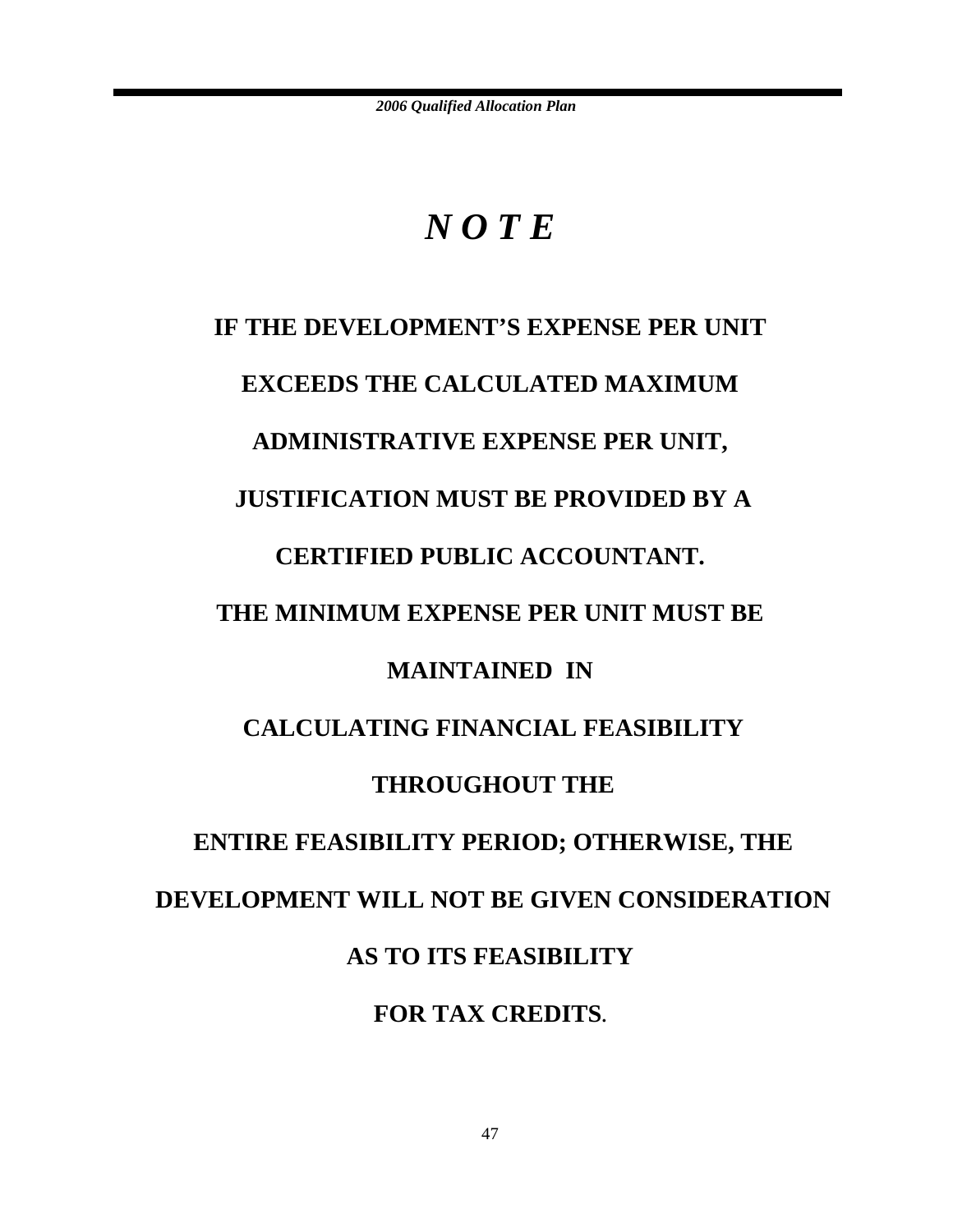### **DEVELOPER FEES**

The Corporation will allow a base fee of fifteen percent (15%) of the development's construction costs, including builder's profit, for developer's fees, which includes developer's overhead and consultant fees. This base fee may be increased dependent upon a development meeting the following criteria:

- Development size The smaller the development size, the higher the fee would be as a percentage of development costs.
- Development characteristics Certain developments may be allowed higher developer fees as an incentive to produce hard-to-develop or socially desirable developments, such as homeless housing, single room occupancy housing, and scattered site developments.
- Development location Higher developer fees may be allowed for developments developed in difficult-to-develop areas.

The developer's fee is intended to compensate for staff time, entrepreneurial effort and risk involved in development of the development including payments or fees paid to the developer, overhead, and profit. In reviewing applications for financial feasibility, the Corporation does not anticipate allowing developer fees to exceed that percentage and must, in any event, give priority to those developments with the lowest intermediary costs.

A developer may defer a portion of their developer's fee in an effort to satisfy an additional equity requirement. If a developer elects to defer any portion of the developer's fee, a Developer's Note outlining the terms and conditions of the deferred portion must accompany the application. Prior to receiving Forms 8609, a revised Developer's Note, along with a statement of authorization from the participating syndicator indicating the deferred portion is acceptable and is allowable in eligible basis, must be submitted.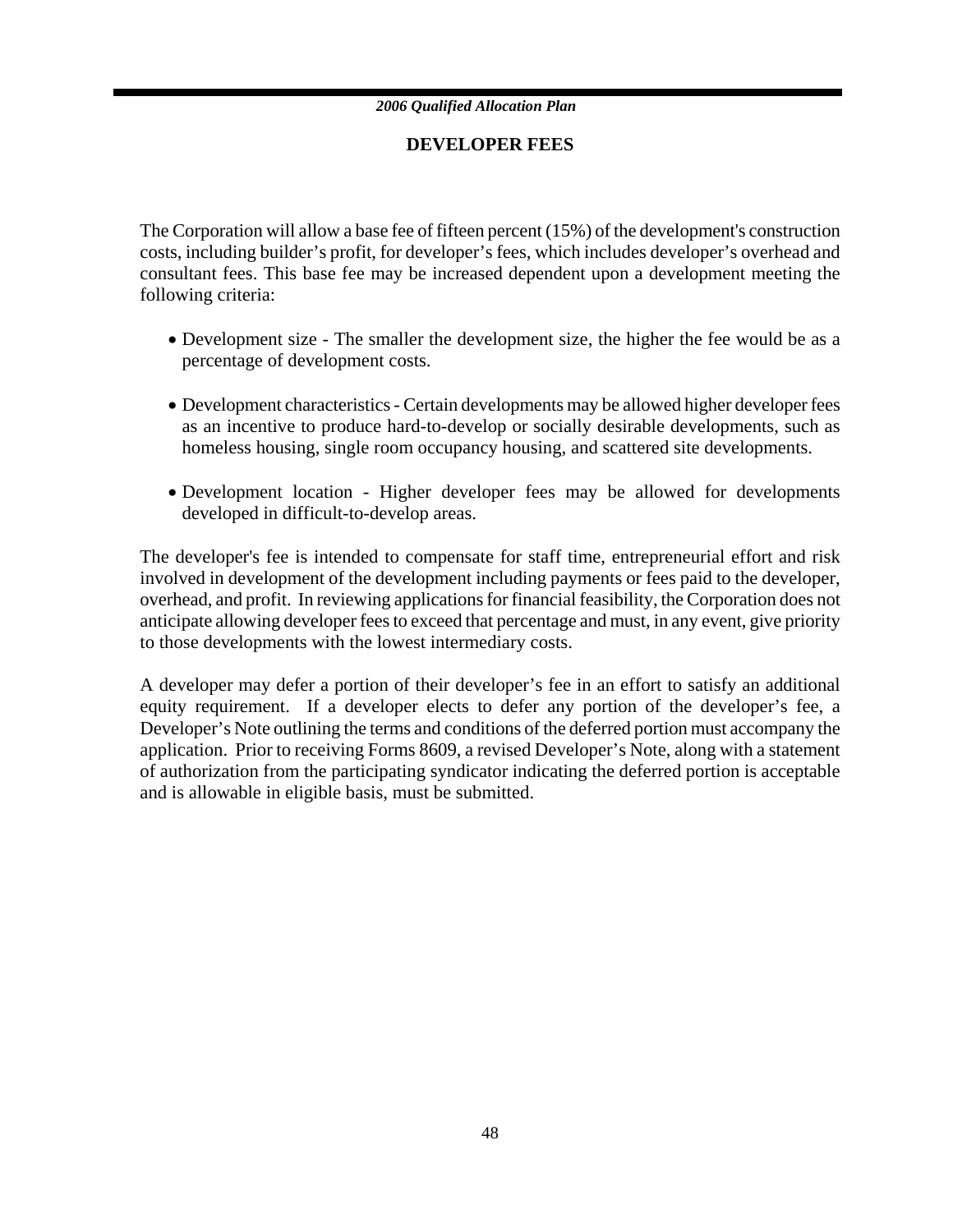### *Determining Maximum Developer Profit Percentage % (MDPP) Formula* **>>>>BASE (15%) X (DS) X (DL)(1) X (DL)(2) X (DL)(3) = MDPP**

| <b>Development Size (DS):</b>              | Percentage |
|--------------------------------------------|------------|
| 33 or More Units                           | 1.000      |
| 17 - 32 Units                              | 1.100      |
| 16 or Less Units                           | 1.200      |
| <b>Development Location (DL)(1):</b>       | Percentage |
| Below 4% housing with selected conditions  | 1.000      |
| 4-5.9% housing with selected conditions    | 1.050      |
| 6-7.9% housing with selected conditions    | 1.100      |
| (See pages 23-24 of $OAP$ )                |            |
| <b>Development Location (DL)(2):</b>       | Percentage |
| % Of Renter Household Income <\$10,000>40% | 1.100      |
| (See Attachment 6)                         |            |
| <b>Development Location (DL)(3):</b>       | Percentage |
| <b>Qualified Census Tract</b>              | 1.150      |
| Area Designated as Difficult to Develop    | 1.200      |
| (See Attachment 5)                         |            |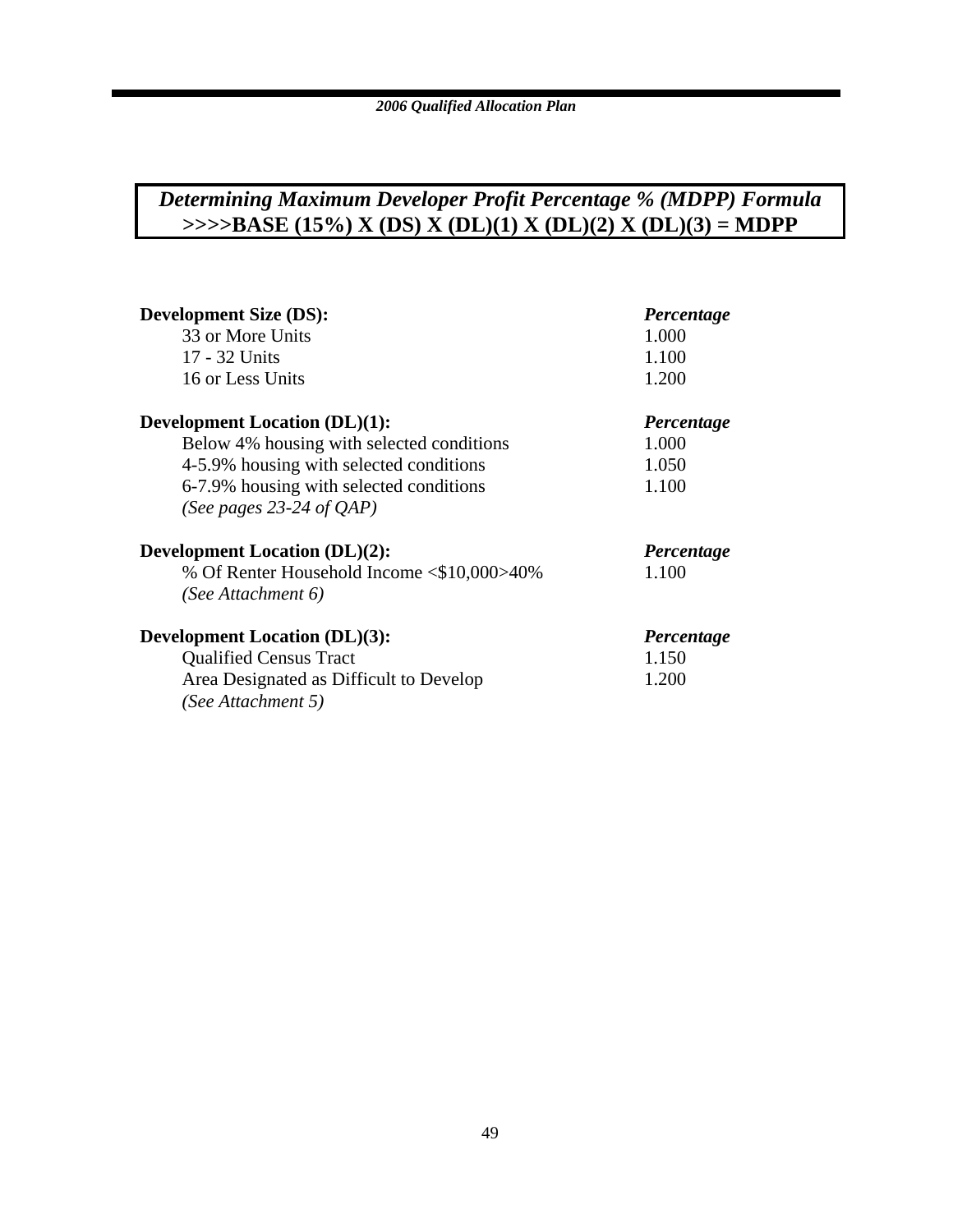### **CONSULTANT FEES**

The Corporation has determined that there is no uniform definition or treatment of "consultant fee" among the State Allocating Agencies. Additionally, there is evidence that the total amount of consultant fees is particularly high in developments with nonprofit sponsors and developers, leading to higher per unit costs for those developments.

The Corporation has determined that for allocation purposes the definition of consultant fees include the following:

- Those professional fees (such as for architects and engineers), which would be reimbursable through the Tax Credit.
- Excludes costs properly allocated to and payable by the syndicator (such as SEC registration and sales commissions), and
- Consultant fees, other than the professional fees set forth above are permitted only within the developer fee limit.

The Corporation makes no distinctions between for-profit and nonprofit developers for the purposes of determining the appropriate level of consultant fees.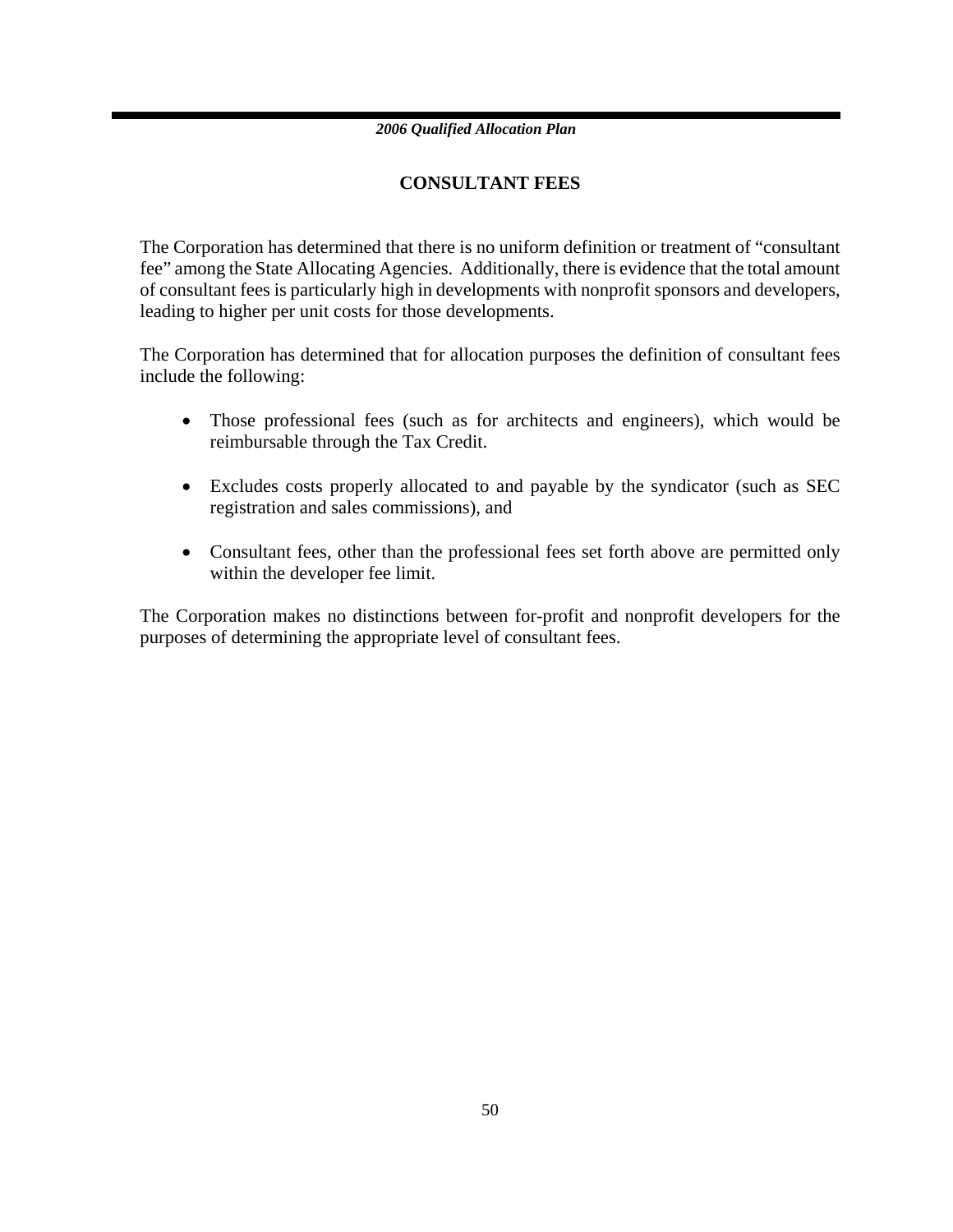### **LIMITS ON BUILDER OR GENERAL CONTRACTOR CHARGES**

The Corporation is also including in this allocation plan limits on builder or general contractor charges. The Allocation Plan includes limits as follows:

- Builder's profit six percent (6%) of construction costs;
- Builder's overhead two percent (2%) of construction costs; and,
- General requirements six percent (6%) of construction costs.

Amounts in excess of the subject limits will be considered excessive.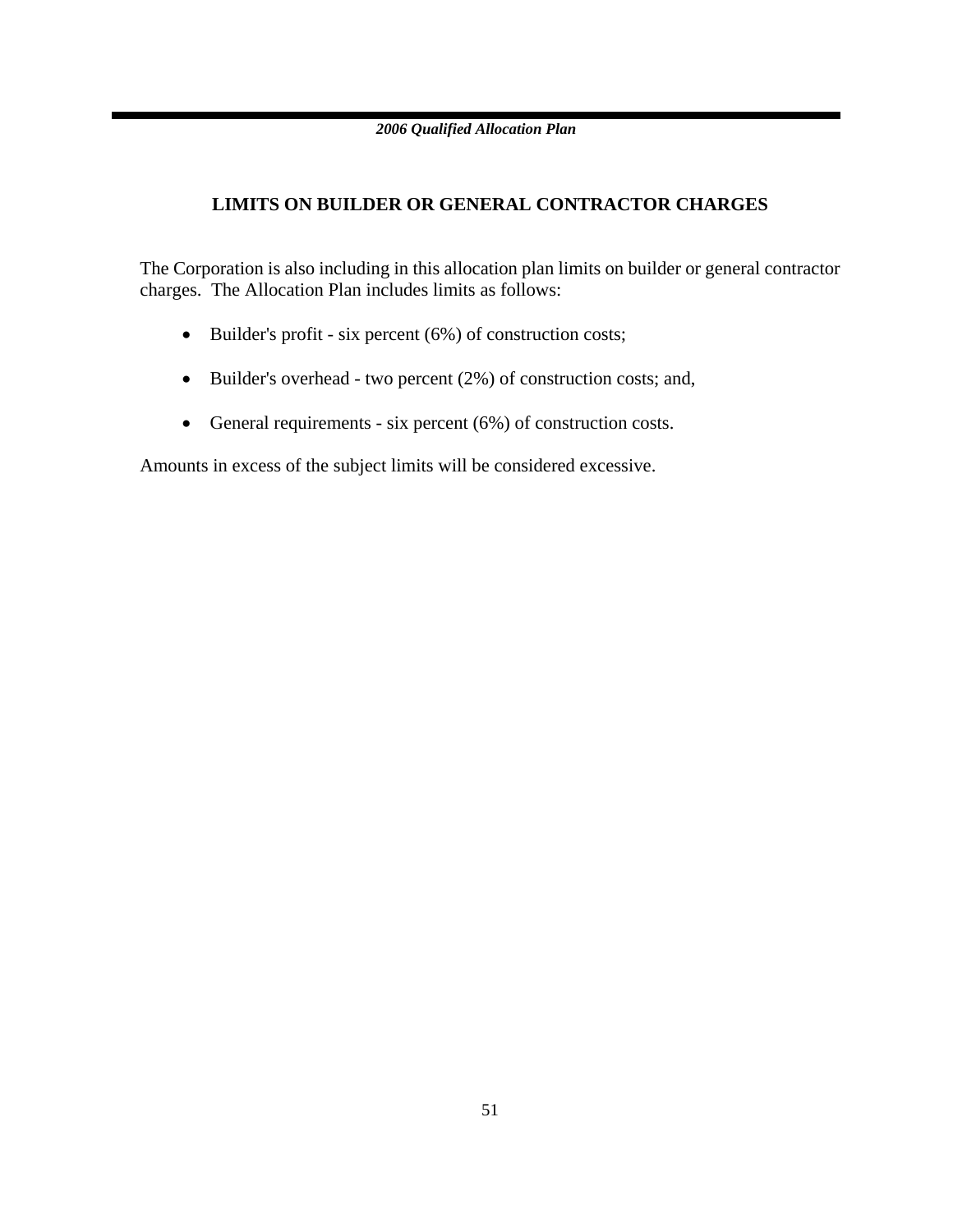### **UNDERWRITING OF TAX CREDIT APPLICATIONS**

In January 1996, the Corporation modified its standards for underwriting criteria for applications requesting Tax Credits under the Qualified Allocation Plan. The modified standards include the following:

Maximum Supportable Mortgage (During the 15 year compliance period):

A development whose fifteen (15) year average net cash flow exceeds the debt service beyond the acceptable range of 1:1.15 to 1:1.30 must, at the time of reservation, either:

- i. Obtain a higher permanent mortgage supported by a debt service coverage within the acceptable range, or
- ii. Reduce the rents that would be charged to the tenants.

### *A development is not considered feasible for tax credits if the average debt service coverage ratio does not fall within the acceptable range.**The minimum debt service ratio will be enforced.*

**Native American Housing Assistance and Self-Determination Act (NAHASDA):** The Native American Housing Assistance and Self-Determination Act of 1996 (NAHASDA) assistance is not taken into account in determining whether a building is federally subsidized for purposes of tax credits. Such buildings may qualify for up to nine percent (9%) credits provided that deeper targeting rules consistent with special targeting for HOME financed developments are followed.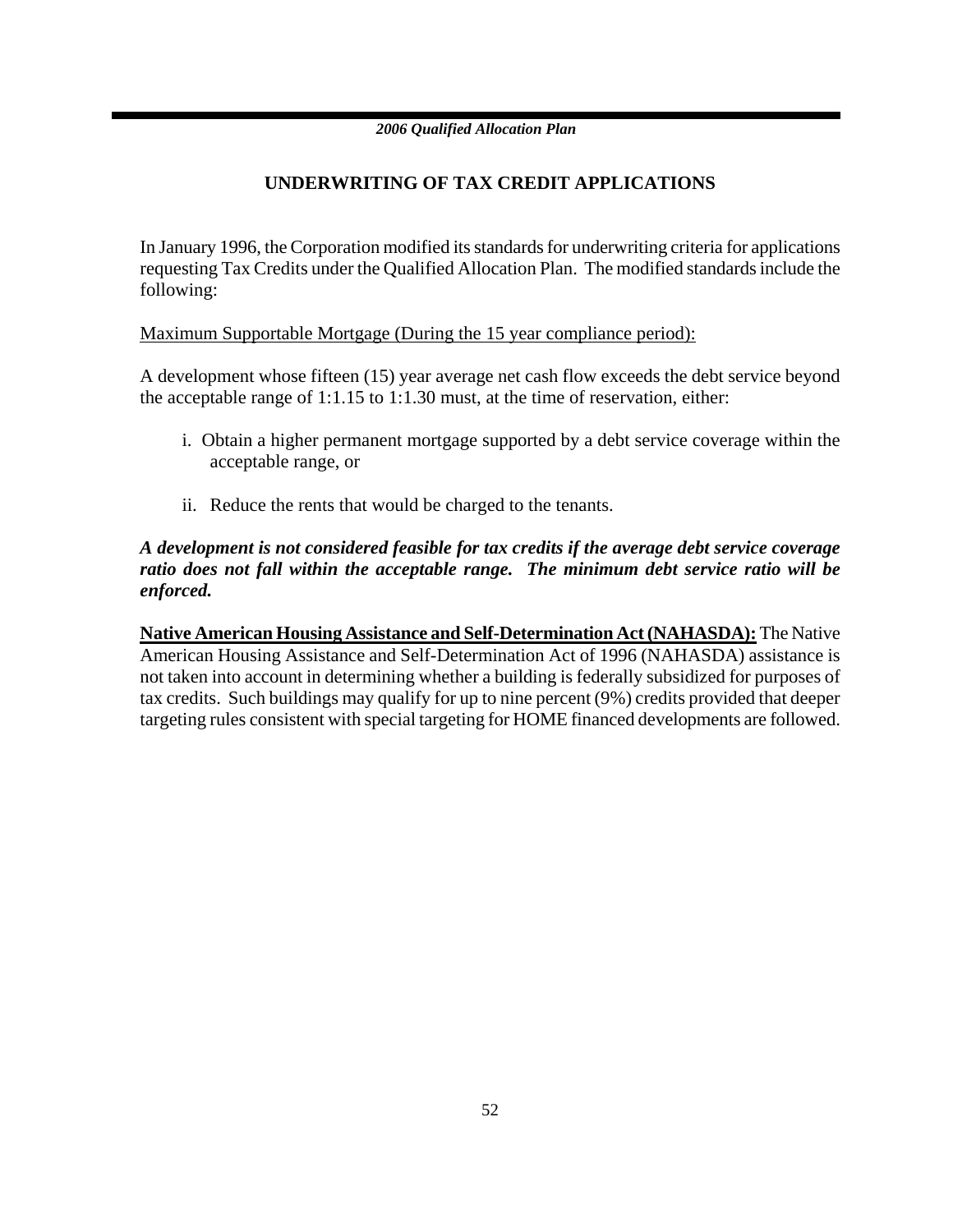### **LIMITATIONS**

The Tax Reform Act of 1986 charges the Corporation to allocate only that amount of tax credits to a development as required to make the development economically feasible. The Corporation's determination is made solely at its discretion and in no way constitutes a representation or warranty, expressed or implied, to any sponsor, lender, investor, or third party as to the feasibility of a given development. By allocating tax credits to a development, the Corporation makes no representation or warranty, expressed or implied, to the development owner, investors, lender, or third party that its allocation constitutes a determination that the development adheres to requirements of the Internal Revenue Code, relevant Treasury regulations, or any other laws or requirements governing the tax credit program.

The Corporation will be entitled to amend the Qualified Allocation Plan and its Housing Tax Credit Program as required by the promulgation or amendment of the Regulations and to meet the public purpose policies of the Corporation, from time to time. Such amendment is expressly permitted by the Qualified Allocation Plan, and the making of such amendment will not require further public hearings.

The Corporation will develop a Compliance Monitoring Plan in accordance with the Qualified Allocation Plan for compliance and monitoring of developments having received an allocation of Housing Tax Credits.

No Corporation member, employee, or agent shall be personally liable with respect to any matter or matters arising out of, or in relation to, the Tax Credit Program.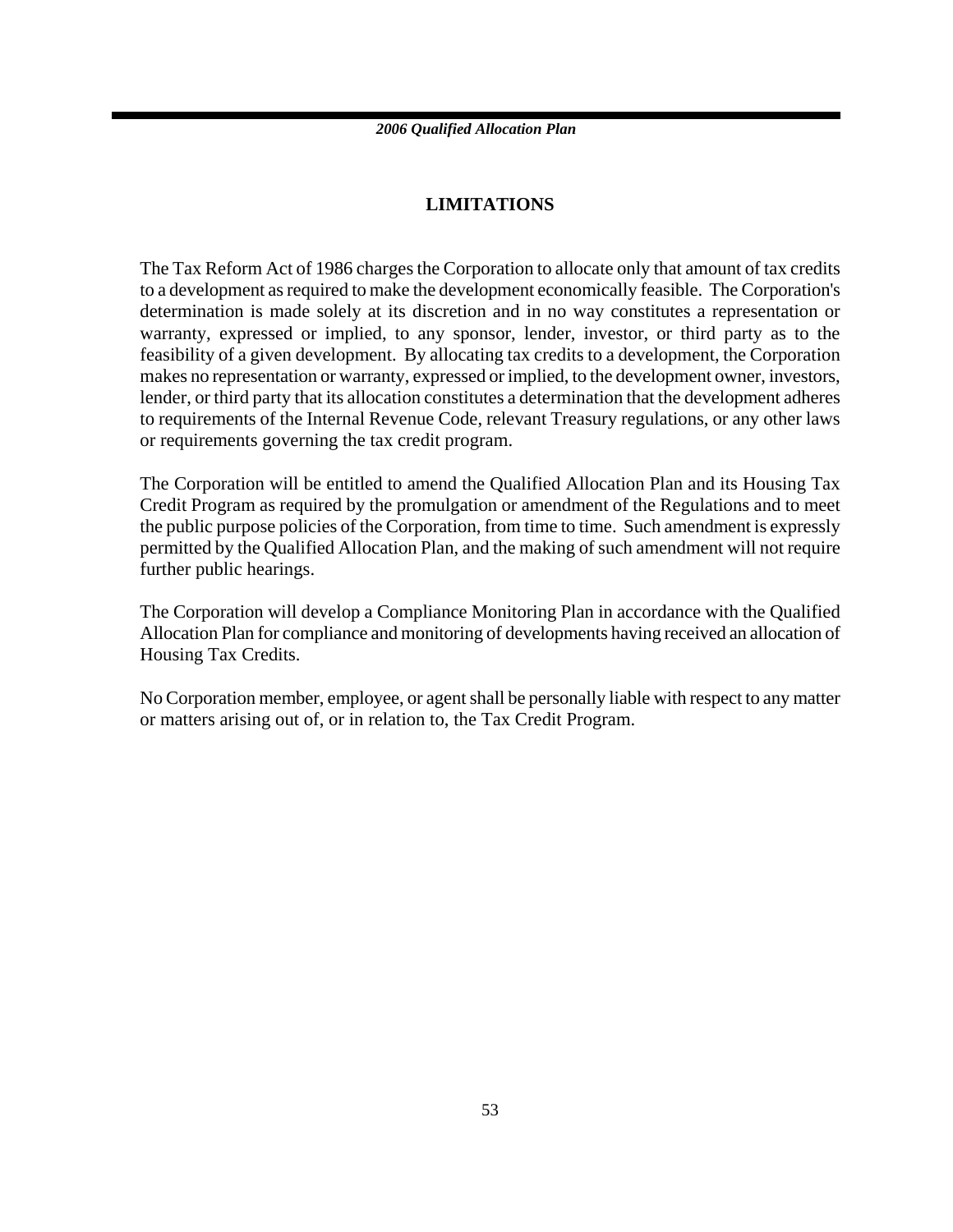### **IDENTITY OF INTEREST**

The Corporation will require in its Tax Credit application that a developer identify the existence of an identity of interest with another party to the development and take such identity of interest into consideration in determining maximum fees. Identity of interest must be disclosed whether the interest is indicated between the buyer/seller and/or developer/builder. Where there is an identity of interest between the buyer and seller, the sale must be an "arms length" transaction with acquisition costs supported by a certified appraisal. Where there is an identity of interest between the developer and builder, profit cannot exceed the greater of the maximum developer's profit and builder's combined.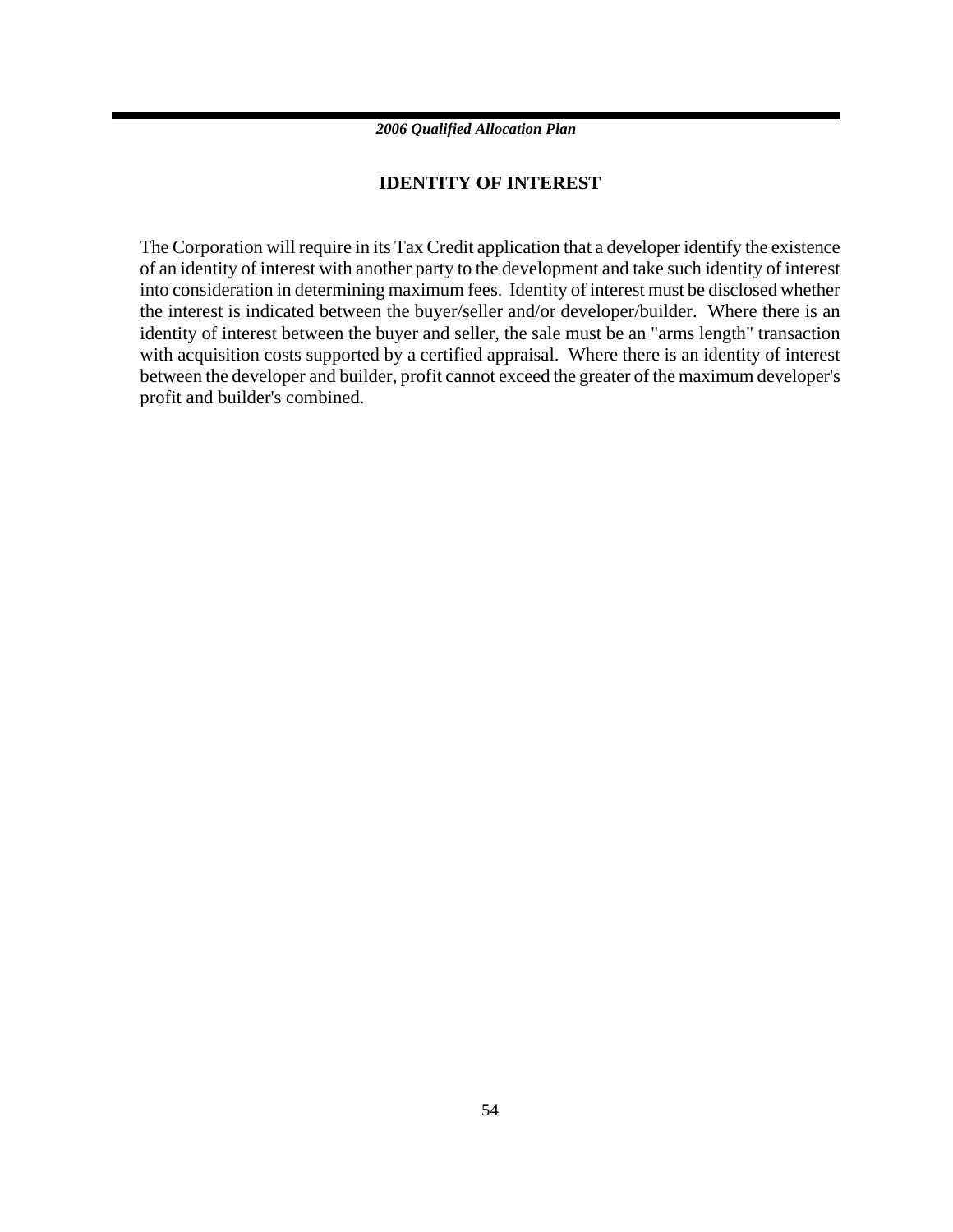### **DESIGN QUALITY STANDARDS**

### I. Building Design Criteria

A. All one hundred percent (100%) special needs developments must be one-story structures. Exception: Developments may have more than one story, provided elevators are to be installed servicing all upper level apartments. Design exceptions, or deviations, may be reviewed by MHC on an individual basis.

- B. Exterior Standards
	- 1. Exterior lighting is required at entry doors.
	- 2. Address numbers are to be clearly visible.
	- 3. Two (2) parking spaces per living unit required for family units, one space per unit for elderly units.
	- 4. Flashing is to be installed above all exterior door and window units.
	- 5. A landscaping plan must be submitted indicating areas to be sodded and landscaped. Landscaping plan(s) must follow any applicable landscape municipal ordinance.
	- 6. Sidewalk access to all parking spaces must be provided.
	- 7. A development sign including the fair housing logo is required.
	- 8. A minimum of one (1) enclosed trash dumpster or compactor is required. This standard will not apply to single family lease purchase developments where local trash pickup is available.
- C. Interior Building and Space Standards
	- 1. Insulation Requirements:
		- a. Exterior wall insulation should have an overall R-11 minimum for the entire wall assembly.
		- b. Roof or attic insulation should have an R-30 minimum.
		- c. Vapor retarders must be installed if recommended by development architect.
	- 2. Kitchen Spaces
		- a. 7-inch deep double bowl stainless steel sinks are required in each unit.
		- b. Each unit must be equipped with a dry chemical fire extinguisher readily visible in the kitchen.
		- c. New cabinets should have dual sidetrack drawers constructed with a minimum laminated particle board fronts for doors or drawer fronts.
		- d. A pantry is required in each unit.
		- e. Fluorescent lighting is required.
	- 3. Hallways should have a minimum width of 36 inches.
	- 4. Window treatments (mini-blinds) are required for all windows.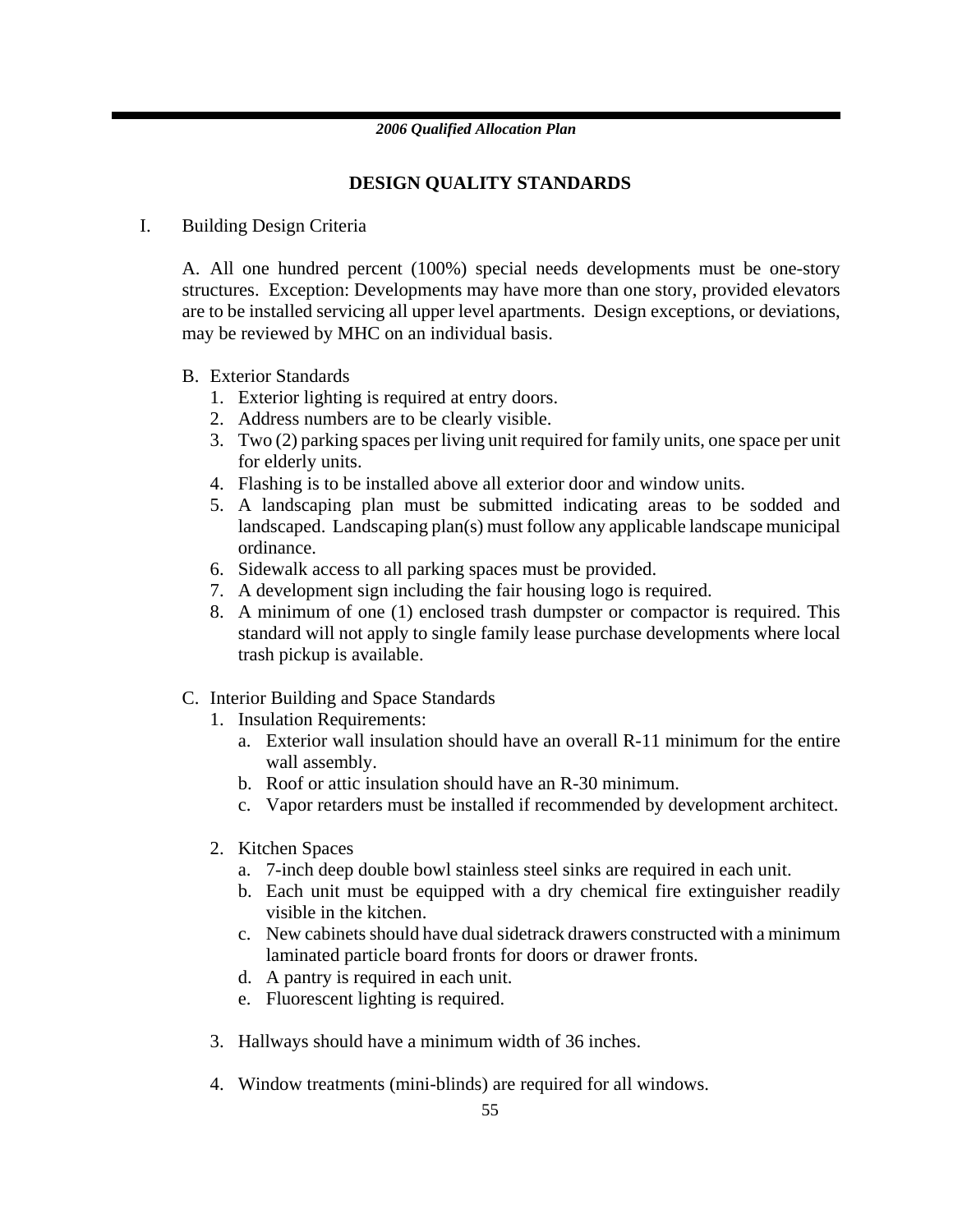- 5. Sliding glass doors are prohibited.
- 6. A minimum of two (2) hard-wired smoke detectors with battery back-up is required per unit.
- 7. Plumbing and Mechanical Equipment
	- a. Water heaters should be placed in drain pans with drain piping plumbed to the outside.
	- b. All water piping located on exterior walls and in attic space should be insulated. Water and sanitary waste lines should be located in interior walls or stubbed up through the floor.
	- c. Through-wall HVAC units are not permitted except in efficiency units or in offices. However, single package heat pump forced air units are acceptable in all units.
	- d. HVAC units and water heaters are not permitted in attic spaces. Units must be placed in mechanical closets.
	- e. HVAC refrigeration lines shall be insulated.
	- f. All developments must install central air and heating units.
- II Drawing Submission Criteria
	- A. Site Plan: The following items should be shown
		- 1. Scale: 1 inch = 40 feet or larger for typical units.
		- 2. North arrow.
		- 3. Locations of existing buildings, utilities, roadways, parking areas if applicable.
		- 4. Existing site/zoning restrictions including setbacks, rights of ways, boundary lines, wetlands and flood plain with zone clearly identified, if applicable.
		- 5. All proposed changes and proposed buildings, parking, utilities and landscaping.
		- 6. Statement from a licensed architect or engineer stating that the proposed land is topographically suitable.
		- 7. Finished floor height elevations and all new paving dimensions and elevations.
		- 8. Identification of all specialty apartment units, including but not limited to, designated handicapped accessible and sensory impaired apartment units.
		- 9. Existing and proposed topography site (To be submitted at reservation stage).
		- 10. Site accessibility design requirements.
	- B. Floor Plans:
		- 1. Scale:  $1/4$  inch = 1 foot or larger for typical units.
		- 2. For developments requiring renovation and/or demolition of existing structures, show proposed changes to building components and design, identifying removal and new construction methods.
		- 3. Show room/space layout, identifying each room/space with name and finished space size.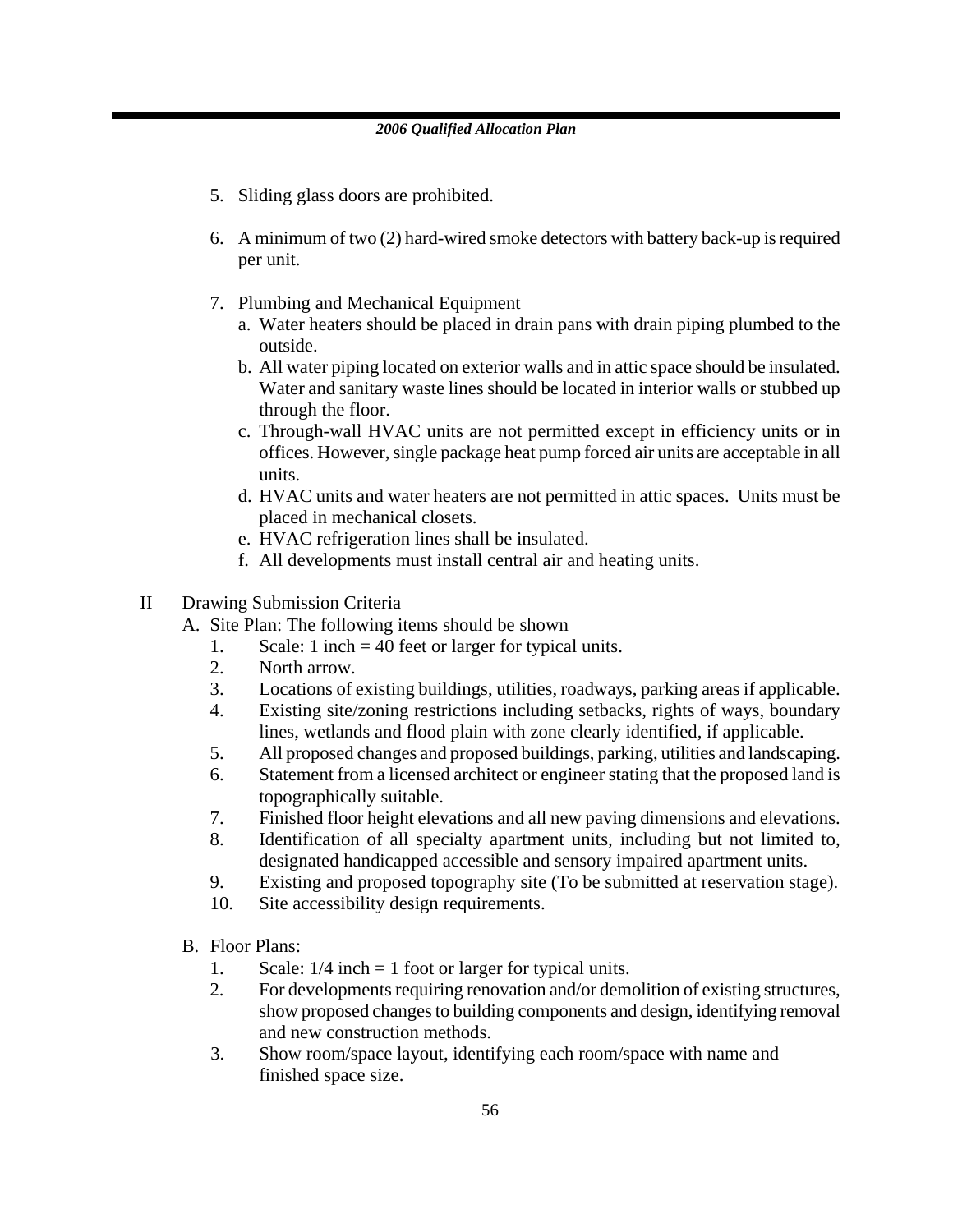- 4. Indicate the total gross square foot size, and the net square foot size for each typical unit (This information can be attached to floor plans).
- 5. For developments involving removal of asbestos and/or lead paint, identify location, procedures for removal and contractor.
- C. Elevations and sections for new construction:
	- 1. Scale:  $1/8$  inch = 1 foot or larger.
	- 2. Identify all materials to be used on building exteriors and foundations.

**Any deviations from these standards should have the prior written consent or approval of the Mississippi Home Corporation (MHC). Requests for consideration must be submitted at least ten (10) working days prior to submission of the application.** 

**All developments must be designed in accordance with the applicable requirements of the Americans with Disabilities Act, section 504 Requirements, Fair Housing and any local building codes.**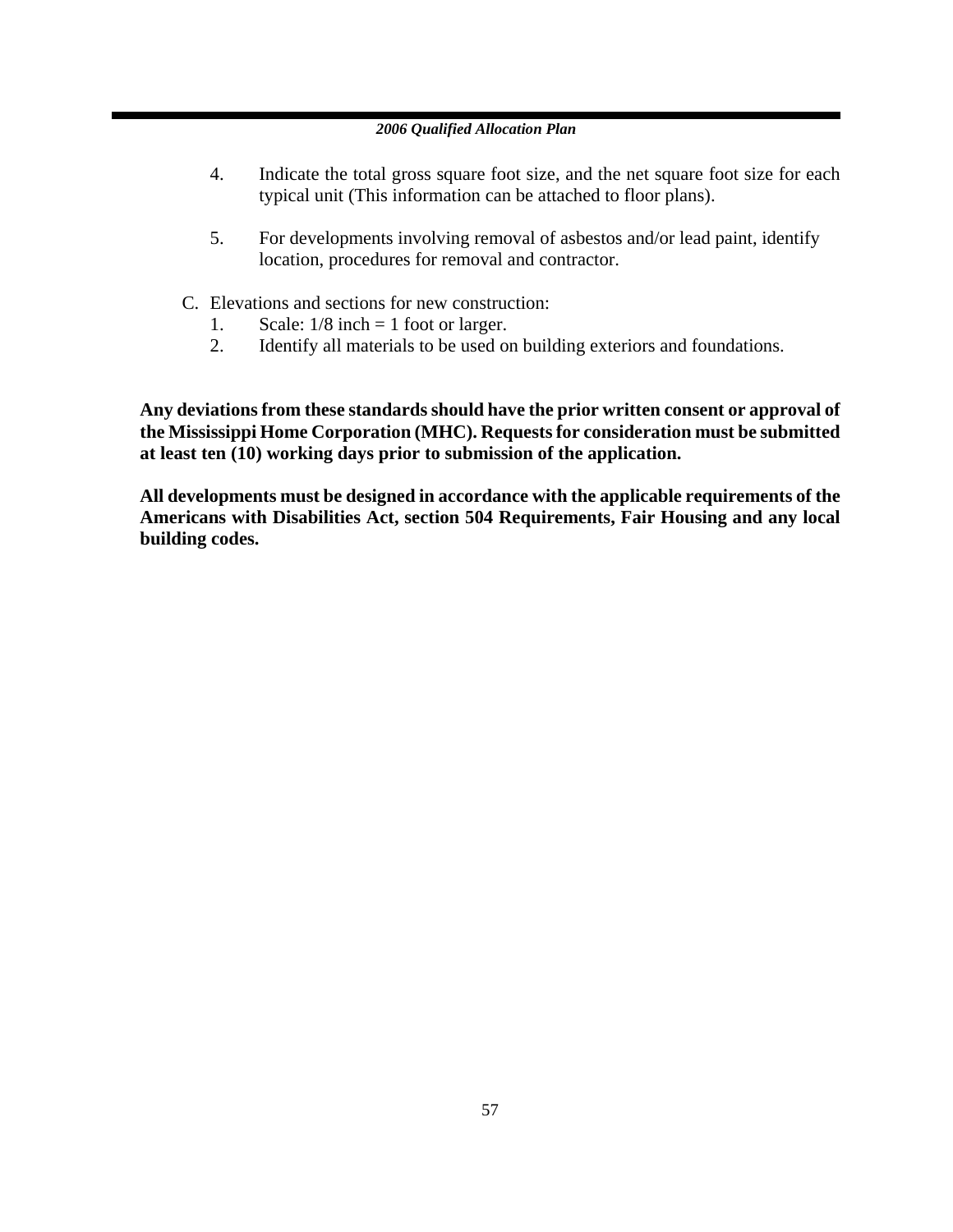### **COMPLIANCE MONITORING PLAN SUMMARY**

### **GENERAL**

The Income Tax regulations (26 CFR part 1) under Section 42, as amended of the Internal Revenue Code of 1986 which was amended and renumbered by the Revenue Reconciliation Act of 1990, is effective on January 1, 1992, which was amended, effective January 1, 2001, and applies to all buildings placed in service for which the low-income housing credit determined under Section 42, as amended is, or has been, allowable at any time.

Section 42, as amended provides for a housing tax credit that may be claimed as part of the general business credit under Section 38. The credit determined under Section 42, as amended is allowable only to the extent the owner of a qualified low-income building receives a housing credit allocation from a State or local housing credit agency ("Agency"), unless the building is exempt from the allocation requirement by reason of Section 42 (h)(4)(B), as amended. Under Section 42, as amended, the housing credit dollar amount for any building is zero unless the amount was allocated pursuant to a qualified allocation plan of the Agency. Similarly, under Section 42, as amended, the housing credit dollar amount for any development qualifying under Section 42 (h)(4), as amended is zero unless the development satisfies the requirements for allocation of a housing credit dollar amount under the qualified allocation plan of the Agency. Under Section 42, as amended, an allocation plan is not qualified unless it contains a procedure that the Agency (or an agent of, or private contractor hired by, the Agency) will follow in monitoring compliance with the provisions of Section 42, as amended and notifying the Internal Revenue Service of any noncompliance of which the Agency becomes aware.

### **MONITORING PROCEDURES**

### **Record-keeping and Record Retention**

The owner of a Housing Tax Credit (HTC) development must be required to keep records for each building in the development showing:

- a. The total number of residential rental units in the building (including the number of bedrooms and the size in square feet of each residential unit),
- b. The percentage of residential rental units in the building that are low-income units, the rent charged on each residential rental unit in the building (including any utility allowance),
- c. The number of occupants in each low-income unit, but only if the rent is determined by the number of occupants in each unit under Section 42 (g)(2), as amended (as in effect before the amendments made by the Revenue Reconciliation Act of 1989),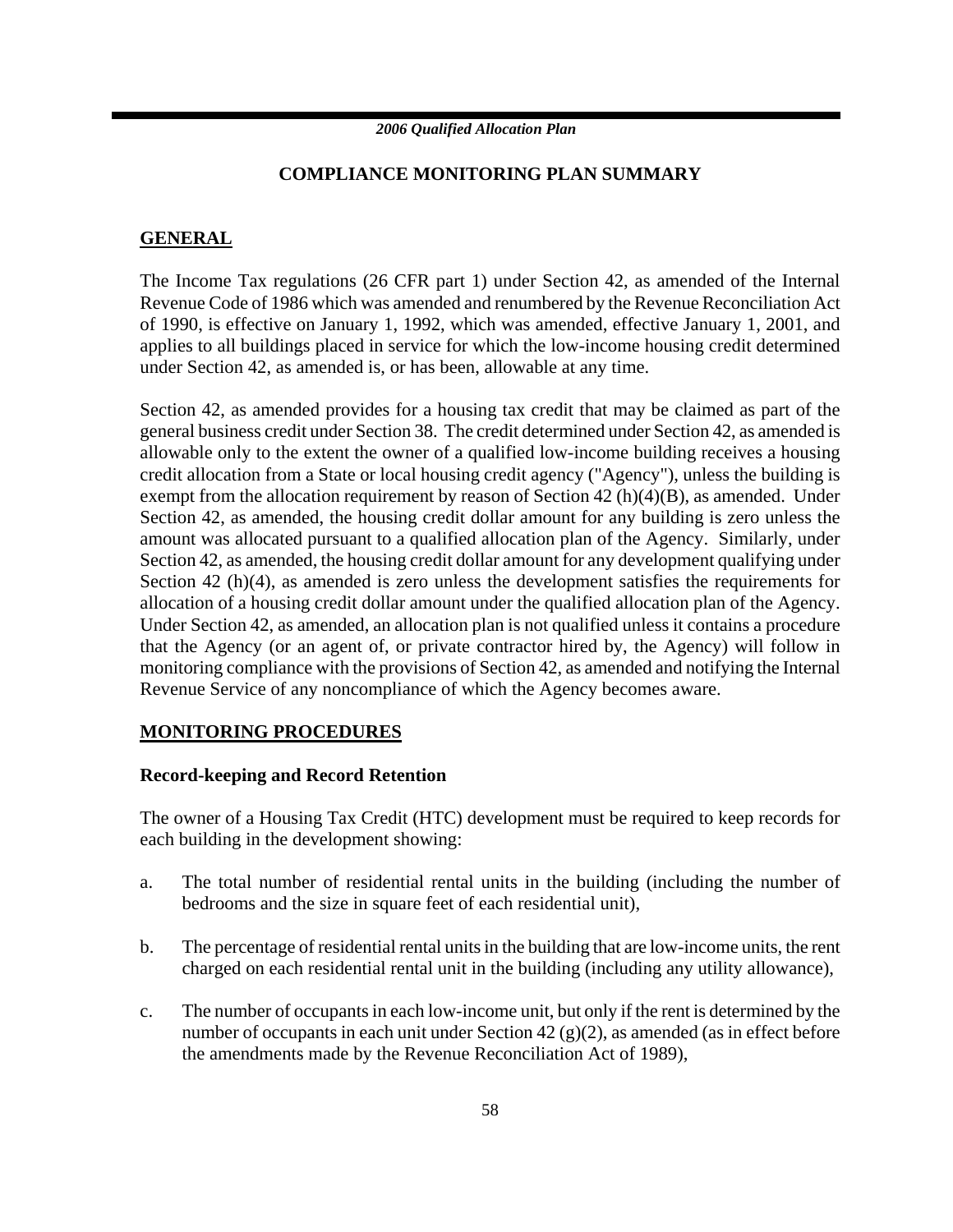- d. The low-income vacancies in the building and information that shows when, and to whom, the next available units were rented,
- e. The annual income certification of each low-income tenant per unit,
- f. Documentation to support each low-income tenant's income certification,
- g. The eligible basis and qualified basis of the building at the end of the first year of the credit period, and
- h. The character and use of the nonresidential portion of the building included in the building's eligible basis under Section 42(d), as amended (e.g., tenant facilities that are available on a comparable basis to all tenants and for which no separate fee is charged for use of the facilities, or facilities reasonably required by the development).

The owner of a Housing Tax Credit (HTC) development is required to keep records of the information described above for at least six (6) years after the due date (with extensions) for filing the federal income tax return for that year. The records for the first year of the credit period, however, must be retained for at least six (6) years beyond the due date (with extensions) for filing the federal income tax return for the last year of the compliance period of the building.

### **Certification and Review**

The owner of a Housing Tax Credit (HTC) development is required to certify annually to the Corporation that, for the preceding 12-month period the development meets either (a) the 20-50 test under Section 42 (g)(1)(A), as amended, (b) the 40-60 test under Section  $42(g)(1)(B)$ , as amended, or (c) the 25-60 test under Section  $42(g)(4)$  of the Code, whichever minimum set a side test is applicable to the development. Owners of "deep rent skewed developments" must also demonstrate that the development satisfies the minimum requirements of the 15-40 test under Sections  $42(g)(4)$  and  $142(d)(4)(8)$  of the Code.

In addition, the owner is required to certify that:

- a. There was no change in the applicable fraction (as defined in Section 42  $(c)(1)(B)$ , as amended of any building in the development, or that there was a change, and a description of the change.
- b. The owner has received an annual income certification from each low-income tenant, and documentation to support that certification.
- c. Each low-income unit in the development was rent-restricted under Section 42 (g)(2), as amended, all units in the development were for use by the general public and used on a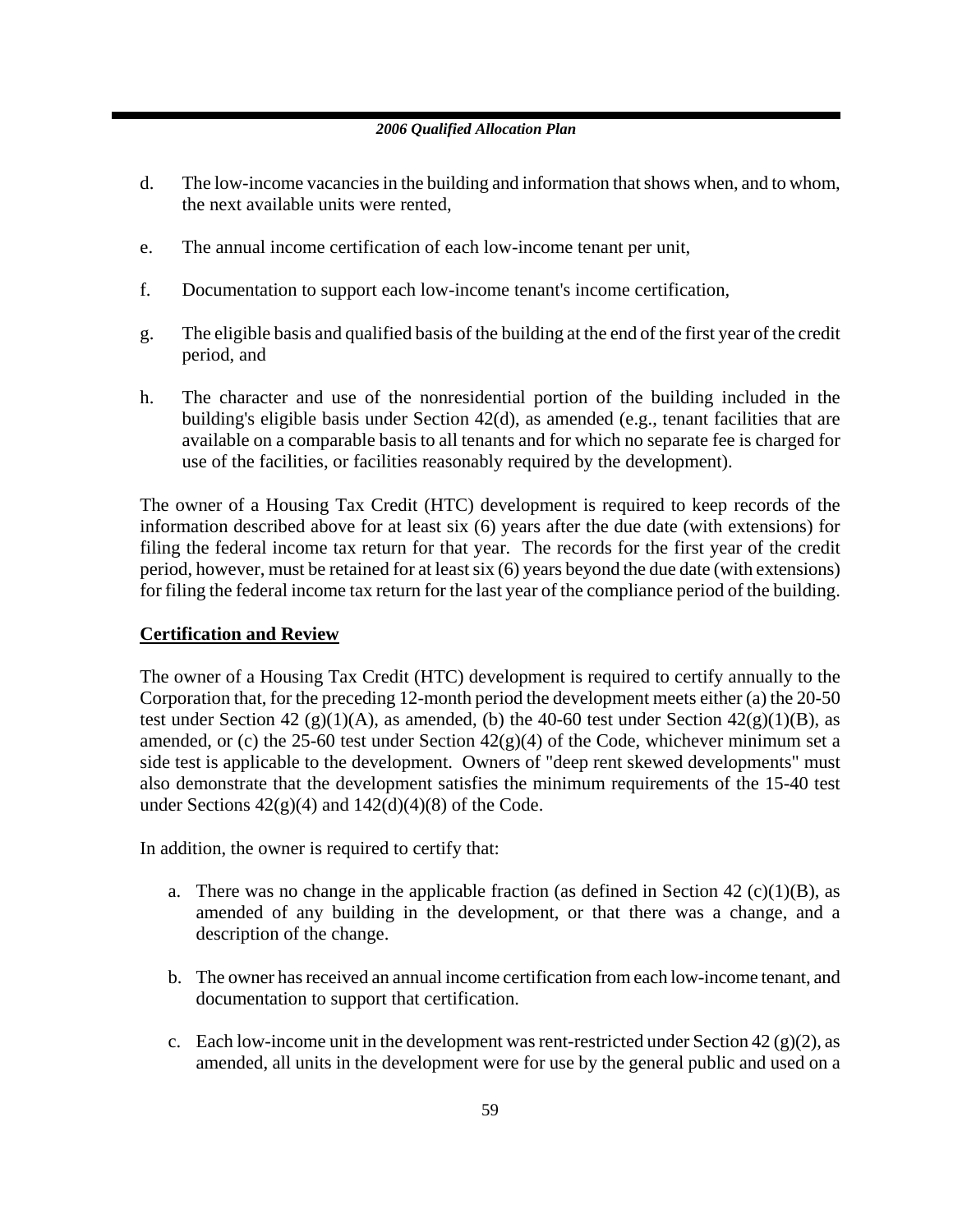non-transient basis (except for transitional housing for the homeless provided under Section 42 (i) (3) (B) (iii), as amended.

- d. Each building in the development was suitable for occupancy, taking into account local health, safety, and building codes.
- e. There was no change in the eligible basis (as defined in Section 42 (d) of any building in the development, or if there was a change, the nature of the change.
- f. All tenant facilities included in the eligible basis under Section 42 (d), as amended of any building in the development, such as swimming pools, other recreational facilities, and parking areas, were provided on a comparable basis without charge to all tenants in the building.
- g. If a low-income unit in the development became vacant during the year, that reasonable attempts were or are being made to rent that unit or the next available unit of comparable or smaller size to tenants having a qualifying income before any units in the development were or will be rented to tenants not having a qualifying income.
- h. If the income of tenants of a low-income unit in the development increased above the limit allowed in Section 42 (g) (2) (D) (ii), as amended, the next available unit of comparable or smaller size in the development was or will be rented to tenants having a qualifying income, and an extended low-income housing commitment as described in Section 42 (h)(6), as amended was in effect (for buildings subject to section  $7108(c)(1)$ of the Revenue Reconciliation Act of 1989).
- i. For the preceding 12-month period the state or local government unit responsible for making building code inspections did not issue a report of a violation for the property. If the governmental unit issued a report of a violation, the owner is required to attach a copy of the report of the violation to the annual certification submitted to the Corporation. The owner must state on the certification whether the violation has been corrected. Retention of the original violation report is not required once the Corporation reviews the violation and completes its inspection, unless the violation remains uncorrected.
- j. Has not refused to lease a unit in the development to a Section 8 applicant because the applicant holds a Section 8 voucher or certificate.
- k. No finding of discrimination under the Fair Housing Act has occurred for the development (a finding of discrimination includes adverse final decision by HUD, an adverse final decision by a substantially equivalent state or local fair housing agency, or an adverse judgment from a Federal court).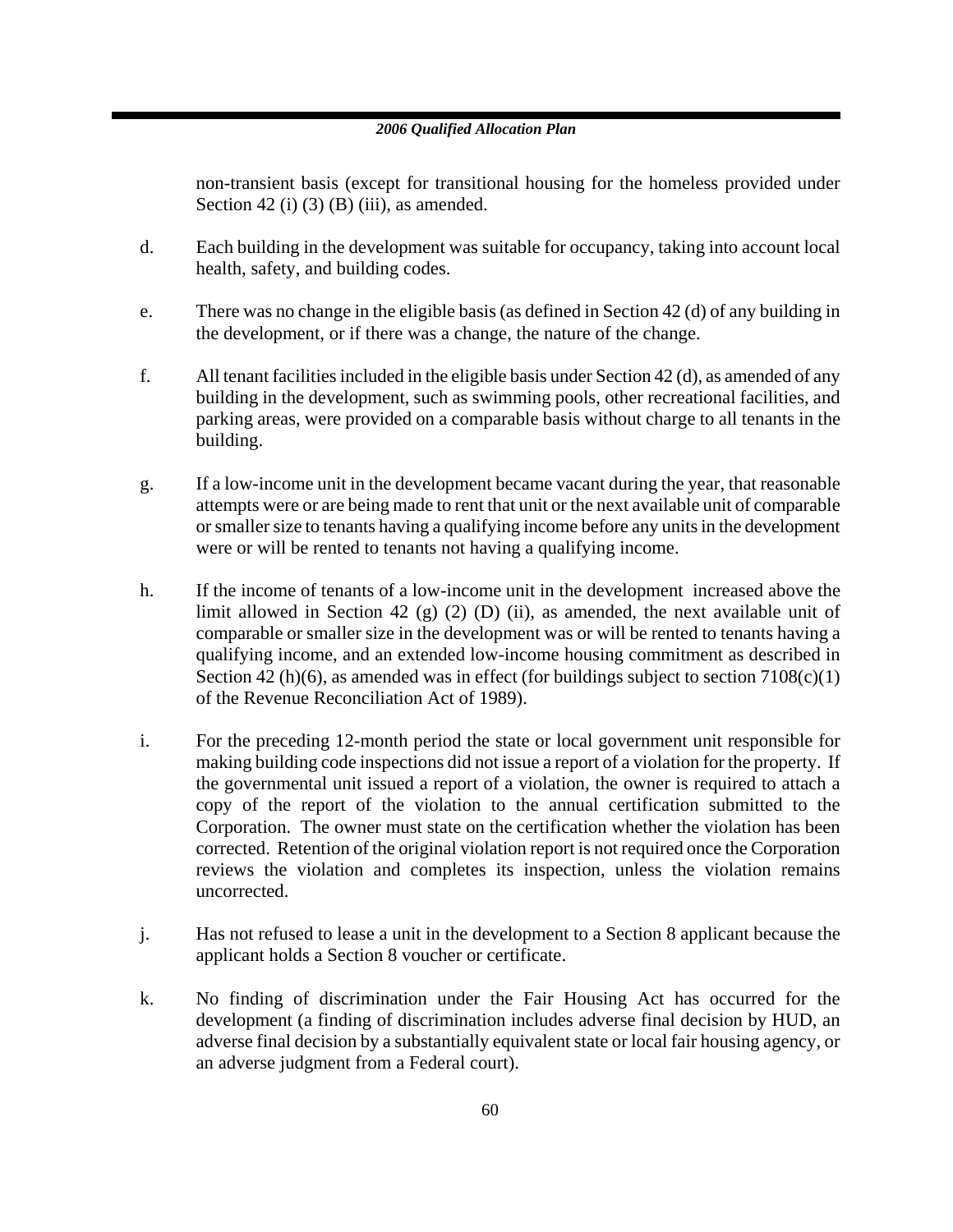**These certifications for a building are required at least through the end of the building's fifteen (15) year compliance period.** 

### **Note: Certification will be required of developments that have begun operating in its Extended Use Period.**

Beyond requiring these annual certifications, the Corporation will review certain records kept by the housing development owners. In addition to reviewing these certifications, the Corporation will at least once every three (3) years conduct on-site inspections of all buildings in each affordable housing development and for each resident in at least twenty percent (20%) of a development's affordable units, at a minimum, review the tenant income certification, the documentation supporting such certification, and the rent record for these units. In addition, on-site inspections must be conducted by the Corporation for all buildings placed in service in a development after January 1, 2001 by the end of the second calendar year following the year the last building in the property is placed in service. The affordable housing developments to be inspected will be chosen in a manner that will not give owners advance notice that their records for a particular year will or will not be inspected. At its sole option, the Corporation may give an owner reasonable notice that an inspection will occur so that the owner may assemble the appropriate records.

### **Inspection**

The Corporation has the right to perform an on-site inspection of any housing development at least through the end of the compliance period, including any extended use period, of the buildings in the development. This inspection provision of this exists in addition to any review of low-income certifications, supporting documents, and rent records.

The inspection will allow the Corporation to determine if a housing tax credit unit is suitable for occupancy. Inspection standards to be used are intended to ensure that the housing is decent, safe, sanitary, and in good repair. Irrespective of the physical inspection standards selected by the Corporation, an affordable housing development under Section 42 must continue to satisfy local health, safety, and building codes.

A building is exempt from the physical inspection requirement if it is financed by Rural Development (RD) under the section 515 program, RD inspects the building (under 7 CFR part 1930 (c)) and RD and the Corporation enter into a memorandum of understanding, or other similar agreement, under which RD agrees to notify the Corporation of the inspection results. The Corporation reserves the right to perform physical inspections in lieu of accepting RD inspections results.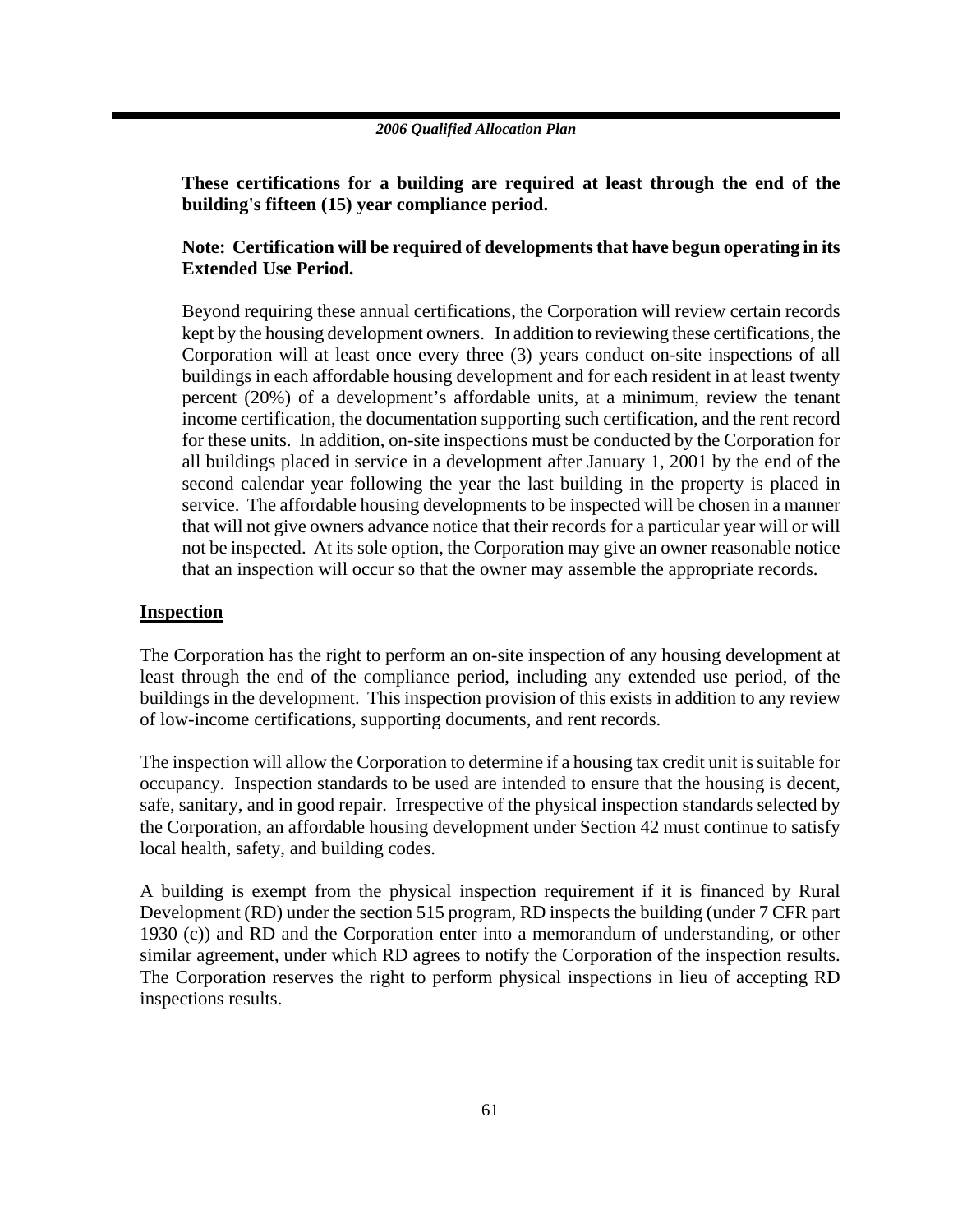### **Notification**

The Corporation will notify the owner of a housing tax credit development in writing as soon as possible, generally within 45 days of the deadline date, if the Corporation does not receive the required certification, or if the Corporation discovers on inspection, or review, or in some other manner, that the development is not in compliance with the provisions of Section 42, as amended, of the Code.

The owner will have an opportunity to supply a missing certification or to correct noncompliance within the correction period as defined by the Corporation, beginning on the date of the Corporation's notice. The Corporation may grant extensions of up to six (6) months, if the extension is based on a determination by the Corporation that there is good cause for granting the extension.

The Corporation will notify the Internal Revenue Service of an owner's noncompliance or failure to certify no later than forty-five (45) days after the end of the allowed time for correction, whether or not the noncompliance or failure to certify is corrected. The Corporation will notify the Internal Revenue Service by filing Form 8823, Housing Credit Agencies Report of Noncompliance. The Corporation will explain on Form 8823 the nature of the noncompliance or failure to certify and state whether the owner has corrected the noncompliance or failure to certify.

If a building goes entirely out of compliance with Section 42, as amended, of the Code, so that no credit is allowable for the building for the taxable year or in any future taxable year during the compliance period, the Corporation will not file Form 8823 for the building unless the Corporation reports on the form that the building is entirely out of compliance and will not be in compliance in the future.

### **POST YEAR 15 COMPLIANCE MONITORING PLAN**

Separate compliance monitoring requirements are included for tax credit developments entering their extended low-income use period after the completion of their initial 15-year compliance period. This will be evidenced by a signed Declaration of Land Use Restrictive Covenant agreement executed between the Corporation and the owner.

### **CORPORATION DELEGATION OF MONITORING FUNCTIONS**

The Corporation may retain an agent or other private contractor to perform compliance monitoring. In this event, the agent or other private contractor may be delegated the functions of the Corporation to monitor compliance, except for the responsibility of filing Form 8823.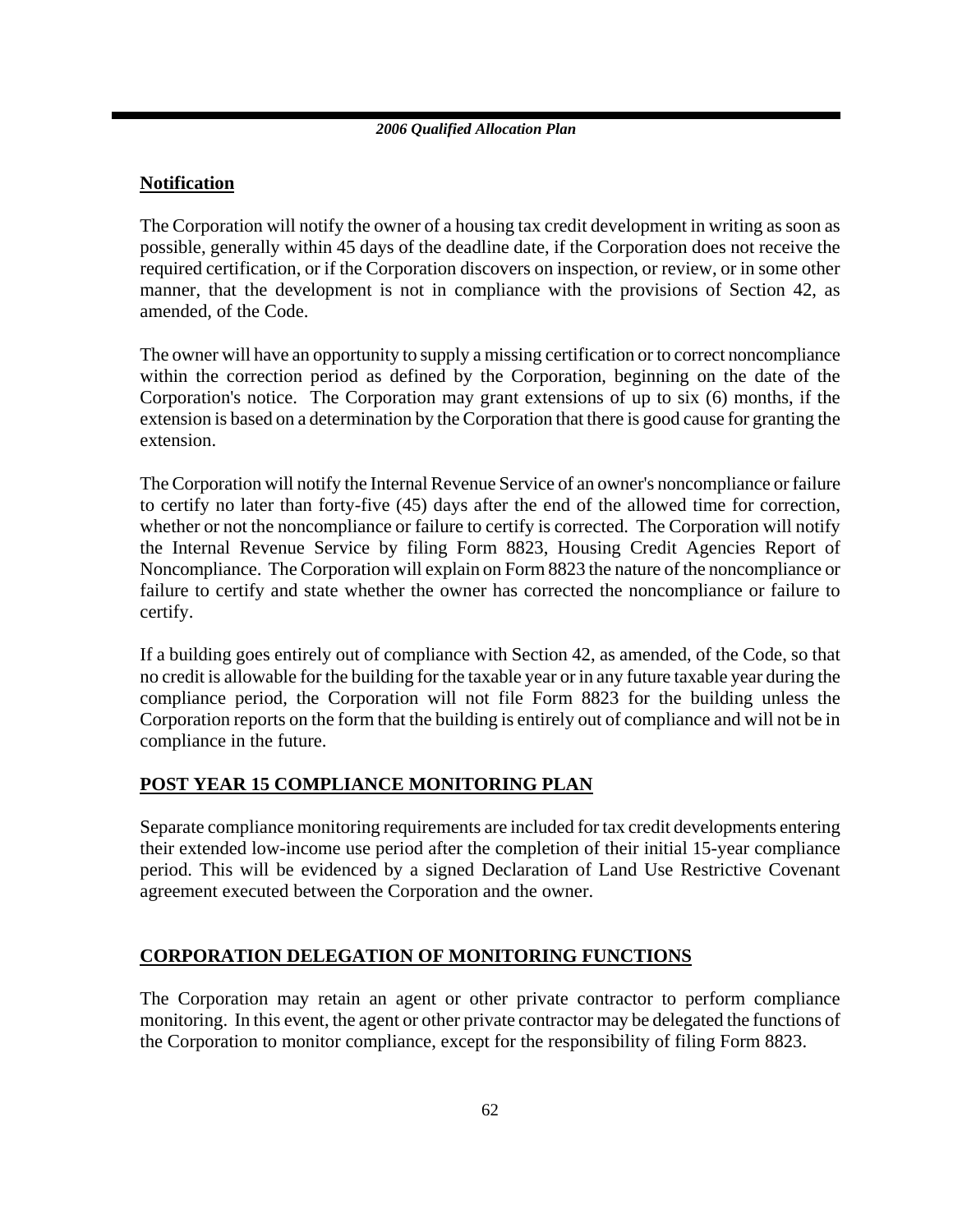### **MONITORING FEES**

Under current monitoring regulations and guidance, the Corporation will charge monitoring fees to all developments. The Corporation may require additional monitoring charges if subsequent guidance or regulations warrant changes to the Corporation's monitoring procedures. For developments receiving tax credits before 2005 no additional fees beyond the initial fee for the first year's allocation and monitoring fees is required for compliance monitoring. This fee is non-refundable and must be provided to the Corporation in the form of certified funds or a cashier's check.

The owner of a development in noncompliance will be responsible for reimbursing the Corporation for all expenses incurred. Expenses for conducting additional on-site inspections will include but are not limited to:

- a. The standard mileage rate in effect at the time of the reinspection,
- b. Any overnight expenses,
- c. A meal allowance of \$25.00 per day, and
- d. A charge of \$55.00 per hour to review tenant files.
- e. The Corporation will also charge fifty-five dollars (\$55.00) per hour with a fifty-five dollar (\$55.00) minimum to review documents forwarded to the Corporation to correct noncompliance. Any additional expenses incurred by the Corporation as it relates to an owner's noncompliance shall be the responsibility of the owner.
- f. The Corporation will also assess a late fee of \$100.00 per day per development for every day annual certifications are past due beyond July 1, 2006.
- g. The compliance division will assess a \$15.00 per low-income unit fee to cover staff costs to monitor tax credit developments during the extended low-income use period (15 or more years after the end of the compliance period). This fee will be due on the same date as the Annual Owner Certification package, July  $1<sup>st</sup>$ . This fee is applicable only for properties that have executed an extended use agreement (Declaration of Land Use Restrictive Covenant) with the Corporation. Compliance monitoring requirements for tax credit developments entering their extended low-income use period are explained in the section entitled "Post Year 15 Compliance Monitoring Plan."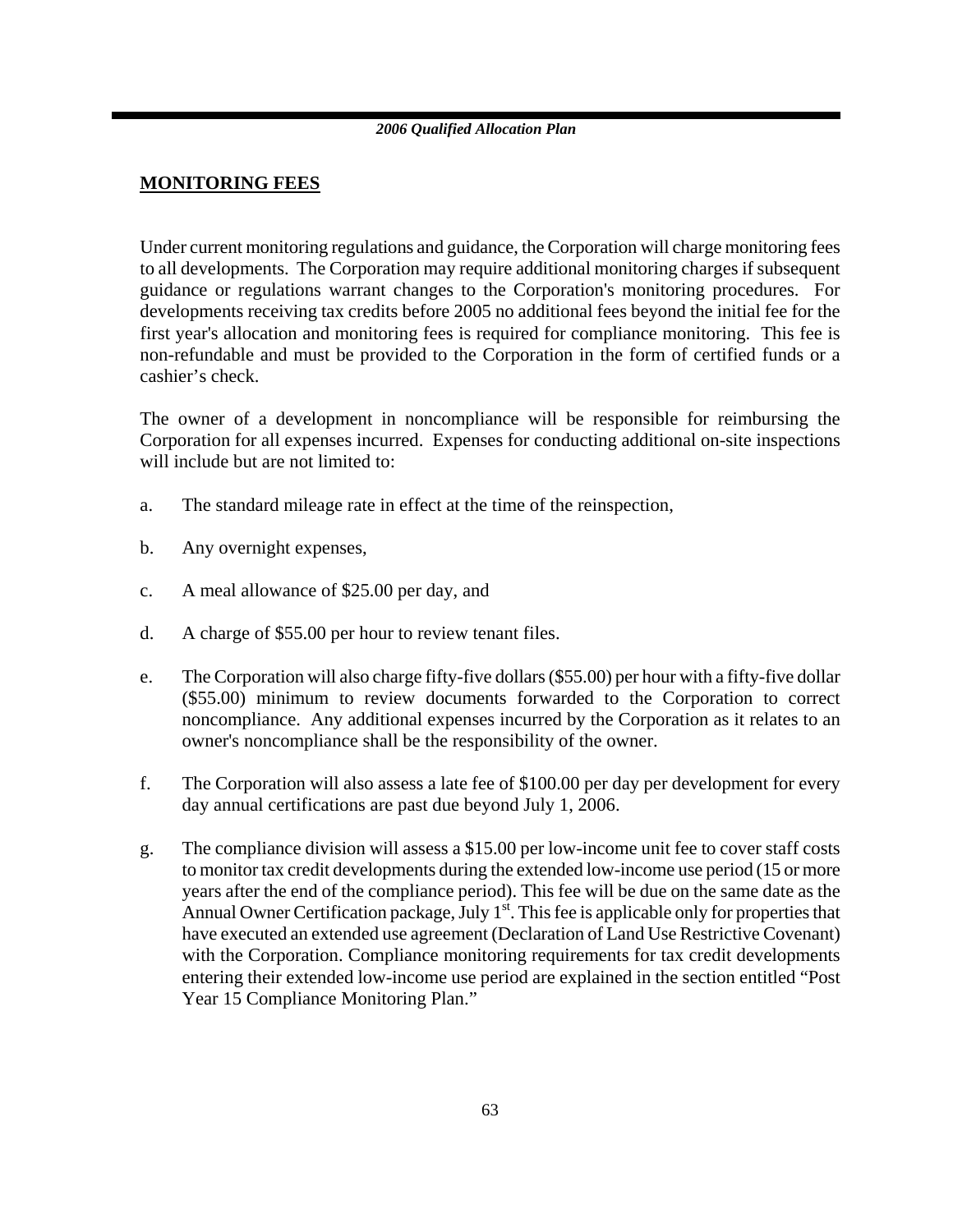### **LIABILITY**

Compliance with the requirements of Section 42, as amended, of the Code is the responsibility of the owner of the building for which the credit is allowable. The Corporation's obligation to monitor for compliance with the requirements of Section 42, as amended, of the Code does not make the Corporation liable for an owner's noncompliance.

### **EFFECTIVE DATE**

The requirement of Section  $42(m)(1)(B)(iii)$  that allocation plans contain a procedure for monitoring for non-compliance becomes effective on January 1, 1992, and applies to buildings for which a low-income housing credit is, or has been allowable at any time.

However, if an agency becomes aware of noncompliance that occurred prior to January 1, 1992, the Agency is required to notify the Internal Revenue Service.

In addition, the requirements involving tenant file reviews and physical inspections of existing developments and the physical inspection standard are applicable January 1, 2001.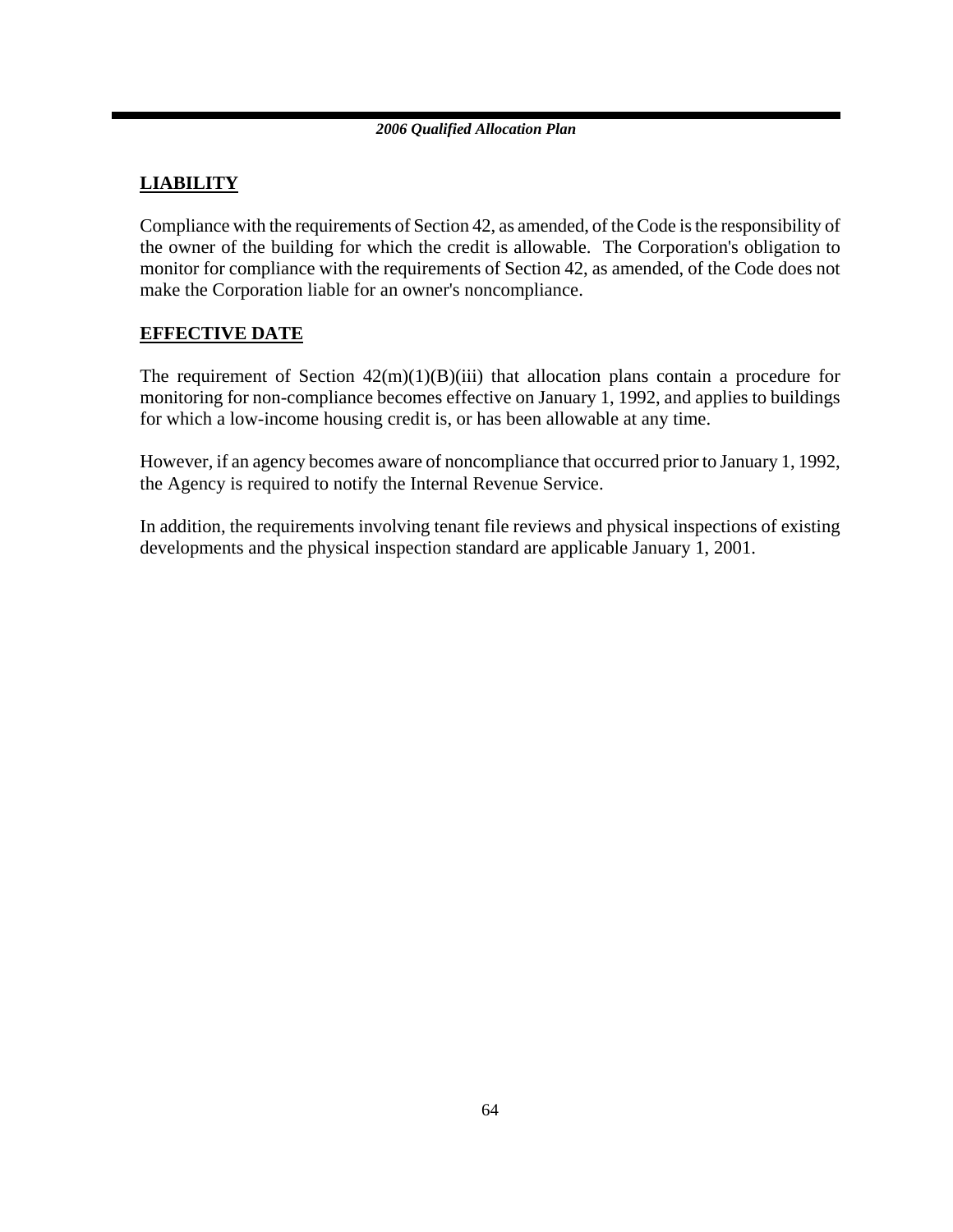### **FAIR HOUSING ACCESSIBILITY REQUIREMENTS**

### **Purpose**

In 1988, Congress passed the Fair Housing Amendments Act as a supplement to Title VIII of the Civil Rights Act of 1968, commonly known as the Fair Housing Act. The Amendments expand coverage of Title VIII to prohibit discriminatory housing practices based on disability and familial status. The Fair Housing Act establishes design and construction requirements for multifamily housing built for first occupancy after March 13, 1991. The law provides that failure to design and construct certain multifamily dwellings to include certain features of accessible design will be regarded as unlawful discrimination.

The design and construction requirements of the Fair Housing Act apply to all new multifamily housing consisting of four or more dwelling units. Such buildings must meet specific design requirements so public and common use spaces and facilities are accessible to people with disabilities. In addition, the interior of dwelling units covered by the Fair Housing Act must be designed so they too meet certain accessibility requirements.

The Fair Housing Act's purpose is to place modest accessibility requirements on covered multifamily dwellings incorporated into the design of new buildings, resulting in features, which do not look unusual and will not add significant additional costs. Housing designed in accordance with the Fair Housing Act will have accessible entrances, wider doors and provisions to allow for easy installation of grab bars around toilets and bathtubs.

### **Enforcement Agency**

The U.S. Department of Housing and Urban Development (HUD) is the federal enforcement agency for compliance with the Fair Housing Act. Designers and builders were guided by the requirements of the ANSI A117.1-1986 American National Standard for Buildings and Facilities - Providing Accessibility and Usability for Physically Handicapped People until March 6, 1991. The Fair Housing Accessibility Guidelines were published on this date (56 Federal Register 9472-9515, 24 CFR Chapter I, Subchapter A, Appendix II and III). The Guidelines provide technical guidance on designing dwelling units as required by the Fair Housing Act. These Guidelines are not mandatory, but are intended to provide a safe harbor for compliance with the accessibility requirements of the Fair Housing Act.

The Guidelines published on March 6, 1991, remain unchanged. However, on June 28, 1994, HUD published a supplemental notice to the Guidelines, "Supplement to Notice of Fair Housing Accessibility Guidelines: Questions and Answers About the Guidelines." This supplemental notice reproduces questions that have been most frequently asked by members of the public, and HUD's answers to those questions.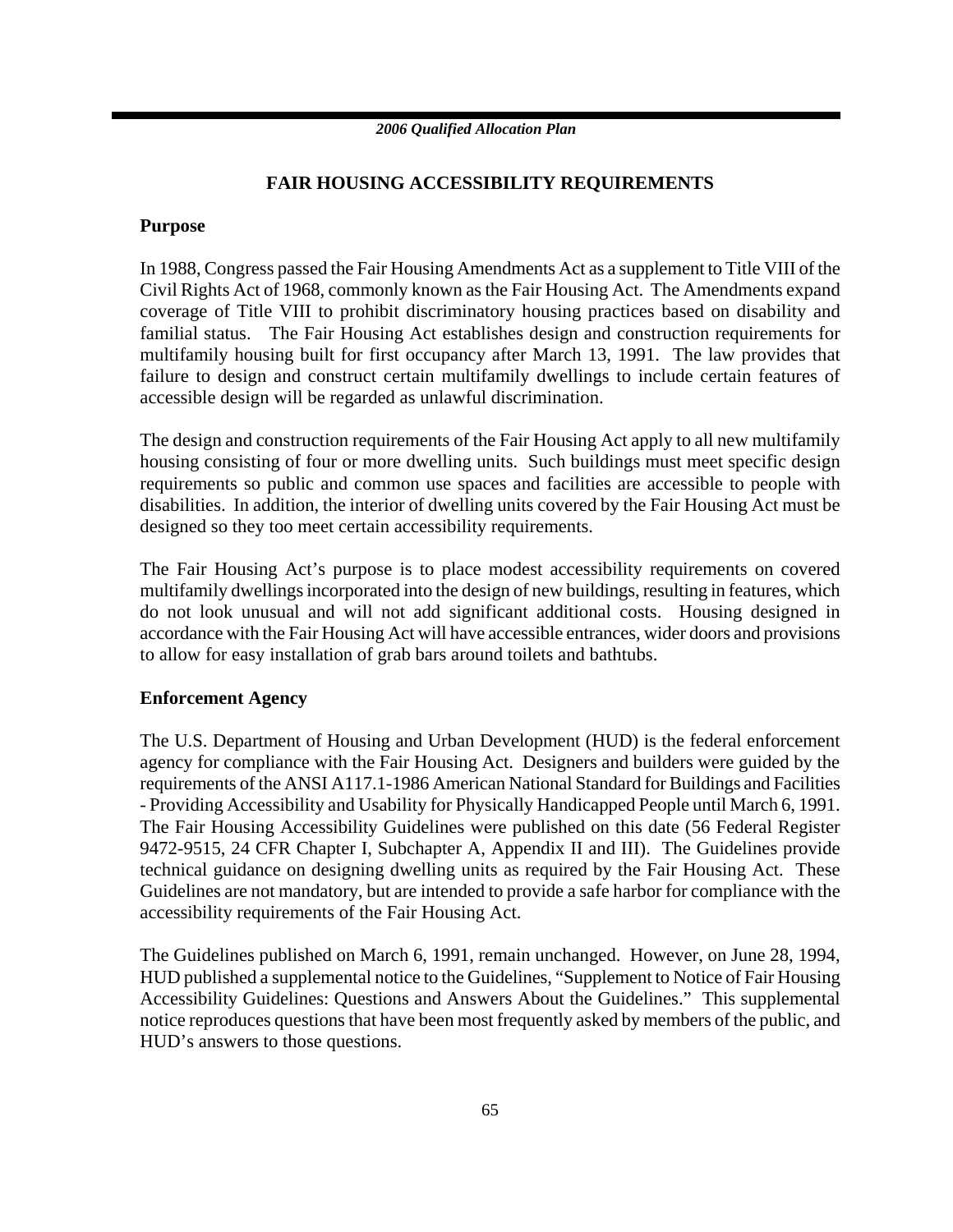Under the Fair Housing Act, HUD is not required to review builders' plans or issue a certification of compliance with the Fair Housing Act. The burden of compliance rests with the persons or persons who design and construct covered multifamily dwellings. HUD or an individual who thinks he or she may have been discriminated against may file a complaint against the building owner, the architect, the contractor, and any other persons involved in the design and construction of the building.

### **Laws and Codes That Mandate Accessibility**

Over the past two and a half decades, several statutes have been enacted at various levels of government that ensure nondiscrimination against people with disabilities, both in the design of the built environment and in the manner that programs are conducted. Certain dwellings as well as certain public and common use areas may be covered by several of the laws listed below. A brief synopsis of the landmark legislation follows to show where the Fair Housing Act fits into the overall history of accessibility legislation.

### **The Architectural Barriers Act (1968)**

This Acts stipulates that all buildings, other than privately owned residential facilities, constructed by or on behalf of, or leased by the United States must be physically accessible for people with disabilities. The Uniform Federal Accessibility Standards (UFAS) is the applicable standard.

### **Section 504 of The Rehabilitation Act (1973)**

Under Section 504 of the Rehabilitation Act of 1973 as amended, no otherwise qualified individual with a disability may be discriminated against in any program or activity receiving federal financial assistance. The purpose of Section 504 is to eliminate discriminatory behavior toward people with disabilities and to provide physical accessibility, thus ensuring that people with disabilities will have the same opportunities in federally funded programs as do people without disabilities.

Program accessibility may be achieved by modifying an existing facility or by moving the program to an accessible location, or by making other accommodations, including construction of new buildings. HUD's final regulation for Section 504 may be found at 24 CFR Part 8. Generally, the UFAS is the design standard for providing physical accessibility, although other standards which provide equivalent or greater accessibility may be used.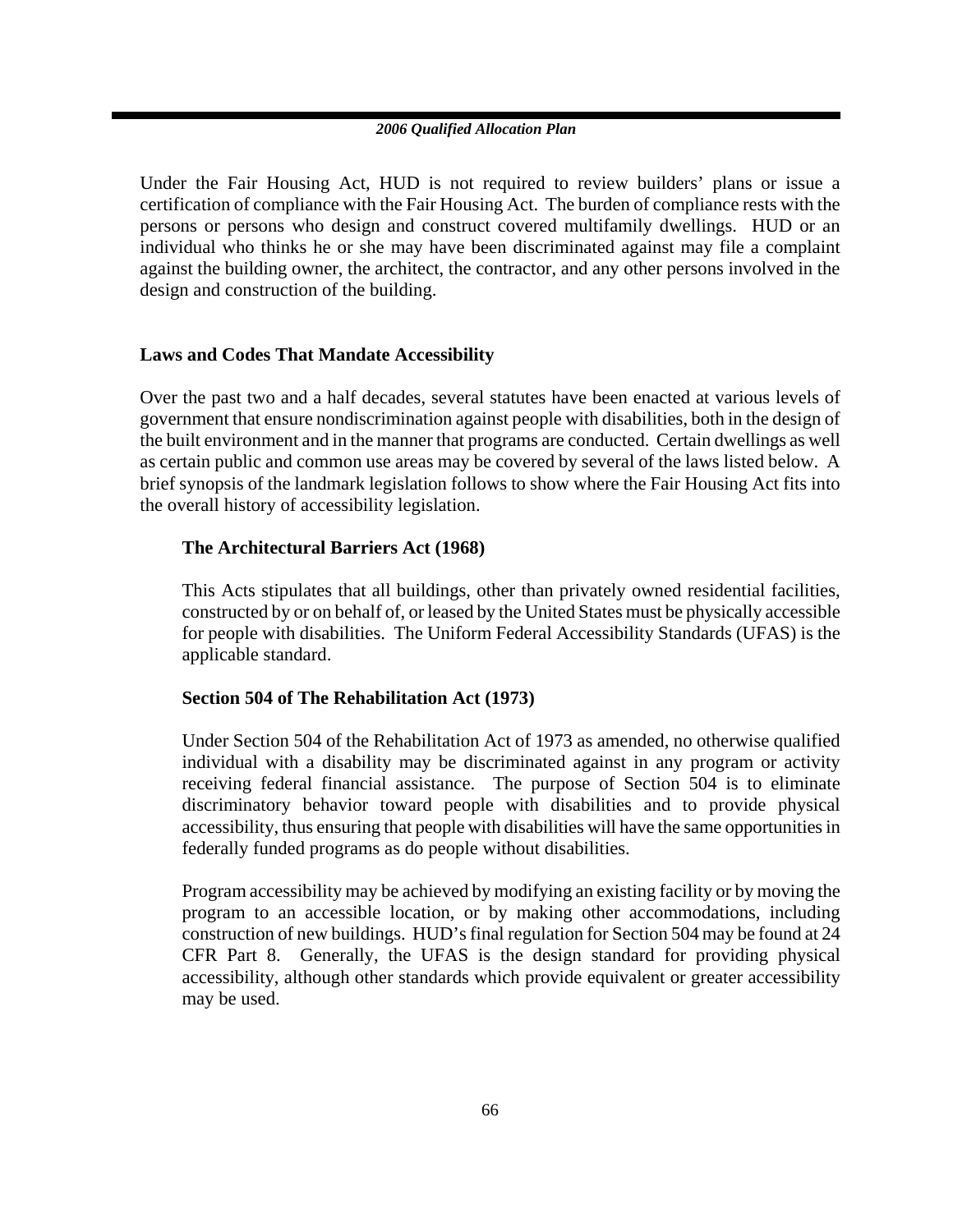### **The Fair Housing Act of 1968, as Amended**

The Fair Housing Act provides equal opportunities for people in the housing market regardless of disability, race, color, sex, religion, familial status or national origin, regardless or whether the housing is publicly funded or not. This includes the sale, rental, and financing of housing, as well as the physical design of newly constructed multifamily housing.

### **The Americans With Disabilities Act (1990)**

The Americans with Disabilities Act (ADA) is a broad civil rights law guaranteeing equal opportunity for individuals with disabilities in employment, public accommodations, transportation, state and local government services, and telecommunications. Title II of the ADA applies to all programs, services, and activities provided or made available by public entities. With respect to housing, this includes, for example, public housing and housing provided for state colleges and universities.

### **State and Local Codes**

All states and many cities and counties have developed their own building codes for accessibility, usually based in whole or in part on the specifications contained in the major national standards such as ANSI and UFAS. Many states also have nondiscrimination and fair housing laws similar to the Fair Housing Act and the Americans with Disabilities Act.

When local codes differ from the national standard, either in scope or technical specification, the general rule is that the more stringent requirement should be followed. Many states also have provisions that a certain percentage (often 5%) of new multifamily housing must meet more stringent physical accessibility requirements than required under the Fair Housing Act. In such cases, both the state mandated percentage of accessible units must be provided and all dwellings covered by the Fair Housing Act must meet the Guidelines.

### **General Provisions of The Fair Housing Act**

The Fair Housing Act covers most types of housing. In some circumstances it exempts owneroccupied buildings with no more than four units, single-family housing sold or rented without the use of a broker, and housing operated by organizations and private clubs that limit occupancy to members.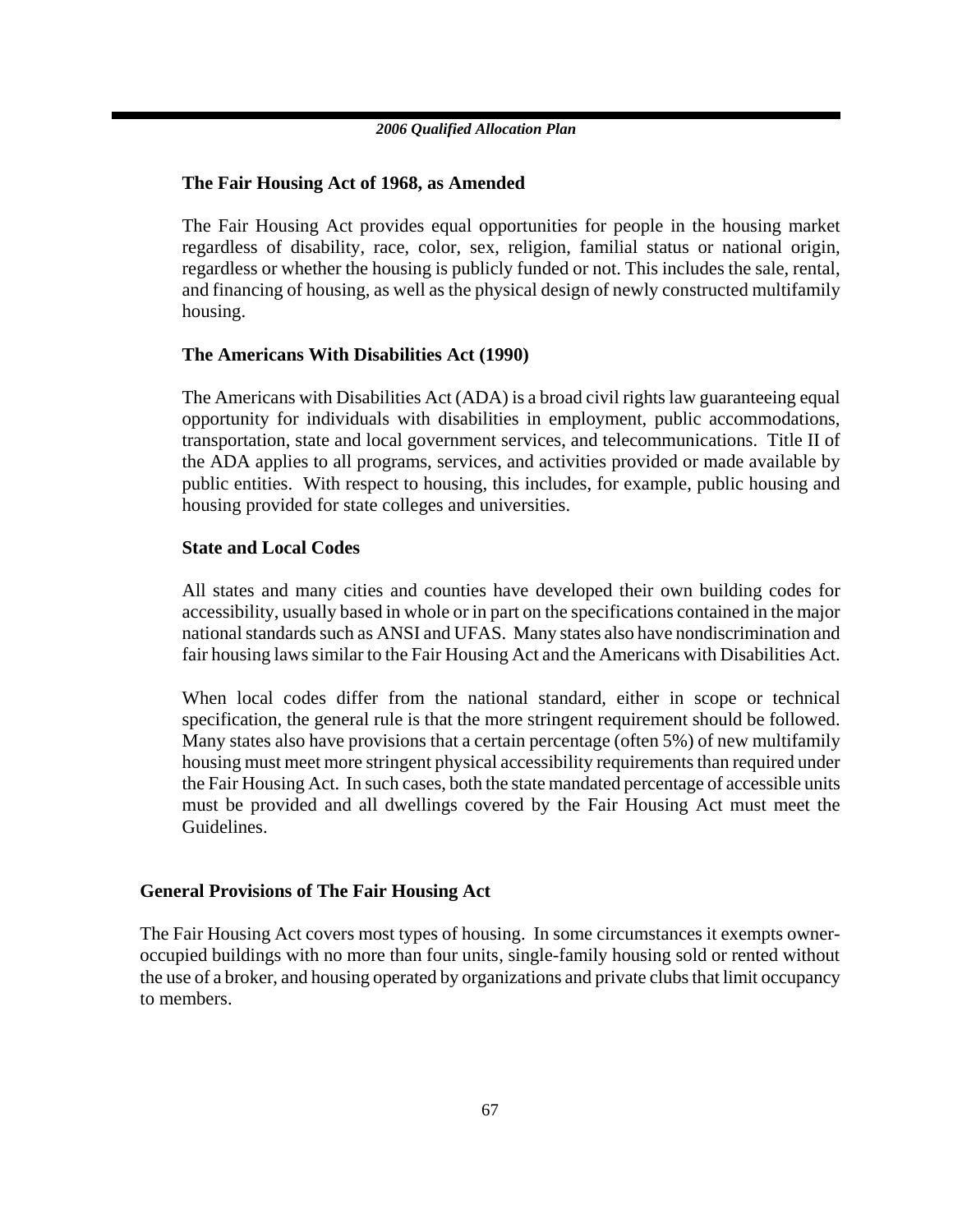The broad objective of the Fair Housing Act is to prohibit discrimination in housing because of a person's race, color, national origin, religion, sex, familial status, or disability. The Fair Housing Act includes two important provisions: one, a provision making it unlawful to refuse to make reasonable accommodations in rules, policies, practices, and services when necessary to allow the resident with a disability equal opportunity to use the property and its amenities; and two, a provision making it unlawful to refuse to permit residents with disabilities to make reasonable modifications to either their dwelling unit or to the public and common use areas, at the residents' cost.

### **Reasonable Accommodations**

In buildings with a "no pets" rule, that rule must be waived for a person with a visual impairment who uses a service dog, or for other persons who uses a service dog, or for other persons who use service animals. In buildings that provide parking spaces for residents on a "first come, first served" basis, reserved parking spaces must be provided if requested by a resident with a disability who may need them.

### **Reasonable Modifications**

When a resident wishes to modify a dwelling unit under the reasonable modification provisions of the Fair Housing Act, the resident may do so. The landlord/manager may require that the modifications be completed in a professional manner under the applicable building codes, and may also require that the resident agree to restore the interior of the dwelling to the condition that existed before the modification, reasonable wear and tear excepted.

Landlords may not require that modifications be restored that would be unreasonable, i.e., modifications that no way affect the next resident's enjoyment of the premises. For example, if a resident who uses a wheelchair finds that the bathroom door in the dwelling unit is too narrow to allow his or her wheelchair to pass, the landlord must give permission for the door to be widened, at the resident's expense. The landlord may not require the doorway be narrowed at the end of the resident's tenancy because the wider doorway will not interfere with the next resident's use of the dwelling.

Residents also may make modifications to the public and common use spaces. For instance, in an existing development it would be considered reasonable for a resident who uses a wheelchair to have a ramp built to gain access to an on-site laundry facility. If a resident cannot afford such a modification, the resident may ask a friend to do his or her laundry in the laundry room, and the landlord must waive any rule that prohibits nonresidents from gaining access to the laundry room.